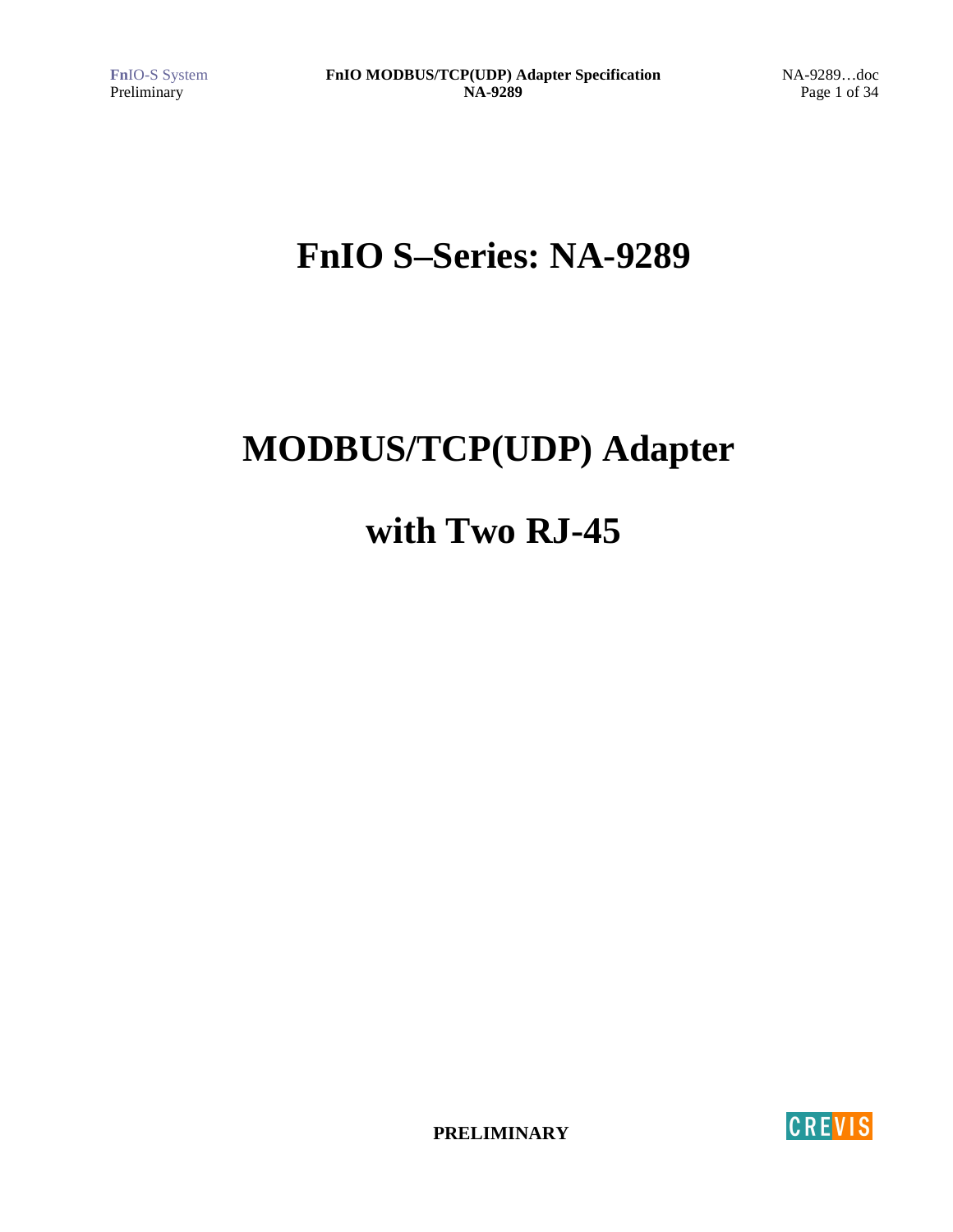| DOCUMENT CHANGE SUMMARY |              |                |               |               |
|-------------------------|--------------|----------------|---------------|---------------|
| REV.                    | <b>PAGES</b> | <b>REMARKS</b> | <b>DATE</b>   | <b>Editor</b> |
| Released                |              |                | May.2 1, 2013 | Crevis        |
|                         |              |                |               |               |
|                         |              |                |               |               |
|                         |              |                |               |               |
|                         |              |                |               |               |
|                         |              |                |               |               |
|                         |              |                |               |               |
|                         |              |                |               |               |
|                         |              |                |               |               |
|                         |              |                |               |               |
|                         |              |                |               |               |
|                         |              |                |               |               |
|                         |              |                |               |               |
|                         |              |                |               |               |
|                         |              |                |               |               |

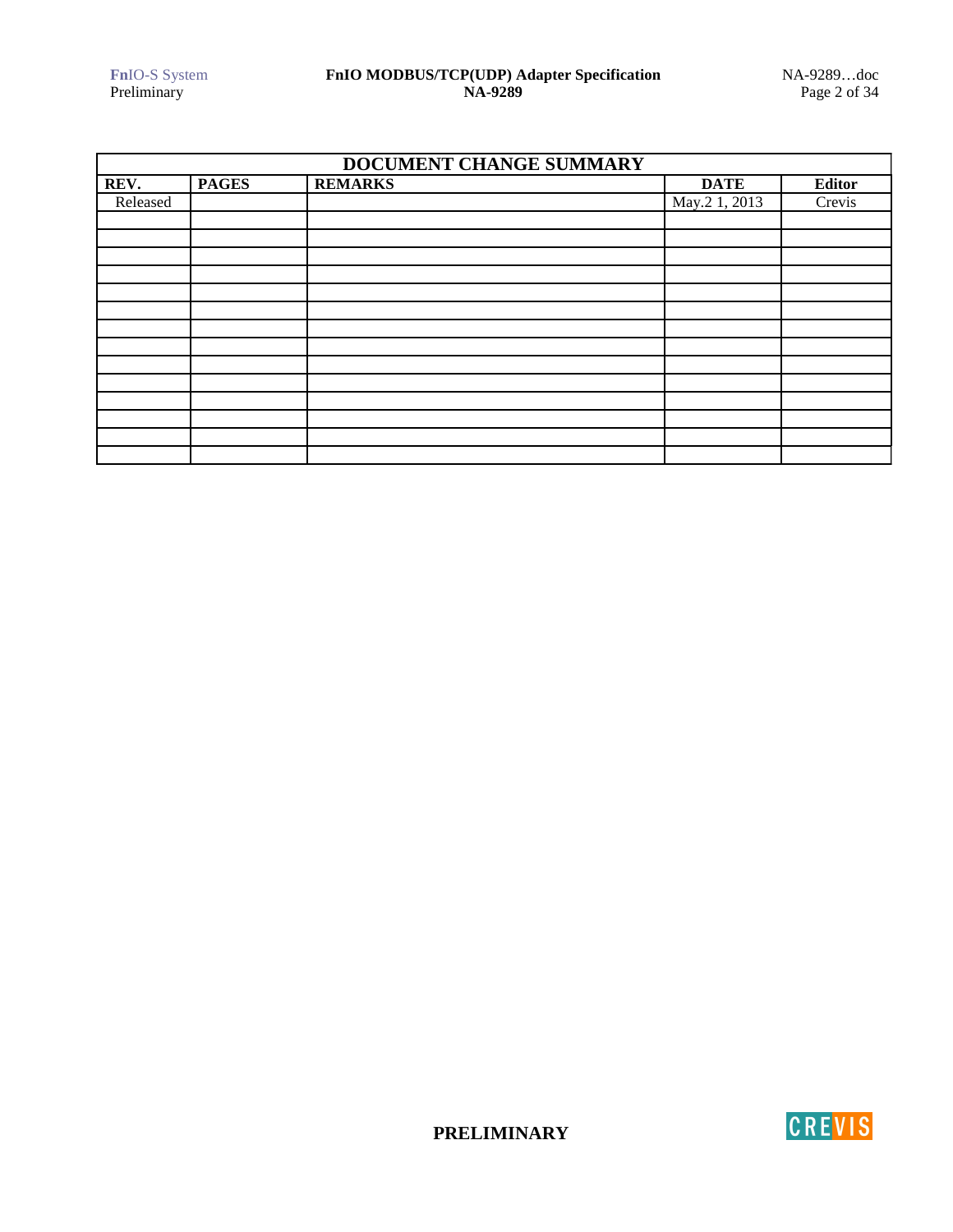# **Table of Contents**



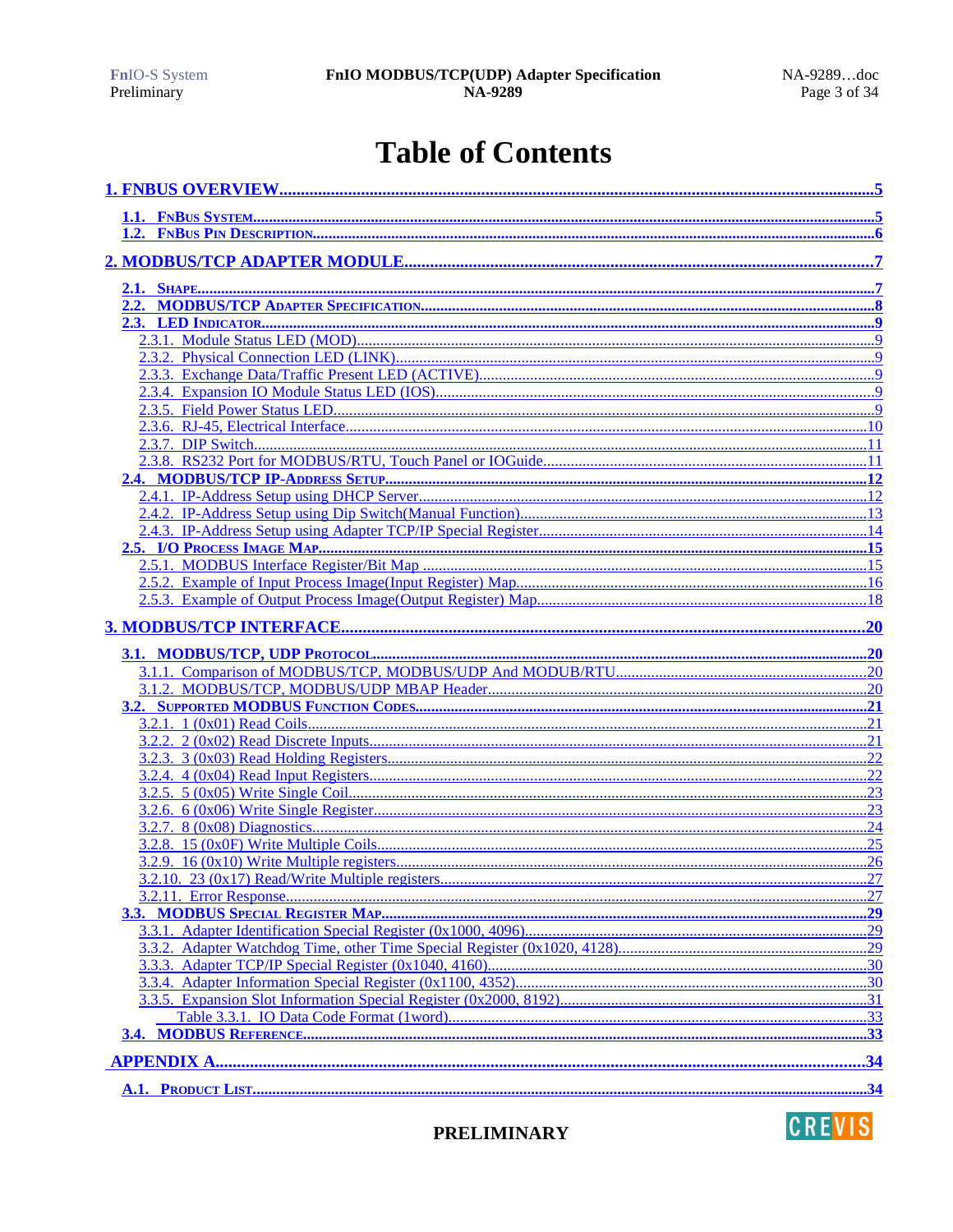# **1. FNBUS OVERVIEW**

### **1.1. FnBus System**



### *Network Adapter Module*

The Network Adapter Module forms the link between the fieldbus and the field devices with the Expansion Modules. The connection to different fieldbus systems can be established by each of the corresponding Network Adapter Module, e.g. for SynqNet, PROFIBUS, CANopen, DeviceNet , Ethernet/IP, CC-Link, MODBUS/Serial, MODBUS/TCP etc.

### *Expansion Module*

The Expansion Modules are supported a variety of input and output field devices. There are digital and analog input/output modules and special function modules.

### *Two types of FnBus Message*

- Service Messaging
- I/O Messaging

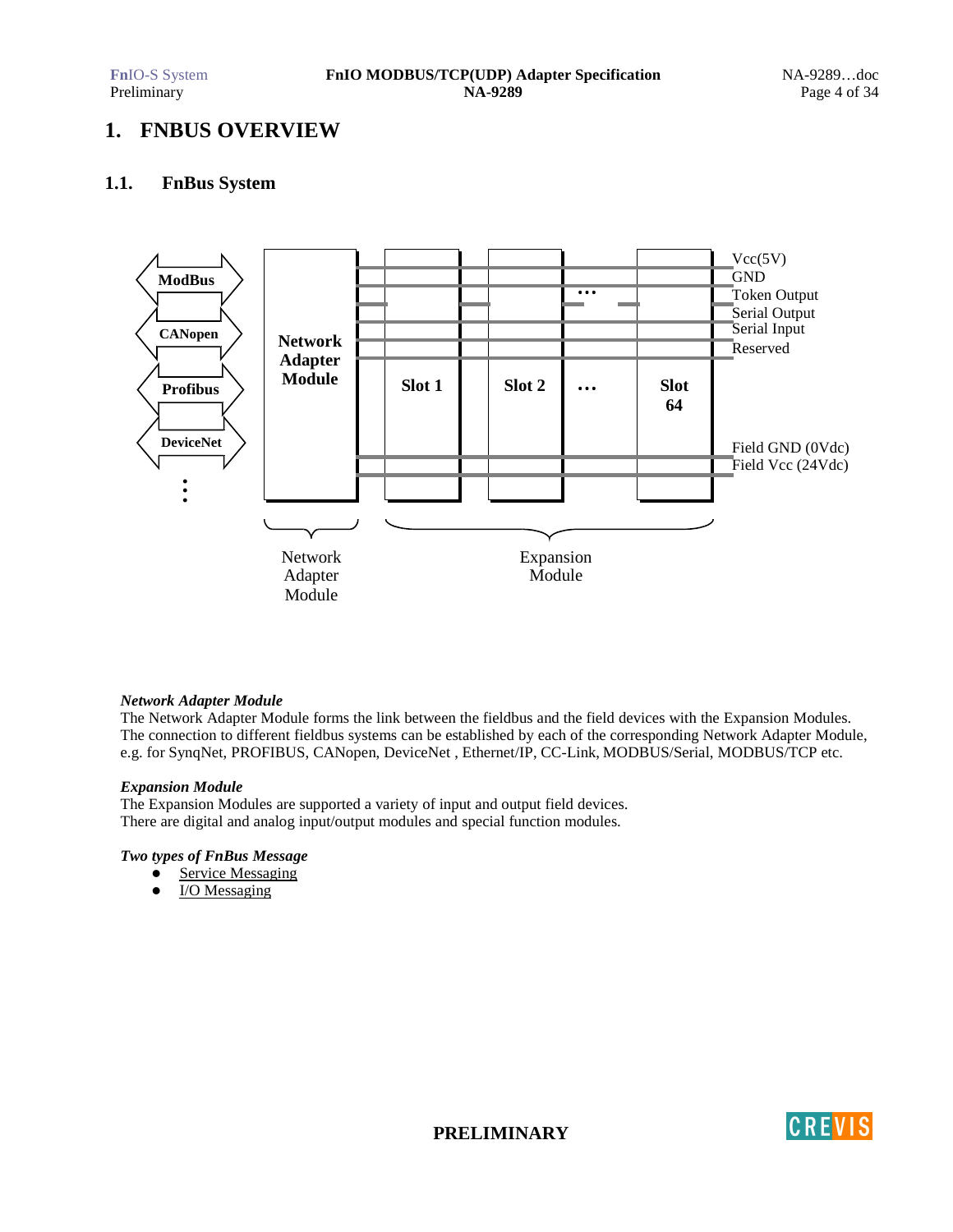# **1.2. FnBus Pin Description**



| No.            | <b>Name</b>         | <b>Description</b>                           |
|----------------|---------------------|----------------------------------------------|
|                | <b>Vcc</b>          | System supply voltage (5V dc).               |
| 2              | <b>GND</b>          | System Ground.                               |
| 3              | <b>Token Output</b> | Token output port of Processor module.       |
| $\overline{4}$ | Serial Output       | Transmitter output port of Processor module. |
| $\frac{5}{2}$  | Serial Input        | Receiver input port of Processor module.     |
| 6              | Reserved            | Reserved for bypass Token.                   |
|                |                     |                                              |
| $\mathcal{L}$  | Field GND           | Field Ground.                                |
| 8              | Field Vcc           | Field supply voltage (24Vdc).                |

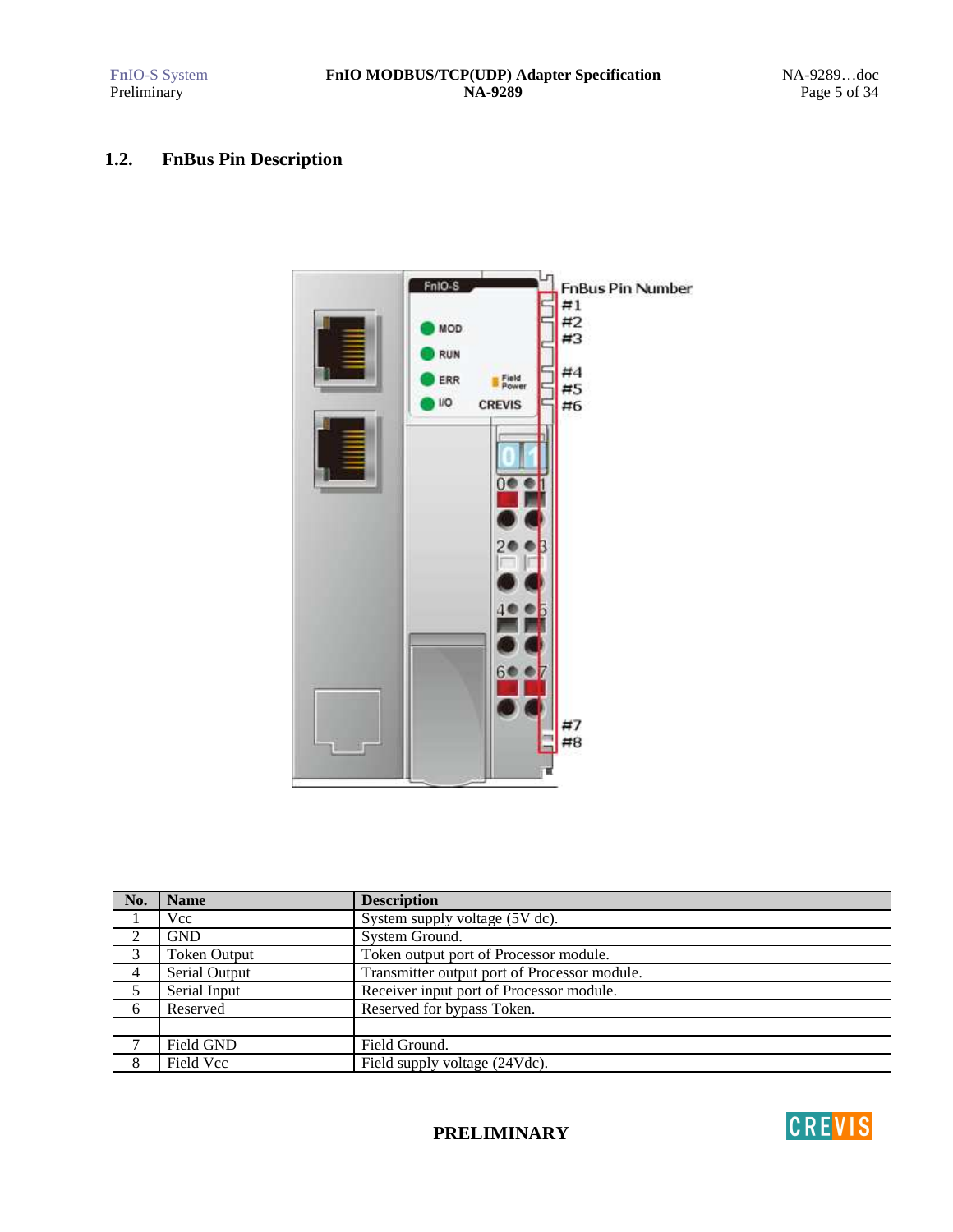# **2. MODBUS/TCP ADAPTER MODULE**

# **2.1. Shape**

# **NA-9289, MODBUS/TCP(UDP)**



### **POWER Connector Signal Assignment**

| Pin No. | <b>Description</b>         | Pin No. | <b>Description</b>          |
|---------|----------------------------|---------|-----------------------------|
|         | System Power, 24V          |         | <b>System Power, Ground</b> |
|         | FG                         |         | FG                          |
|         | <b>Field Power, Ground</b> | h       | <b>Field Power, Ground</b>  |
|         | Field Power, 24V           |         | Field Power, 24V            |

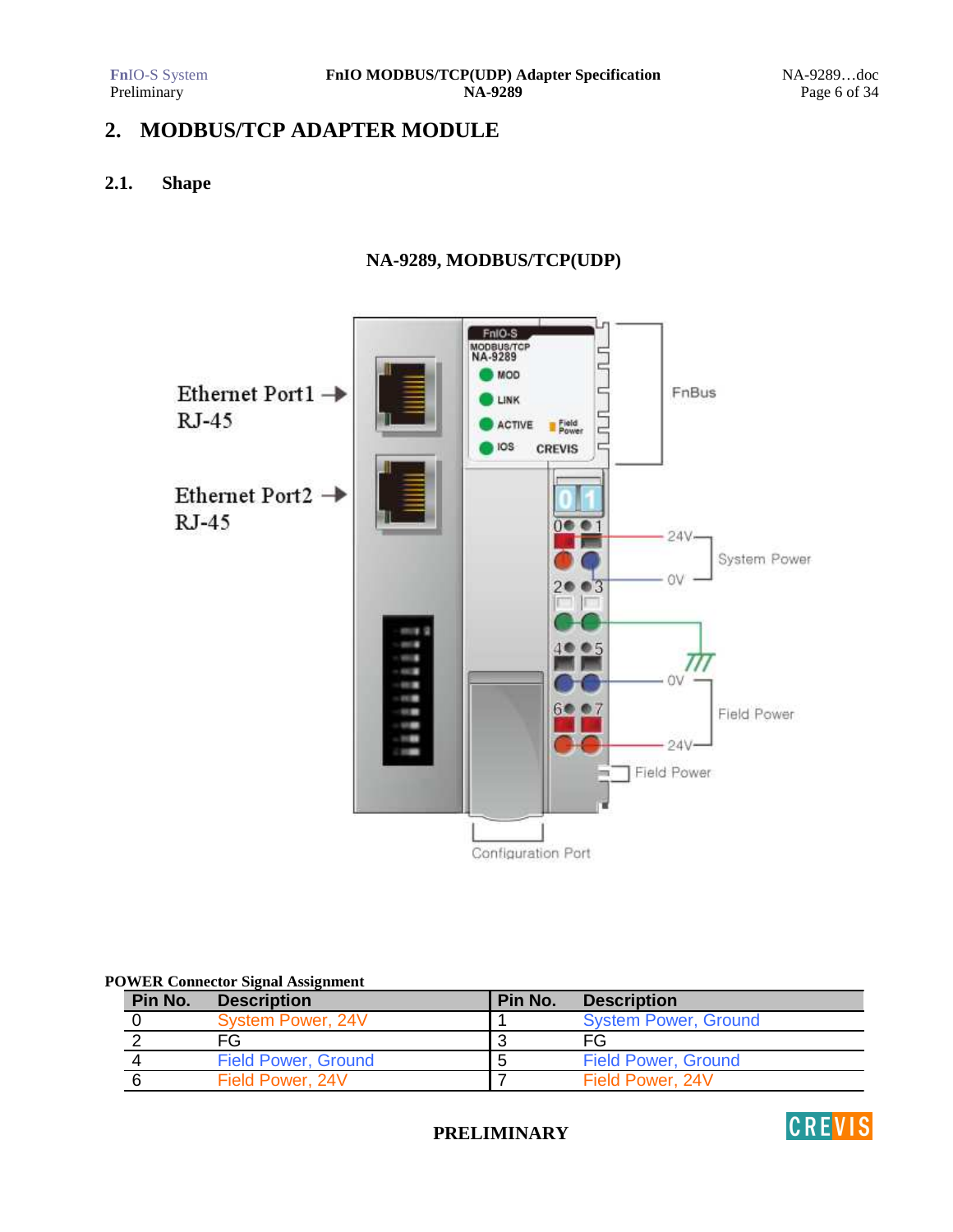# **2.2. MODBUS/TCP Adapter Specification**

| Specification<br>■                           |                                                                |
|----------------------------------------------|----------------------------------------------------------------|
| Interface Specification, NA-9289(MODBUS/TCP) |                                                                |
| <b>Adapter Type</b>                          | Slave node (MODBUS/TCP, MODBUS/UDP Server)                     |
| Max. Expansion Module                        | 63 slots                                                       |
| Max. Input Size                              | 252bytes                                                       |
| Max. Output Size                             | 252bytes                                                       |
| Max. Length Bus Line                         | Up to 100m from Ethernet Hub/Switch with twisted CAT 3 UTP/STP |
| Max. Nodes                                   | Limited by Ethernet Specification.                             |
| Baud rate                                    | 10/100Mbps, Auto-negotiation, Full duplex                      |
| Protocol                                     | MODBUS/TCP, MODBUS/UDP, DHCP 10 TCP Connections                |
| <b>Interface Connector</b>                   | RJ-45 socket * 2pcs                                            |
| IP-Address Setup                             | Via DHCP or IOGuide(Crevis Configuration Software)             |
| Serial Configuration                         | 1 (Fixed)<br>Node<br>$\cdot$ :                                 |
| (RS232)                                      | Baud Rate: 115200 (Fixed)                                      |
|                                              | 8 (Fixed)<br>Data bit<br>$\mathbf{r}$                          |
|                                              | Parity bit : No parity (Fixed)                                 |
|                                              | Stop bit :<br>1 (Fixed)                                        |
| Indicator                                    | 5 LEDs                                                         |
|                                              | 1 Green/Red, Module Status (MOD)                               |
|                                              | 1 Green, Physical Connection (LINK)                            |
|                                              | 1 Green, Exchange Data/Traffic Present (ACTIVE)                |
|                                              | 1 Green/Red Expansion Module Status (IOS)                      |
|                                              | 1 Green, Field Power Status                                    |
| <b>Module Location</b>                       | Starter module - left side of FnIO system                      |
| <b>Field Power Detection</b>                 | About 11Vdc                                                    |
|                                              |                                                                |
| <b>General Specification</b>                 |                                                                |
| <b>System Power</b>                          | Supply voltage: 24Vdc nominal                                  |
|                                              | Supply voltage range : 11~28.8Vdc                              |
|                                              | Protection : Output current limit(Min. 1.5A)                   |
|                                              | Reverse polarity protection                                    |
| Power Dissipation                            | 100mA typical @24Vdc                                           |
| Current for I/O Module                       | 1.5A @5Vdc                                                     |
| Isolation                                    | System power to internal logic : Non-isolation                 |
|                                              | System power to I/O driver : Isolation                         |
| <b>Field Power</b>                           | Supply voltage: 24Vdc nominal                                  |
|                                              | Supply voltage range : 11~28.8Vdc                              |
| Max. Current Field Power                     | DC 10A Max.                                                    |
| Contact                                      |                                                                |
| Weight                                       | $\overline{1}67g$                                              |
| <b>Module Size</b>                           | 54mm x 99mm x 70mm                                             |
| <b>Environment Condition</b>                 | Refer to Environment Specification                             |
|                                              |                                                                |

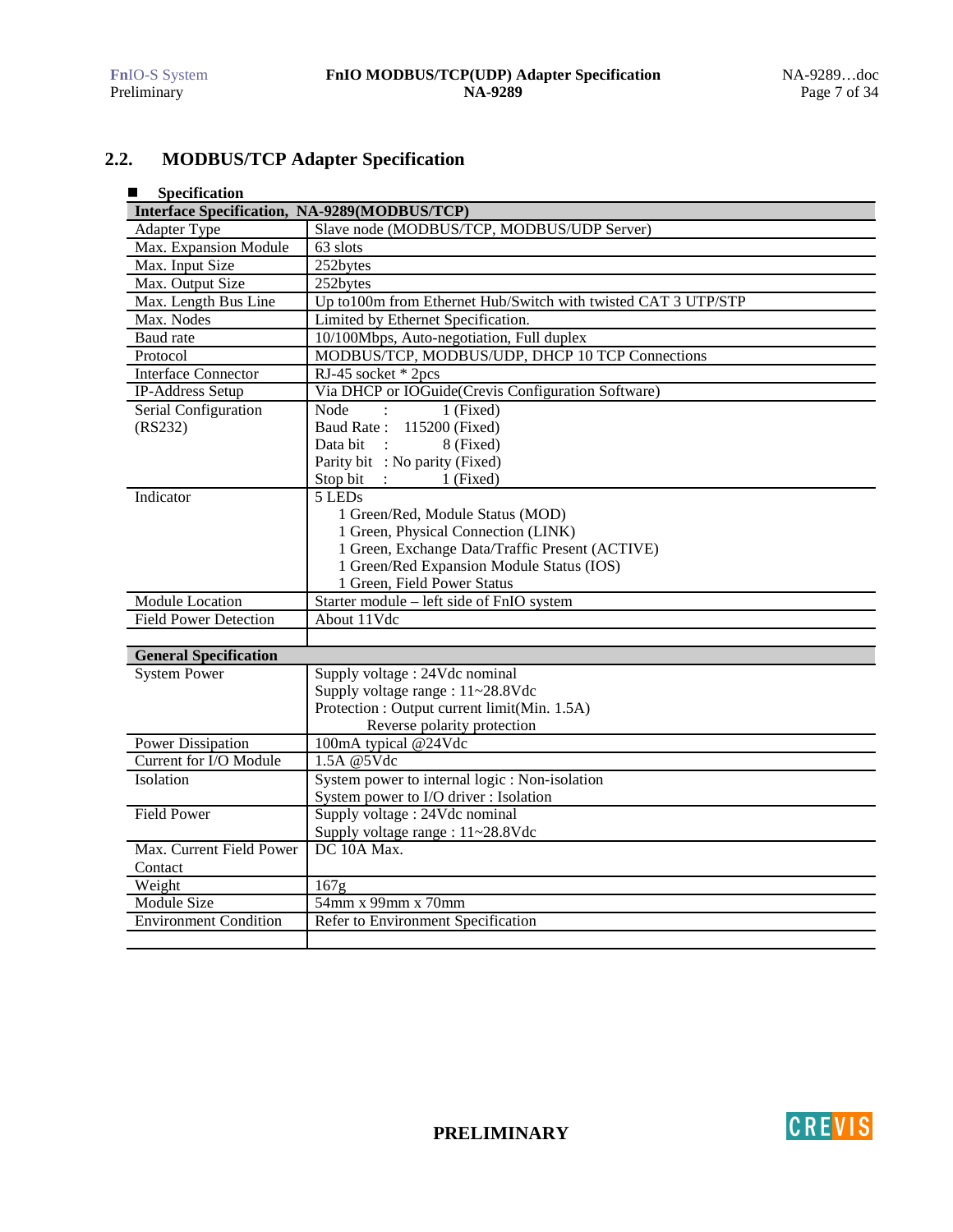# **2.3. LED Indicator**

# **2.3.1. Module Status LED (MOD)**

| <b>State</b>        | LED is:   | To indicate:                                                            |
|---------------------|-----------|-------------------------------------------------------------------------|
| No Power            | Off       | No power is supplied to the unit.                                       |
| Device Operational  | Green     | The unit is operating in normal condition.                              |
| Device in Standby   | Flashing  | The device needs commissioning due to configuration missing, incomplete |
|                     | Green     | or incorrect.                                                           |
| <b>MODBUS Error</b> | Green/Red | MODBUS error such as watchdog error, etc.                               |
|                     | Toggle    |                                                                         |
| <b>Minor Fault</b>  | Flashing  | Recoverable Fault                                                       |
|                     | Red       | - EEPROM sum check error.                                               |
| Unrecoverable Fault | Red       | The device has an unrecoverable fault.                                  |
|                     |           | - Memory error or CPU watchdog error.                                   |

# **2.3.2. Physical Connection LED (LINK)**

| <b>State</b>     | $LED$ is : | To indicate:                                      |
|------------------|------------|---------------------------------------------------|
| Not Powered or   | Off        | Device may not be powered                         |
| Not Linked       |            |                                                   |
| Adapter physical | Green      | Adapter Ethernet Controller physically connected. |
| connected        |            |                                                   |

# **2.3.3. Exchange Data/Traffic Present LED (ACTIVE)**

| <b>State</b>          | $LED$ is : | To indicate:                                  |
|-----------------------|------------|-----------------------------------------------|
| Not Powered           | Off        | Device is idle or may not be powered          |
| Adapter exchange data | Green      | Adapter(Slave) exchange data/Traffic present. |
|                       | Flashing   | About 10 msec flashing.                       |

# **2.3.4. Expansion IO Module Status LED (IOS)**

| <b>State</b>                   | $LED$ is : | To indicate:                                                 |
|--------------------------------|------------|--------------------------------------------------------------|
| Not Powered                    | Off        | Device has no expansion module or may not be powered         |
| No Expansion Module            |            |                                                              |
| FnBus On-line,                 | Flashing   | FnBus is normal but does not exchanging I/O data             |
| Do not Exchanging I/O          | Green      | (Passed the expansion module configuration).                 |
| FnBus Connection,              | Green      | Exchanging I/O data                                          |
| Run Exchanging IO              |            |                                                              |
| <b>Expansion Configuration</b> | Flashing   | Failed to initialize expansion module                        |
| Failed                         | Red        | - Detected invalid expansion module ID.                      |
|                                |            | - Overflowed Input/Output Size                               |
|                                |            | - Too many expansion module                                  |
|                                |            | - Initial protocol failure                                   |
|                                |            | - Mismatch vendor code between adapter and expansion module. |
| <b>FnBus</b> connection fault  | Red        | One or more expansion module occurred in fault state.        |
| during exchanging IO           |            | - Changed expansion module configuration.                    |
|                                |            | - FnBus communication failure.                               |

# **2.3.5. Field Power Status LED**

| <b>State</b>             | LED is : | To indicate:                    |
|--------------------------|----------|---------------------------------|
| Not Supplied Field Power | Off      | Not supplied 24V dc field power |
| Supplied Field Power     | Green    | Supplied 24V dc field power     |

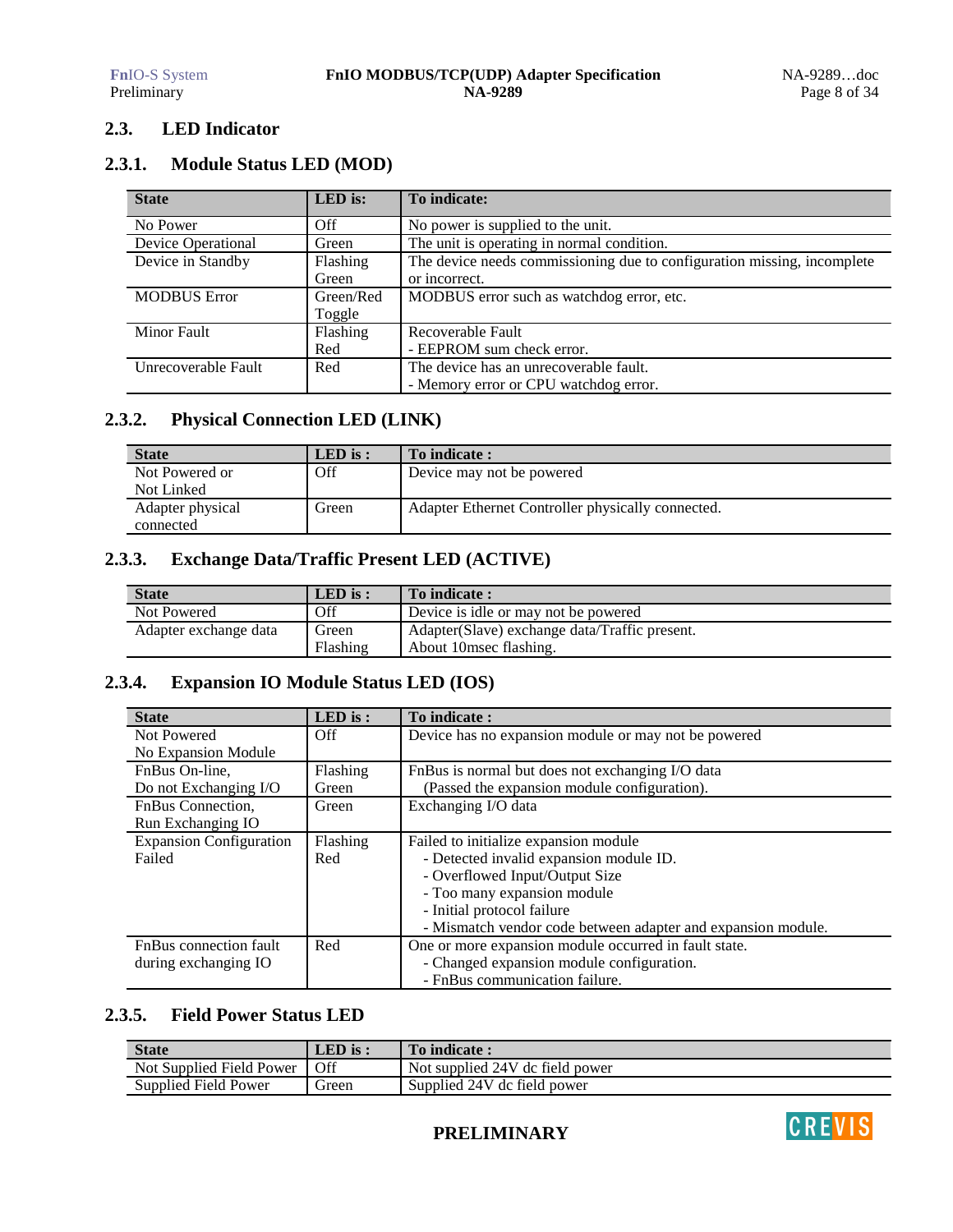# **2.3.6. RJ-45, Electrical Interface**

### **Shielded RJ-45 Socket**

### **PORT1**



| $RJ-45$ | <b>Signal</b> | <b>Description</b> |
|---------|---------------|--------------------|
|         | <b>Name</b>   |                    |
|         | $TD+$         | Transmit $+$       |
| 2       | TD-           | $Transmit +$       |
| 3       | $RD+$         | $Receive +$        |
|         |               |                    |
| 5       |               |                    |
| 6       | RD-           | Receive -          |
|         |               |                    |
| 8       |               |                    |
| Case    | Shield        |                    |

**PORT2**



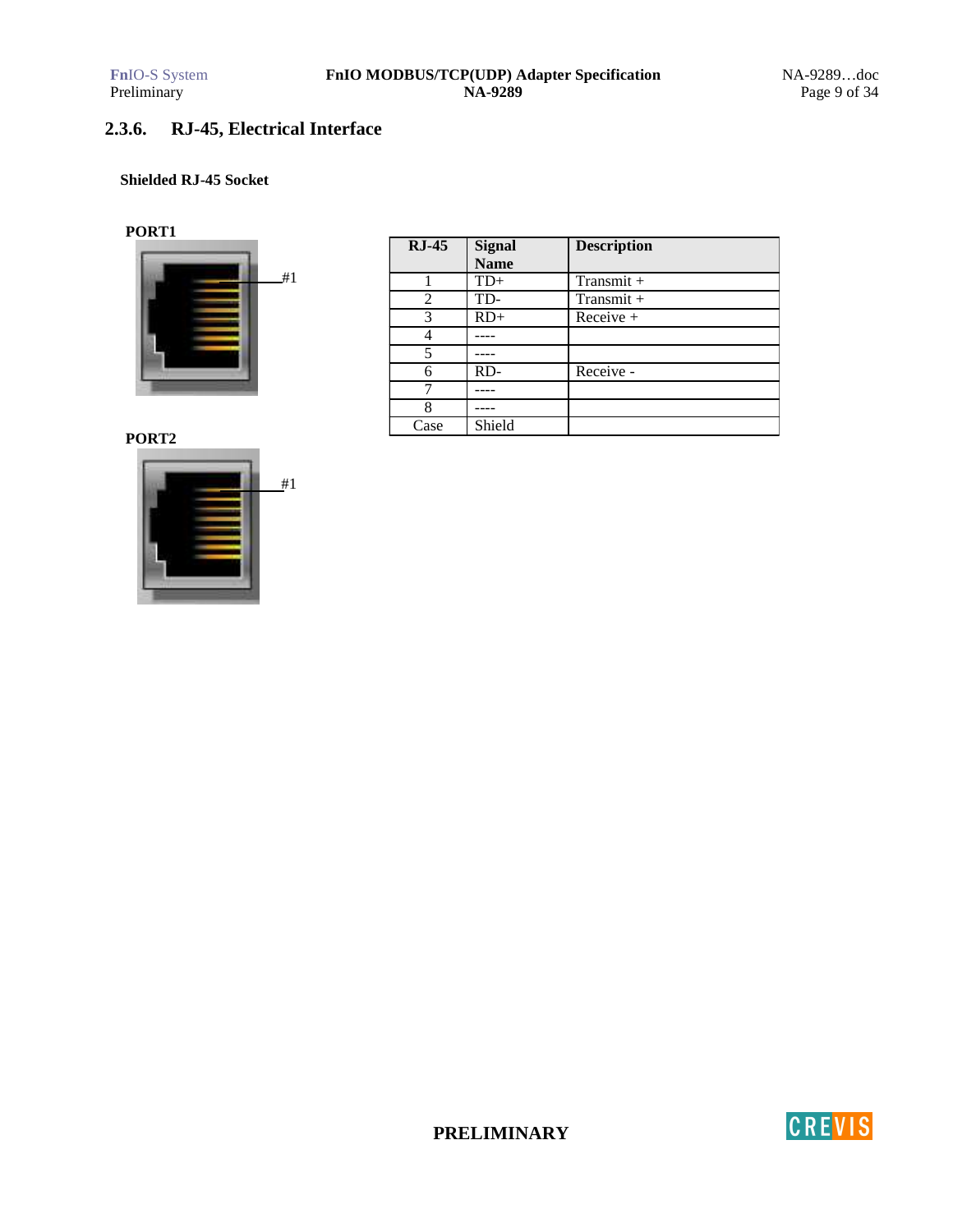# **2.3.7. DIP Switch**



| <b>DIP</b> | <b>Description</b>  |                                                |
|------------|---------------------|------------------------------------------------|
| Pole#      |                     |                                                |
|            | IP DIP bit# $0$     | Lowest IP Address                              |
| 2          | IP DIP bit#1        | when $Pole#10=ON$ ,                            |
| 3          | IP DIP bit#2        | then IP Address will be                        |
|            | IP DIP bit#3        | XXX.XXX.XXX.IP DIP                             |
| 5          | IP DIP bit#4        |                                                |
| 6          | IP DIP bit#5        |                                                |
|            | IP DIP bit#6        |                                                |
|            | IP DIP bit#7        |                                                |
| 9          | $=ON$ : Enable DHCP |                                                |
| 10         |                     | $=ON:$ Use Lowest IP Address with IP DIP value |

# **2.3.8. RS232 Port for MODBUS/RTU, Touch Panel or IOGuide**



### **RS232 (37204-62A3-004PL/3M) Pin#** Signal Name Description 1 Reserved ----<br>2 TXD RS2 2 TXD RS232 TXD<br>3 RXD RS232 RXD 3 RXD RS232 RXD<br>4 GND RS232 Group RS232 Ground

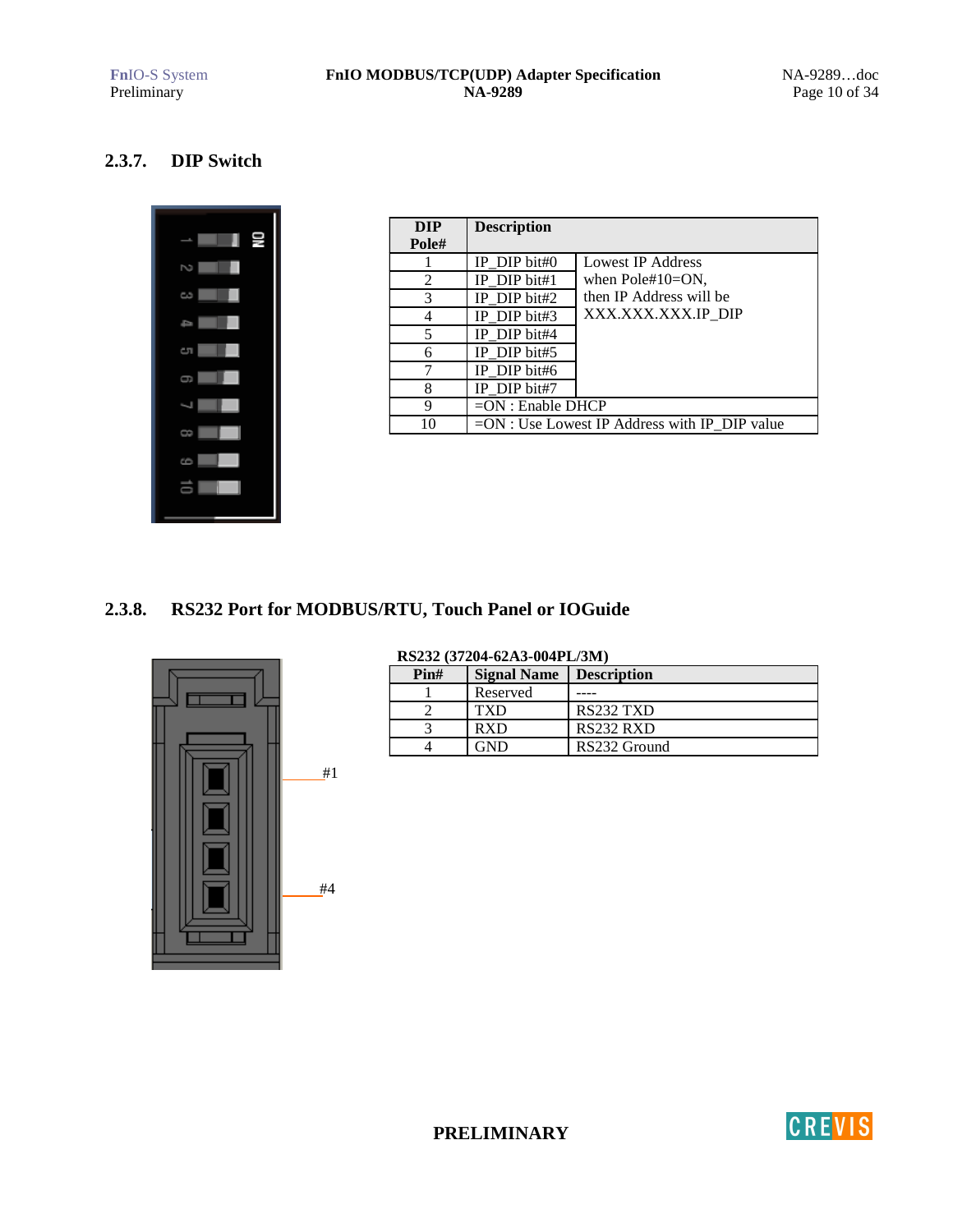# **2.4. MODBUS/TCP IP-Address Setup**

### **2.4.1. IP-Address Setup using DHCP Server**

If the adapter DHCP enabled (DIP Pole#9 ON), the adapter sends DHCP request message of 20 times every 5sec. If DHCP sever does not response, the Adapter applies its IP Address with EEPROM (Latest saved IP Address).

The following is an example of adapter IP-Address setup that can be used with a third party BOOTP/DHCP server.

ex) Rockwell Automation' s BOOTP/DHCP server

| BOOTP/DHCP Server 2.3                                                                            | 口回因                     |
|--------------------------------------------------------------------------------------------------|-------------------------|
| Tools Help<br>File                                                                               |                         |
| Request History                                                                                  |                         |
| Clear History<br>Add to Relation List                                                            |                         |
| (hr:min:s<br>Type<br>Ethernet Address (MAC)<br>IP Address<br>Hostname                            |                         |
| 15:42:39<br>BOO<br>10:00:00:10:00:00<br>192, 168, 123, 1<br>15:42:34<br>BOO<br>10:00:00:10:00:00 |                         |
| 15:42:29<br>BOO<br>10:00:00:10:00:00<br>10:00:00:10:00:00                                        |                         |
| 15:42:24<br>BOO<br>15:42:19<br>BOO<br>10:00:00:10:00:00                                          |                         |
| 15:42:14<br>BOO<br>10:00:00:10:00:00<br>15:42:09<br>$B_{22}^{00}$<br>10:00:00:10:00:00           | $\overline{\mathbf{v}}$ |
|                                                                                                  |                         |
| <b>Relation List-</b>                                                                            |                         |
| Disable BOOTP/DHCP<br>Enable BOOTP   Enable DHCP  <br>New<br>Delete                              |                         |
| Ethernet Address (MAC)  <br><b>Type</b><br>IP Address<br>Description<br>Hostname                 |                         |
| 10:00:00:10:00:00<br>BOO<br>192, 168, 123, 1                                                     |                         |
|                                                                                                  |                         |
|                                                                                                  |                         |
|                                                                                                  |                         |
| Status<br><b>Entries</b>                                                                         |                         |
| Sent 192, 168, 123, 1 to Ethernet address 10:00:00:10:00:00<br>1 of 256                          |                         |



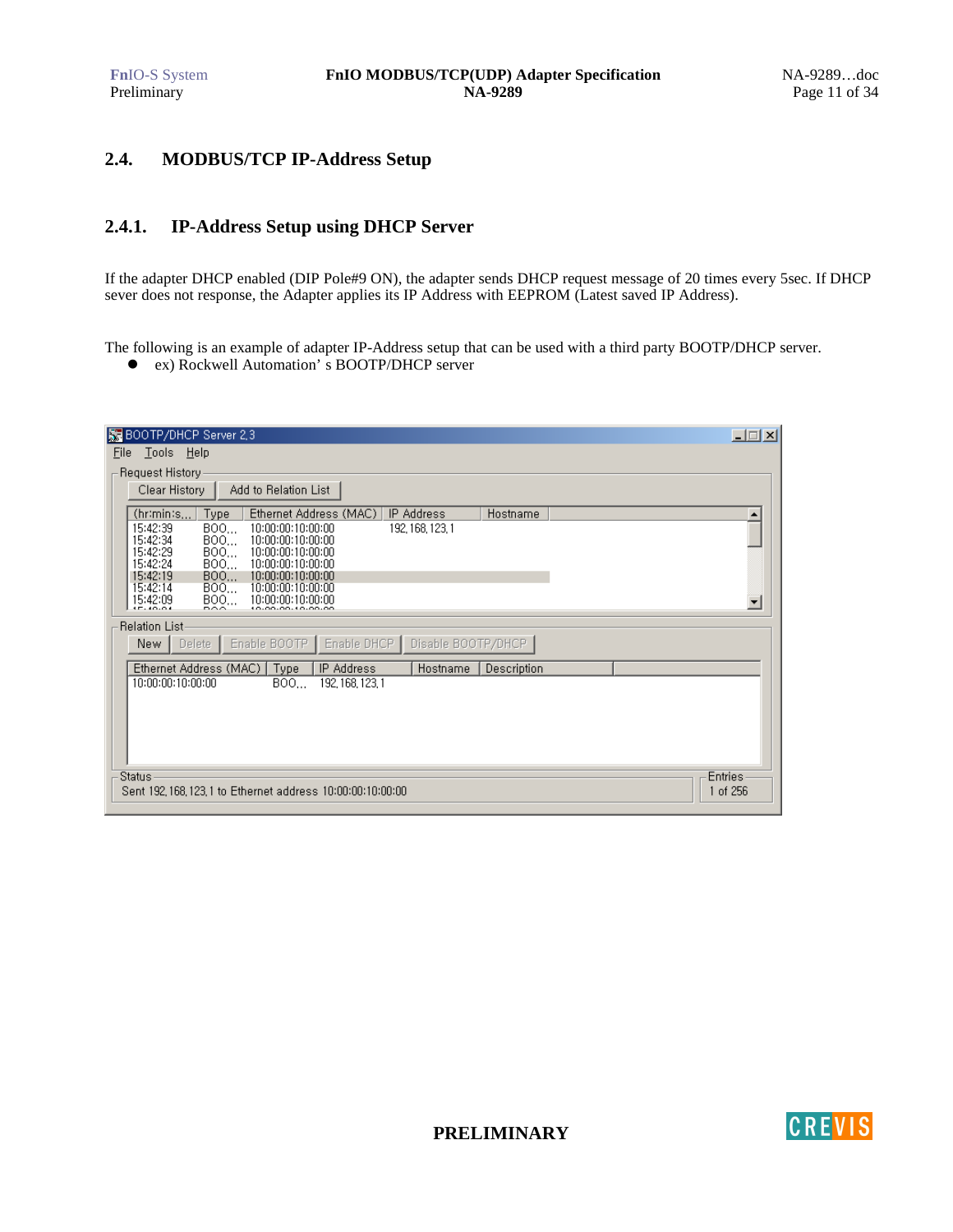# **2.4.2. IP-Address Setup using Dip Switch(Manual Function)**

If the adapter DIP Pole#10 is ON, lowest IP address is set by DIP Pole#1~#8 manually. Refer to 2.3.7.

These are examples of adapter IP-Address setup by manual function.



Ex) xxx . xxx . xxx . 2



Ex) xxx . xxx . xxx . 8



Ex) xxx . xxx . xxx . 255 **ON** 

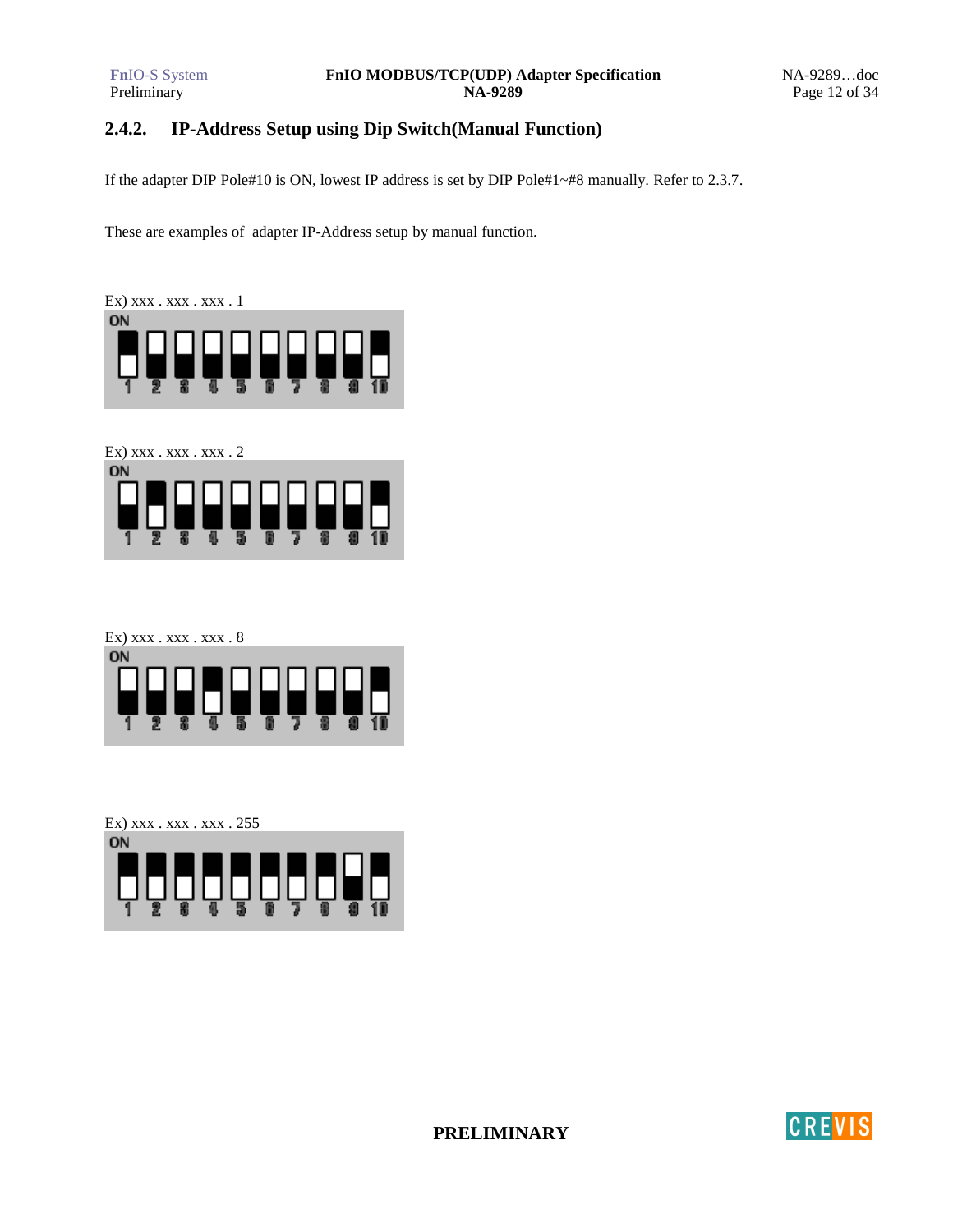# **2.4.3. IP-Address Setup using Adapter TCP/IP Special Register**

IP-Address can be set by adapter TCP/IP special register 0x1050(4176). Refer to 3.3.3.

### ex) Set IP-Address with IO GuidePro – Modbus communication tool

| <b>MIOGuidePro</b>                                      |                                  |                   |
|---------------------------------------------------------|----------------------------------|-------------------|
| Online<br><b>Options</b><br><b>File</b><br>View<br>Edit | <b>Tools</b><br>$\parallel$ Help |                   |
| IB F F C U F F                                          | Bootp Server                     | Th,<br>k.<br>- IB |
| Project Window                                          | Protocol Messenger               | Shift+B<br>Modbus |
|                                                         | Chonnel Nome                     | Tuno              |

| <b>Modbus communication</b>                                                                                    |
|----------------------------------------------------------------------------------------------------------------|
| Communication Setup<br>9<br>COM Port<br>115200, 8, None, 1<br>Protocol   Modbus RTU<br>$\left  \ldots \right $ |
| Built-In Messages<br>$\cdots$                                                                                  |
| Request                                                                                                        |
| Slave ID (Dec)<br>1<br>Function (Dec)   03, Read Holding Registers (output word)   ▼                           |
| 1050<br>2<br>Word<br>Address (Hex)<br>Quantity (Dec)                                                           |
| Send<br>Response (0 on the right)<br>192.168.1.20<br>20 1 168 192<br>Ą                                         |
| $\vee$<br>$C$ Ascii<br><b>WordUnsigned</b><br>C WordSigned<br>Ⅳ Swap word<br>◯ WordHex                         |
| C ByteHex<br>C ByteBit<br><b>E</b> ByteDec<br>Trim Length<br>byte                                              |
| Log                                                                                                            |
| Success.                                                                                                       |
| Exit                                                                                                           |

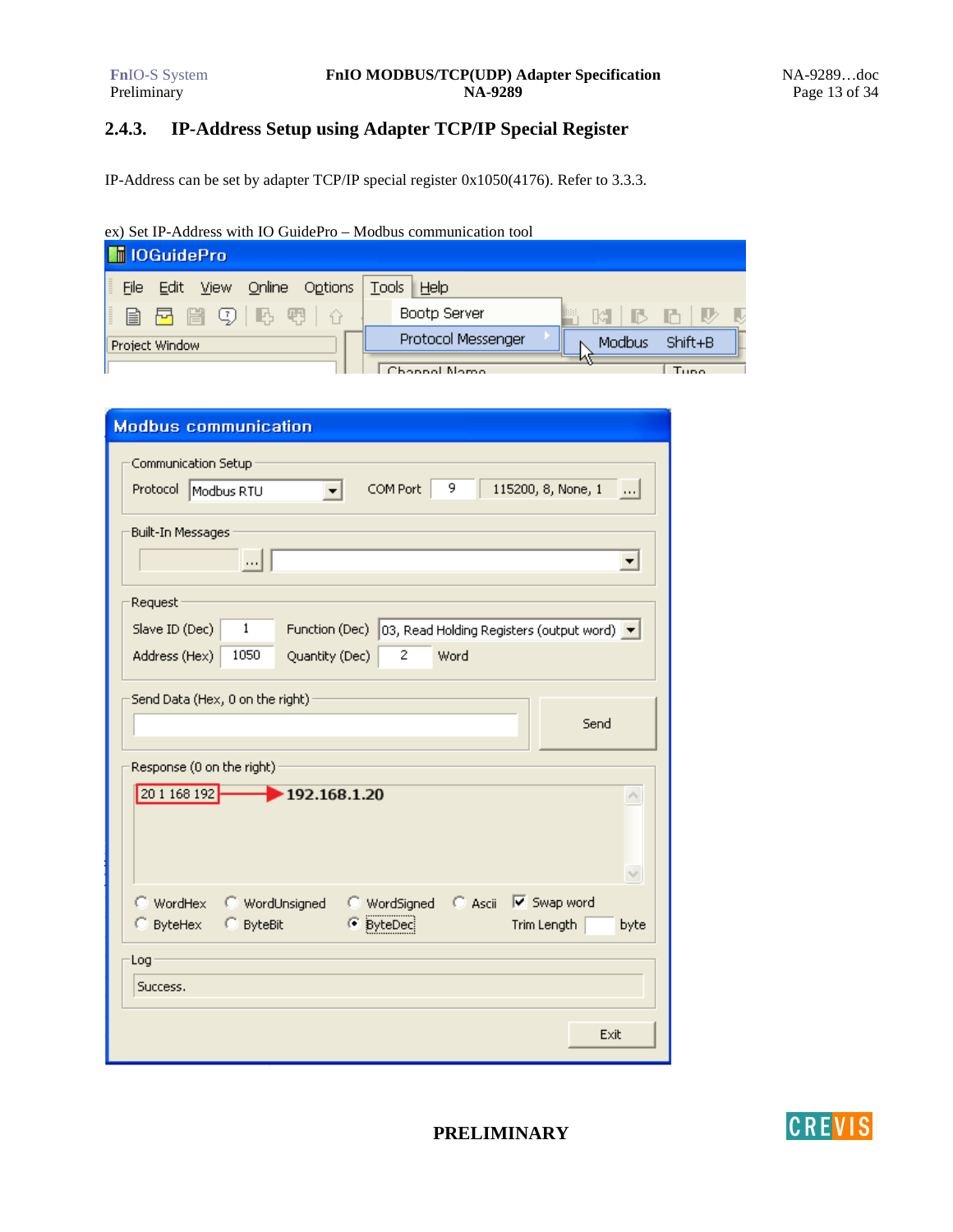# **2.5. I/O Process Image Map**

An expansion module may have 3 types of data as I/O data, configuration parameter and memory register. The data exchange between network adapter and expansion modules is done via an I/O process image data by FnBus protocol. The following figure shows the data flow of process image between network adapter and expansion modules.



# **2.5.1. MODBUS Interface Register/Bit Map**

#### -**Register Map**

| <b>Start Address</b> | <b>Read/Write</b> | <b>Description</b>                                    | <b>Func. Code</b> |
|----------------------|-------------------|-------------------------------------------------------|-------------------|
| $0x0000 \sim$        | Read              | Process input image registers (Real Input Register)   | 4.23              |
| $0x0800 \sim$        | Read/Write        | Process output image registers (Real Output Register) | 3,16,23           |
|                      |                   |                                                       |                   |
| $0x1000*$            | Read              | Adapter Identification special registers.             | 3,4,23            |
| $0x1020*$            | Read/Write        | Adapter Watchdog, other time special register.        | 3,4,6,16,23       |
| $0x1100*$            | Read/Write        | Adapter Information special registers.                | 3,4,6,16,23       |
| $0x2000*$            | Read/Write        | Expansion Slot Information special registers.         | 3,4,6,16,23       |
| <b>Start Address</b> |                   | <b>Read/Write</b><br><b>Description</b>               |                   |

\* The special register map must be accessed by read/write of every each address (one address).

#### -**Bit Map**

| <b>Start Address</b> | Read/Write | <b>Description</b>                                              | <b>Func. Code</b> |
|----------------------|------------|-----------------------------------------------------------------|-------------------|
| $0x0000$ ~           | Read       | Process input image bits                                        |                   |
|                      |            | All input registers area are addressable by bit address.        |                   |
|                      |            | Size of input image bit is size of input image register * 16.   |                   |
| $0x1000-$            | Read/Write | Process output image bits                                       | 1,5,15            |
|                      |            | All output registers area are addressable by bit address.       |                   |
|                      |            | Size of output image bit is size of output image register * 16. |                   |

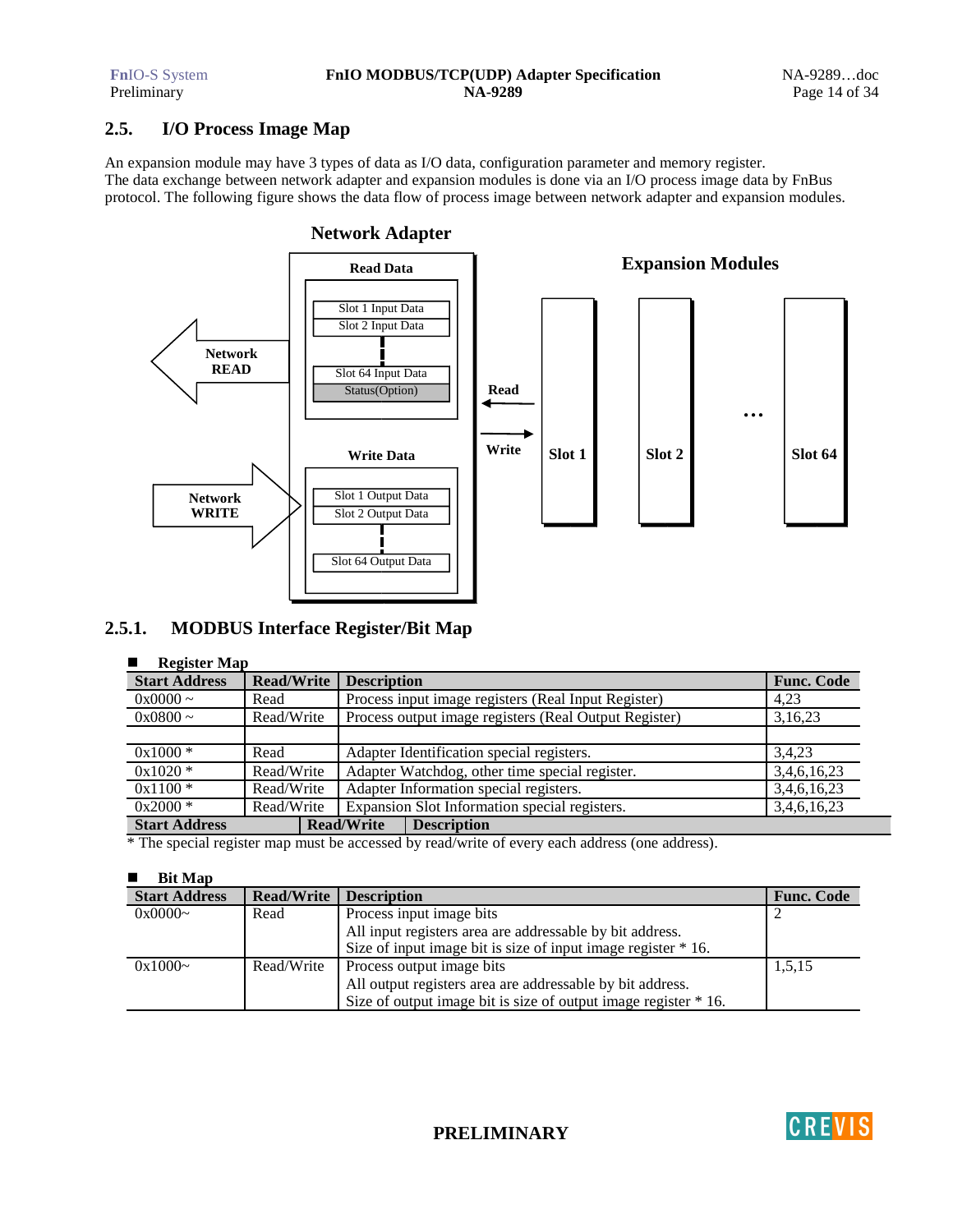# **2.5.2. Example of Input Process Image(Input Register) Map**

Input image data depends on slot position and expansion slot data type. Input process image data is only ordered by expansion slot position when input image mode is uncompressed (mode 0, 2). But, when input image mode is compressed (mode 1, 3), input process image data is ordered by expansion slot position and slot data type. Input process image mode can be set by special register 0x1114(4372). Refer to 3.3.3.

#### -**For example slot configuration**

|                                                                                                                          | Fnio S<br><b>MODBUS TCP/IP</b><br>NA-9189<br><b>DOM 69</b><br><b>D</b> LINK<br><b>ACTIVE</b><br>@ 1/0 | Field<br>Power<br><b>CREVIS</b> | ST-1224<br>starus<br>n<br>$\overline{\mathbf{a}}$ | ۰ | $ST-1228$<br><b>STATUS</b><br>0 <sub>4</sub><br>15<br>吹籠<br>26<br>٨ŵ<br>37 | ST-3702<br><b>STATUS</b><br>$\overline{0}$ | <b>ST-121F</b><br><b>STATUS</b><br>7.77<br>15913<br>2 6 10 14<br>371115 | ▬<br>▬ | ST-1224<br><b>E STATUS</b><br>٠<br>$\overline{z}$<br>× | ▬<br>▬<br>− | $ST-1228$ ST-1224<br><b>STATUS</b><br>- - -<br>0 <sub>4</sub><br>15<br>$\overline{28}$<br>自由<br>37 | . .<br>▬ | <b>STATUS</b><br>$\overline{0}$<br>z<br>$\overline{\mathbf{3}}$ | ST-3702<br><b>E starus</b>              | <b>ST-121F</b><br><b>STATUS</b><br>7.802<br>15913<br>2 6 10 14<br>371115 | ▬ | $ST-1224$<br><b>STATUS</b><br>$\circ$<br>$\overline{\mathbf{z}}$ | c<br>с<br>r |
|--------------------------------------------------------------------------------------------------------------------------|-------------------------------------------------------------------------------------------------------|---------------------------------|---------------------------------------------------|---|----------------------------------------------------------------------------|--------------------------------------------|-------------------------------------------------------------------------|--------|--------------------------------------------------------|-------------|----------------------------------------------------------------------------------------------------|----------|-----------------------------------------------------------------|-----------------------------------------|--------------------------------------------------------------------------|---|------------------------------------------------------------------|-------------|
| $-$ <b>mag</b> 9<br>$\sim$ 100 $\pm$<br>$  -$<br>$\circ$ = $\bullet$<br>$\sim$ 100 $\pm$<br>$\sim$ 110 m<br>$\alpha = 1$ |                                                                                                       |                                 | 63<br>65                                          |   | <b>De</b><br>$2$<br><b>Ae</b><br>65                                        | 2003<br>40<br>65                           | 10<br>$rac{1}{2}$<br>۰<br><b>1999</b><br>- 19                           |        | 05<br>w.                                               |             | 63<br>65<br><b>Ke</b>                                                                              |          | 20<br>$•3$<br>65                                                | <b>CLED (B)</b><br>2003<br><b>40 e5</b> | <b>Senior</b><br><b>STEP</b>                                             |   | <b>DE OT</b><br>2003<br>65<br>$E -$                              |             |
| a libro<br>$\sim$                                                                                                        |                                                                                                       |                                 |                                                   |   | . .<br>. .                                                                 | $^{\circ}$<br><b>Se</b><br>o<br>m          |                                                                         |        |                                                        |             |                                                                                                    |          |                                                                 | $\bullet$ <sup>7</sup>                  |                                                                          |   | $\bullet$ 7<br><b>Se</b>                                         |             |

| <b>Slot Address</b> | <b>Module Description</b> |
|---------------------|---------------------------|
| #0                  | <b>MODBUS</b> Adapter     |
| #1                  | 4-discrete input          |
| #2                  | 8-discrete input          |
| #3                  | 2-analog input            |
| #4                  | 16-discrete input         |
| #5                  | 4-discrete input          |
| #6                  | 8-discrete input          |
| #7                  | 4-discrete input          |
| #8                  | 2-analog input            |
| #9                  | 16-discrete input         |
| #10                 | 4-discrete input          |

Status (1word)

|                                |     | <b>Input Process Image Mode#0</b> (Status(1word) + Uncompressed Input Processing Data) |          |                                                 |     |     |                              |    |                                                 |    |    |  |                                |  |  |  |  |
|--------------------------------|-----|----------------------------------------------------------------------------------------|----------|-------------------------------------------------|-----|-----|------------------------------|----|-------------------------------------------------|----|----|--|--------------------------------|--|--|--|--|
| Addr.                          | #15 | #14                                                                                    | #13      | #12                                             | #11 | #10 | #9                           | #8 | #7                                              | #1 | #0 |  |                                |  |  |  |  |
| 0x0000                         | EW  | 0                                                                                      | $\theta$ | FP<br><b>FnBus Status</b>                       |     |     |                              |    |                                                 |    |    |  |                                |  |  |  |  |
| 0x0001                         |     |                                                                                        |          | Discrete In 8pts (Slot#2)                       |     |     |                              |    | Discrete In 4pts $(Slot#1)$<br>Empty, Always 0  |    |    |  |                                |  |  |  |  |
| 0x0002                         |     |                                                                                        |          | Analog Input Ch <sub>0</sub> high byte (Slot#3) |     |     |                              |    | Analog Input Ch <sub>0</sub> low byte (Slot#3)  |    |    |  |                                |  |  |  |  |
| 0x0003                         |     |                                                                                        |          | Analog Input Ch1 high byte (Slot#3)             |     |     |                              |    | Analog Input Ch1 low byte (Slot#3)              |    |    |  |                                |  |  |  |  |
| 0x0004                         |     |                                                                                        |          | Discrete In high 8pts (Slot#4)                  |     |     |                              |    | Discrete In low 8pts (Slot#4)                   |    |    |  |                                |  |  |  |  |
| 0x0005                         |     |                                                                                        |          | Discrete In 8pts $(Slot#6)$                     |     |     |                              |    | Discrete In 4pts (Slot#5)<br>Empty, Always 0    |    |    |  |                                |  |  |  |  |
| 0x0006                         |     |                                                                                        |          | Analog Input Ch <sub>0</sub> low byte (Slot#8)  |     |     |                              |    | Discrete In 4pts (Slot#7)<br>Empty, Always 0    |    |    |  |                                |  |  |  |  |
| 0x0007                         |     |                                                                                        |          | Analog Input Ch1 low byte (Slot#8)              |     |     |                              |    | Analog Input Ch <sub>0</sub> high byte (Slot#8) |    |    |  |                                |  |  |  |  |
| 0x0008                         |     |                                                                                        |          | Discrete In low 8pts (Slot#9)                   |     |     |                              |    | Analog Input Ch1 high byte (Slot#8)             |    |    |  |                                |  |  |  |  |
| 0x0009                         |     | Empty, Always 0                                                                        |          |                                                 |     |     | Discrete In 4pts $(SIot#10)$ |    |                                                 |    |    |  | Discrete In high 8pts (Slot#9) |  |  |  |  |
| $\bullet$ $\Box$ $\Box$ $\Box$ |     |                                                                                        |          |                                                 |     |     |                              |    |                                                 |    |    |  |                                |  |  |  |  |

 FnBus Status: 0: Normal Operation 1: FnBus Standby

2: FnBus Communication Fault 3: Slot Configuration Failed

4: No Expansion Slot

FP (Field Power)

0: 24Vdc Field Power On. 1: 24Vdc Field Power Off

 EW (MODBUS Error Watchdog) 0: No Error Watchdog

1: Error Watchdog once more since its last restart, clear counters operation, or power-up.

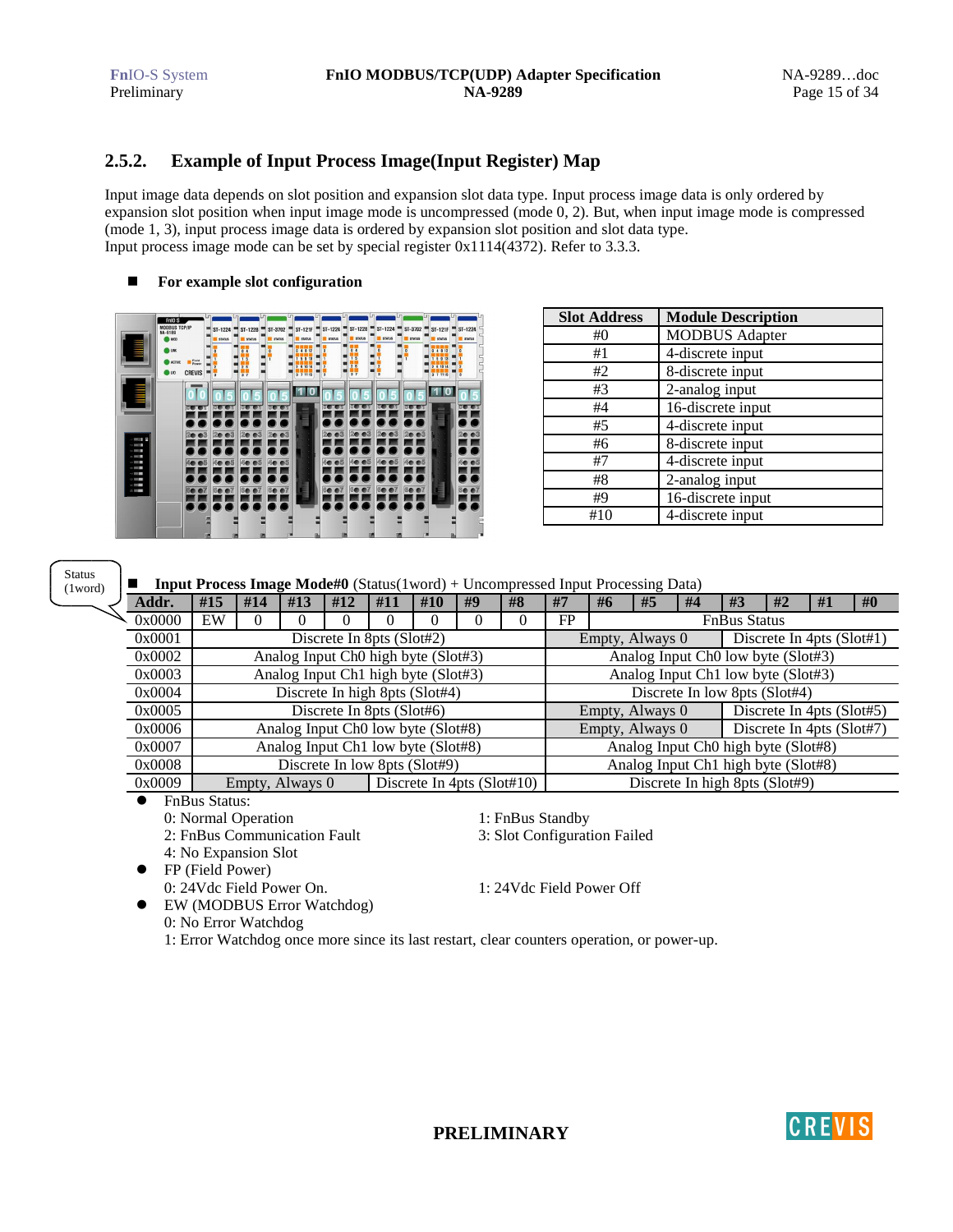Status (1word)

#### -**Input Process Image Mode#1** (Status(1word) + Compressed Input Processing Data)

|        | <b>Input I Tocess Image Moder</b> I (Status(Tword) + Compressed input I Tocessing Data) |          |                                                 |     |                           |     |    |    |                                    |                     |                             |    |                                                |                           |    |    |  |
|--------|-----------------------------------------------------------------------------------------|----------|-------------------------------------------------|-----|---------------------------|-----|----|----|------------------------------------|---------------------|-----------------------------|----|------------------------------------------------|---------------------------|----|----|--|
| Addr.  | #15                                                                                     | #14      | #13                                             | #12 | #11                       | #10 | #9 | #8 | #7                                 | #6                  | #5                          | #4 | #3                                             | #2                        | #1 | #0 |  |
| 0x0000 | EW                                                                                      | $\theta$ |                                                 | 0   |                           |     |    |    | FP                                 | <b>FnBus Status</b> |                             |    |                                                |                           |    |    |  |
| 0x0001 |                                                                                         |          | Analog Input Ch0 high byte (Slot#3)             |     |                           |     |    |    |                                    |                     |                             |    | Analog Input Ch <sub>0</sub> low byte (Slot#3) |                           |    |    |  |
| 0x0002 |                                                                                         |          | Analog Input Ch1 high byte (Slot#3)             |     |                           |     |    |    | Analog Input Ch1 low byte (Slot#3) |                     |                             |    |                                                |                           |    |    |  |
| 0x0003 |                                                                                         |          | Analog Input Ch <sub>0</sub> high byte (Slot#8) |     |                           |     |    |    |                                    |                     |                             |    | Analog Input Ch <sub>0</sub> low byte (Slot#8) |                           |    |    |  |
| 0x0004 |                                                                                         |          | Analog Input Ch1 high byte (Slot#8)             |     |                           |     |    |    | Analog Input Ch1 low byte (Slot#8) |                     |                             |    |                                                |                           |    |    |  |
| 0x0005 |                                                                                         |          | Discrete In low 8pts (Slot#4)                   |     |                           |     |    |    | Discrete In 8pts (Slot#2)          |                     |                             |    |                                                |                           |    |    |  |
| 0x0006 |                                                                                         |          |                                                 |     | Discrete In 8pts (Slot#6) |     |    |    | Discrete In high 8pts (Slot#4)     |                     |                             |    |                                                |                           |    |    |  |
| 0x0007 |                                                                                         |          | Discrete In high 8pts (Slot#9)                  |     |                           |     |    |    | Discrete In low 8pts (Slot#9)      |                     |                             |    |                                                |                           |    |    |  |
| 0x0008 | Discrete In 4pts (Slot#10)   Discrete In 4pts (Slot#7)                                  |          |                                                 |     |                           |     |    |    |                                    |                     | Discrete In 4pts $(Slot#5)$ |    |                                                | Discrete In 4pts (Slot#1) |    |    |  |

Input Assembly Priority:

1) Analog Input Data (Word type)

2) 8 or 16 points Discrete Input Data (Byte type)

3) 4 points Input Data (Bit type)

4) 2 points Input Data (Bit type)

#### -**Input Process Image Mode#2** (Uncompressed Input Processing Data without Status), **default input image**

| Addr.  | #15                                                                               | #14 | #13 | #12                          | #11 | #10                                             | #9 | #8                                    | #7                                              | #6                            | #5 | #4 | #3 | #2 | #1 | #0 |  |  |
|--------|-----------------------------------------------------------------------------------|-----|-----|------------------------------|-----|-------------------------------------------------|----|---------------------------------------|-------------------------------------------------|-------------------------------|----|----|----|----|----|----|--|--|
| 0x0000 |                                                                                   |     |     | Discrete In 8pts (Slot#2)    |     |                                                 |    | Discrete In 4pts (Slot#1)<br>Always 0 |                                                 |                               |    |    |    |    |    |    |  |  |
| 0x0001 |                                                                                   |     |     |                              |     | Analog Input Ch <sub>0</sub> high byte (Slot#3) |    |                                       | Analog Input Ch <sub>0</sub> low byte (Slot#3)  |                               |    |    |    |    |    |    |  |  |
| 0x0002 |                                                                                   |     |     |                              |     | Analog Input Ch1 high byte (Slot#3)             |    |                                       | Analog Input Ch1 low byte (Slot#3)              |                               |    |    |    |    |    |    |  |  |
| 0x0003 | Discrete In high 8pts (Slot#4)                                                    |     |     |                              |     |                                                 |    |                                       |                                                 | Discrete In low 8pts (Slot#4) |    |    |    |    |    |    |  |  |
| 0x0004 |                                                                                   |     |     | Discrete In 8pts $(Slot\#6)$ |     |                                                 |    |                                       | Discrete In 4pts (Slot#5)<br>Empty, Always 0    |                               |    |    |    |    |    |    |  |  |
| 0x0005 |                                                                                   |     |     |                              |     | Analog Input Ch0 low byte (Slot#8)              |    |                                       | Discrete In 4pts (Slot#7)<br>Empty, Always 0    |                               |    |    |    |    |    |    |  |  |
| 0x0006 |                                                                                   |     |     |                              |     | Analog Input Ch1 low byte (Slot#8)              |    |                                       | Analog Input Ch <sub>0</sub> high byte (Slot#8) |                               |    |    |    |    |    |    |  |  |
| 0x0007 | Discrete In low 8pts (Slot#9)                                                     |     |     |                              |     |                                                 |    |                                       | Analog Input Ch1 high byte (Slot#8)             |                               |    |    |    |    |    |    |  |  |
| 0x0008 | Discrete In high 8pts (Slot#9)<br>Discrete In 4pts $(Slot#10)$<br>Empty, Always 0 |     |     |                              |     |                                                 |    |                                       |                                                 |                               |    |    |    |    |    |    |  |  |

### **Input Process Image Mode#3** (Compressed Input Processing Data without Status)

| Addr.  | #15                                                             | #14                                                                                   | #13                                 | #12                          | #11 | #10 | #9 | #8 | #7                                                       | #6 | #5                             | #4 | #3 | #2 | #1 | #0 |  |
|--------|-----------------------------------------------------------------|---------------------------------------------------------------------------------------|-------------------------------------|------------------------------|-----|-----|----|----|----------------------------------------------------------|----|--------------------------------|----|----|----|----|----|--|
| 0x0000 |                                                                 |                                                                                       | Analog Input Ch0 high byte (Slot#3) |                              |     |     |    |    | Analog Input Ch <sub>0</sub> low byte (Slot#3)           |    |                                |    |    |    |    |    |  |
| 0x0001 |                                                                 |                                                                                       | Analog Input Ch1 high byte (Slot#3) |                              |     |     |    |    | Analog Input Ch1 low byte (Slot#3)                       |    |                                |    |    |    |    |    |  |
| 0x0002 |                                                                 | Analog Input Ch0 high byte (Slot#8)<br>Analog Input Ch <sub>0</sub> low byte (Slot#8) |                                     |                              |     |     |    |    |                                                          |    |                                |    |    |    |    |    |  |
| 0x0003 |                                                                 |                                                                                       | Analog Input Ch1 high byte (Slot#8) |                              |     |     |    |    | Analog Input Ch1 low byte (Slot#8)                       |    |                                |    |    |    |    |    |  |
| 0x0004 |                                                                 |                                                                                       | Discrete In low 8pts (Slot#4)       |                              |     |     |    |    | Discrete In 8pts (Slot#2)                                |    |                                |    |    |    |    |    |  |
| 0x0005 |                                                                 |                                                                                       |                                     | Discrete In 8pts $(Slot\#6)$ |     |     |    |    |                                                          |    | Discrete In high 8pts (Slot#4) |    |    |    |    |    |  |
| 0x0006 | Discrete In high 8pts (Slot#9)<br>Discrete In low 8pts (Slot#9) |                                                                                       |                                     |                              |     |     |    |    |                                                          |    |                                |    |    |    |    |    |  |
| 0x0007 |                                                                 | Discrete In 4pts (Slot#10)   Discrete In 4pts (Slot#7)                                |                                     |                              |     |     |    |    | Discrete In 4pts $(Slot#5)$<br>Discrete In 4pts (Slot#1) |    |                                |    |    |    |    |    |  |

\* FnBus uses the byte-oriented register mapping.

\* Size of input image bit is size of input image register \* 16.

- Input Assembly Priority:
	- 1) Analog Input Data (Word type)
	- 2) 8 or 16 points Discrete Input Data (Byte type)
	- 3) 4 points Input Data (Bit type)
	- 4) 2 points Input Data (Bit type)

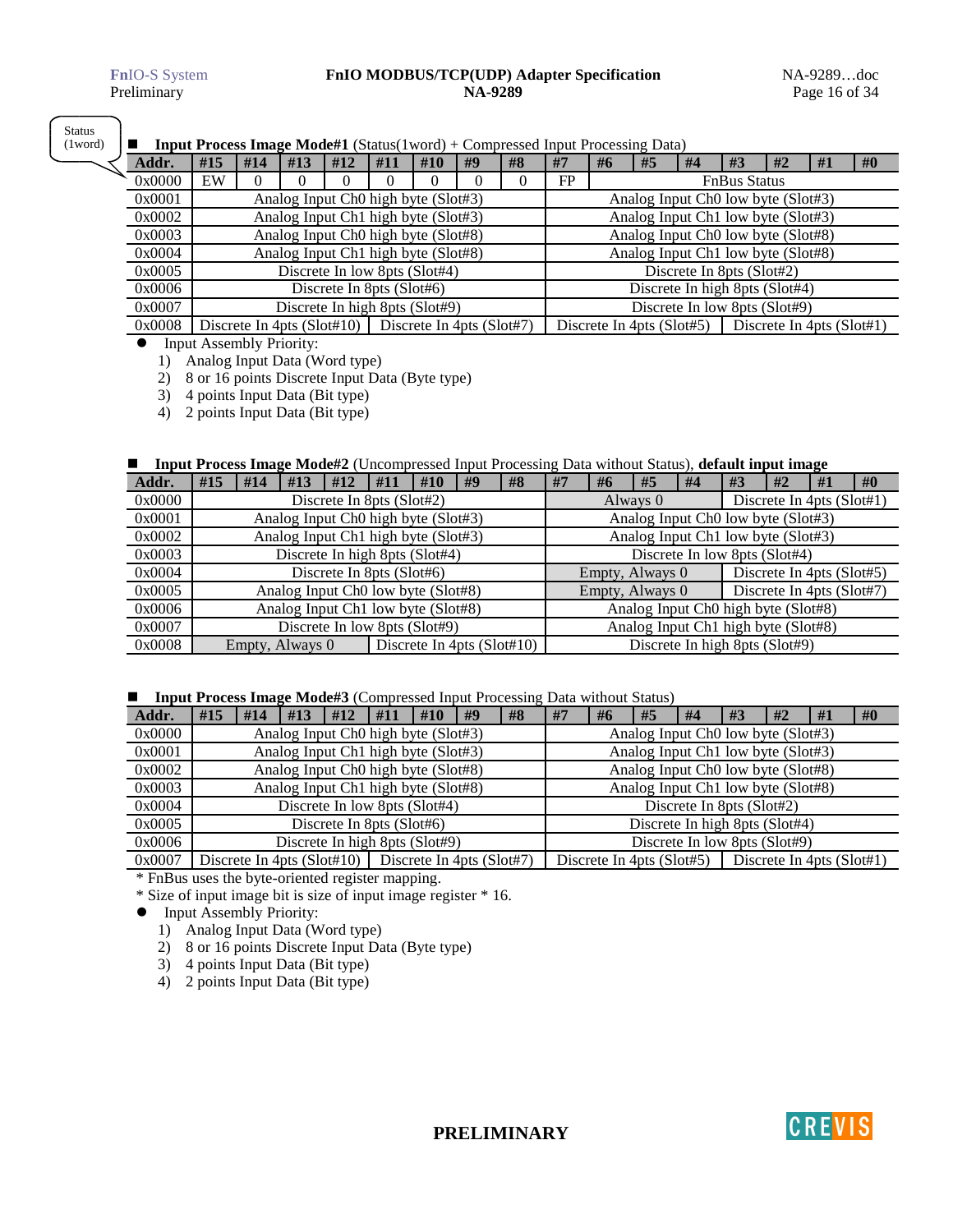# **2.5.3. Example of Output Process Image(Output Register) Map**

Output image data depends on slot position and expansion slot data type. Output process image data is only ordered by expansion slot position when output image mode is uncompressed (mode 0). But, when output image mode is compressed (mode 1), output process image data is ordered by expansion slot position and slot data type. Output process image mode can be set by special register 0x1115(4373). Refer to 3.3.3.

#### -**For example slot configuration**



| <b>Slot Address</b> | <b>Module Description</b> |
|---------------------|---------------------------|
| #()                 | <b>MODBUS</b> Adapter     |
| #1                  | 4-discrete output         |
| #2                  | 8-discrete output         |
| #3                  | 2-analog output           |
| #4                  | 16-discrete output        |
| #5                  | 4-discrete output         |
| #6                  | 8-discrete output         |
| #7                  | 2-realy output            |
| #8                  | 2-realy output            |
| #9                  | 2-analog output           |
| #10                 | 16-discrete output        |
| #11                 | 4-discrete output         |

#### -**Output Process Image Mode#0** (Uncompressed Output Processing Data), **default output image**

|        | -                                                |                                      |                   |     |     |                                 |    |                   |                                |                   |                                    |                                     |                                     |                                     |                |                 |
|--------|--------------------------------------------------|--------------------------------------|-------------------|-----|-----|---------------------------------|----|-------------------|--------------------------------|-------------------|------------------------------------|-------------------------------------|-------------------------------------|-------------------------------------|----------------|-----------------|
| Addr.  | #15                                              | #14                                  | #13               | #12 | #11 | #10                             | #9 | #8                | #7                             | #6                | #5                                 | #4                                  | #3                                  | #2                                  | #1             | #0              |
| 0x0800 |                                                  | Discrete Out 8pts (Slot#2)           |                   |     |     |                                 |    |                   |                                |                   | Empty, Don't care                  |                                     |                                     | Discrete Out 4pts(Slot#1)           |                |                 |
| 0x0801 |                                                  | Analog Output Ch0 high byte (Slot#3) |                   |     |     |                                 |    |                   |                                |                   |                                    |                                     |                                     | Analog Output Ch0 low byte (Slot#3) |                |                 |
| 0x0802 |                                                  | Analog Output Ch1 high byte (Slot#3) |                   |     |     |                                 |    |                   |                                |                   |                                    |                                     |                                     | Analog Output Ch1 low byte (Slot#3) |                |                 |
| 0x0803 |                                                  |                                      |                   |     |     | Discrete Out high 8pts (Slot#4) |    |                   | Discrete Out low 8pts (Slot#4) |                   |                                    |                                     |                                     |                                     |                |                 |
| 0x0804 | Discrete Out 8pts (Slot#6)                       |                                      |                   |     |     |                                 |    | Empty, Don't care |                                |                   | Discrete Out 4pts(Slot#5)          |                                     |                                     |                                     |                |                 |
| 0x0805 |                                                  |                                      | Empty, Don't care |     |     |                                 |    | <b>Discrete</b>   |                                |                   | Empty, Don't care                  |                                     |                                     |                                     |                | <b>Discrete</b> |
|        |                                                  |                                      |                   |     |     |                                 |    | Out 2pts          |                                |                   |                                    |                                     |                                     |                                     |                | Out 2pts        |
|        | (Slot#8)                                         |                                      |                   |     |     |                                 |    |                   |                                |                   |                                    |                                     | (Slot#7)                            |                                     |                |                 |
| 0x0806 | Analog Output Ch <sub>0</sub> high byte (Slot#9) |                                      |                   |     |     |                                 |    |                   |                                |                   |                                    |                                     | Analog Output Ch0 low byte (Slot#9) |                                     |                |                 |
| 0x0807 | Analog Output Ch1 high byte (Slot#9)             |                                      |                   |     |     |                                 |    |                   |                                |                   |                                    | Analog Output Ch1 low byte (Slot#9) |                                     |                                     |                |                 |
| 0x0808 | Discrete Output high 8pts (Slot#10)              |                                      |                   |     |     |                                 |    |                   |                                |                   | Discrete Output low 8pts (Slot#10) |                                     |                                     |                                     |                |                 |
| 0x0809 | Empty, Don't care                                |                                      |                   |     |     |                                 |    |                   |                                | Empty, Don't care |                                    |                                     |                                     | Discrete Out                        |                |                 |
|        |                                                  |                                      |                   |     |     |                                 |    |                   |                                |                   |                                    |                                     |                                     |                                     | 4pts(Slott#11) |                 |

### ■ **Output Process Image Mode#1** (Compressed Output Processing Data)

| Addr.  | #15                                  | #14      | #13 | #12      | #11 | #10                             | #9                                  | #8                                              | #7 | #6                | #5       | #4 | #3 | #2                | #1       | #0 |
|--------|--------------------------------------|----------|-----|----------|-----|---------------------------------|-------------------------------------|-------------------------------------------------|----|-------------------|----------|----|----|-------------------|----------|----|
| 0x0800 | Analog Output Ch0 high byte (Slot#3) |          |     |          |     |                                 |                                     | Analog Output Ch <sub>0</sub> low byte (Slot#3) |    |                   |          |    |    |                   |          |    |
| 0x0801 | Analog Output Ch1 high byte (Slot#3) |          |     |          |     |                                 |                                     | Analog Output Ch1 low byte (Slot#3)             |    |                   |          |    |    |                   |          |    |
| 0x0802 | Analog Output Ch0 high byte (Slot#9) |          |     |          |     |                                 | Analog Output Ch0 low byte (Slot#9) |                                                 |    |                   |          |    |    |                   |          |    |
| 0x0803 | Analog Output Ch1 high byte (Slot#9) |          |     |          |     |                                 | Analog Output Ch1 low byte (Slot#9) |                                                 |    |                   |          |    |    |                   |          |    |
| 0x0804 | Discrete Output low 8 pts (Slot#4)   |          |     |          |     |                                 |                                     | Discrete Out 8pts (Slot#2)                      |    |                   |          |    |    |                   |          |    |
| 0x0805 | Discrete Out 8pts (Slot#6)           |          |     |          |     |                                 |                                     | Discrete Out high 8pts (Slot#4)                 |    |                   |          |    |    |                   |          |    |
| 0x0806 | Discrete Out high 8pts (Slot#10)     |          |     |          |     | Discrete Out low 8pts (Slot#10) |                                     |                                                 |    |                   |          |    |    |                   |          |    |
| 0x0807 |                                      | Discrete |     | Discrete |     |                                 | Discrete Out 4pts                   |                                                 |    | Discrete Out 4pts |          |    |    | Discrete Out 4pts |          |    |
|        |                                      | Out 2pts |     | Out 2pts |     |                                 | (Slot#11)                           |                                                 |    |                   | (Slot#5) |    |    |                   | (Slot#1) |    |
|        |                                      | (Slot#8) |     | (Slot#7) |     |                                 |                                     |                                                 |    |                   |          |    |    |                   |          |    |

\* FnBus uses the byte-oriented register mapping.

\* Size of output image bit is size of output image register \* 16.

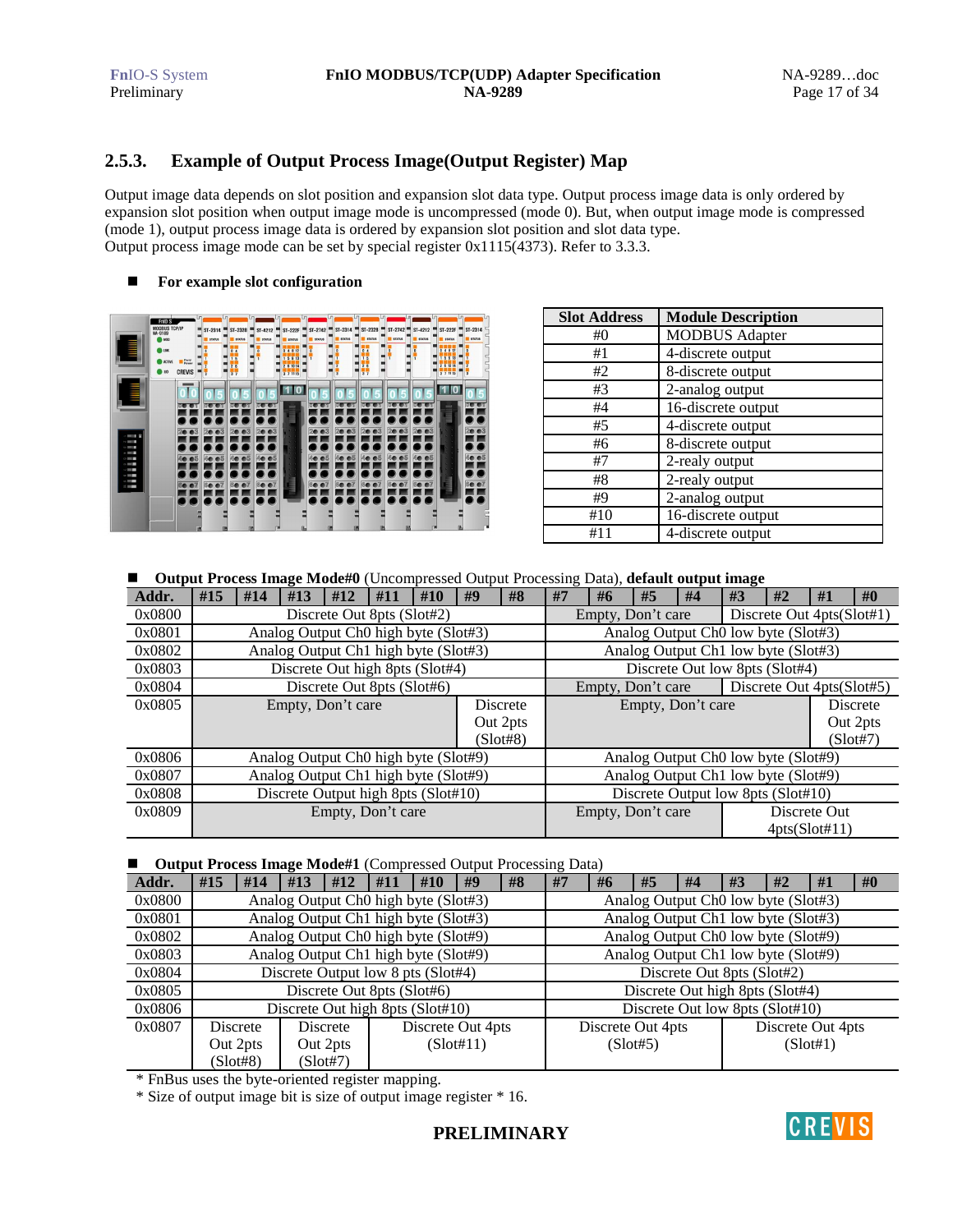- $\bullet$  Output Assembly Priority:
	- 1) Analog Output Data (Word type)
	- 2) 8 or 16 points Discrete Output Data (Byte type)
	- 3) 4 points Output Data (Bit type)
	- 4) 2 points Output Data (Bit type)



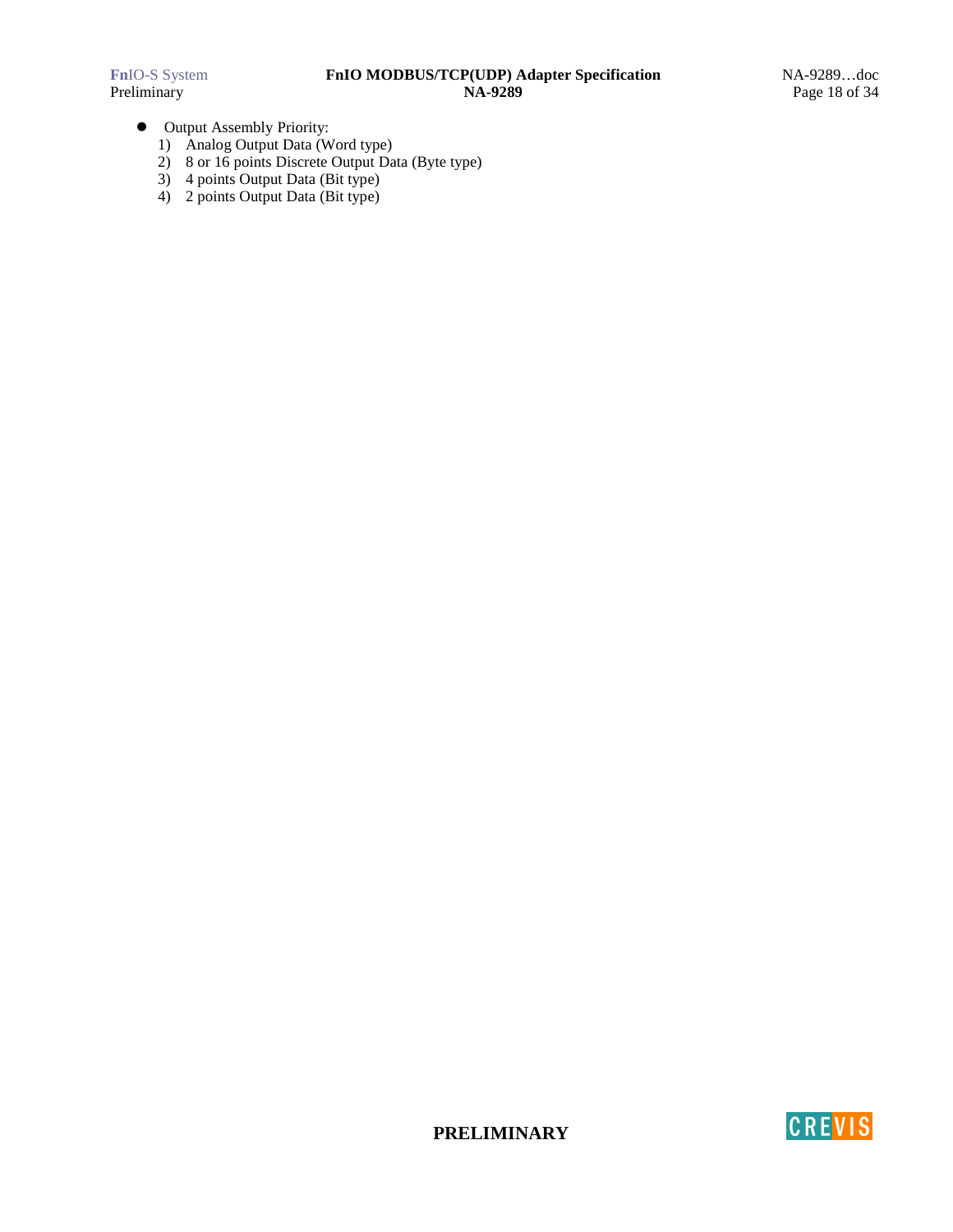# **3. MODBUS/TCP INTERFACE**

# **3.1. MODBUS/TCP, UDP Protocol**

The MODBUS messaging service provides a Client/Server communication between devices connected on an Ethernet TCP/IP network. All MODBUS/TCP or MODBUS/UDP messages are sent via TCP(UDP) on registered port 502. Refer to Modbus\_Messaging\_Implementation\_Guide\_V1\_0a.pdf.

# **3.1.1. Comparison of MODBUS/TCP, MODBUS/UDP And MODUB/RTU**

This header provides some differences compared to the MODBUS RTU application data unit used on serial line: • The MODBUS 'slave address' field usually used on MODBUS Serial Line is replaced by a single byte 'Unit Identifier' within the MBAP Header. The 'Unit Identifier' is used to communicate via devices such as bridges, routers and gateways that use a single IP address to support multiple independent MODBUS end units.

• All MODBUS requests and responses are designed in such a way that the recipient can verify that a message is finished. For function codes where the MODBUS PDU has a fixed length, the function code alone is sufficient. For function codes carrying a variable amount of data in the request or response, the data field includes a byte count.

• When MODBUS is carried over TCP, additional length information is carried in the MBAP header to allow the recipient to recognize message boundaries even if the message has been split into multiple packets for transmission. The existence of explicit and implicit length rules, and use of a CRC-32 error check code (on Ethernet) results in an infinitesimal chance of undetected corruption to a request or response message.

| <b>MBAP</b> Header |                | <b>Function</b> | Data            |                  |                 |
|--------------------|----------------|-----------------|-----------------|------------------|-----------------|
| 7 chars            |                | char            | Up to 252 chars |                  |                 |
|                    |                |                 |                 |                  |                 |
| <b>MODBUS/RTU</b>  |                |                 |                 |                  |                 |
| <b>Start</b>       | <b>Address</b> | <b>Function</b> | Data            | <b>CRC Check</b> | End             |
| $\geq$ 3.5 char    | char           | char            | Up to 252 chars | 2 chars          | $\geq$ 3.5 char |

Function and data field of MODBUS/TCP are identical to function and data field of MODBUS/RTU.

# **3.1.2. MODBUS/TCP, MODBUS/UDP MBAP Header**

The MBAP (MODBUS Application Protocol) header contains the following fields.

| <b>Fields</b> | Length | <b>Description</b>      | <b>Client</b>             | <b>Server</b>               |
|---------------|--------|-------------------------|---------------------------|-----------------------------|
| Transaction   | 2byes  | Identification of a     | Initialized by the client | Recopied by the server from |
| Identifier    |        | <b>MODBUS Request</b>   |                           | the received                |
|               |        | /Response transaction.  |                           |                             |
| Protocol      | 2bytes | $0 = MODBUS$            | Initialized by the client | Recopied by the server from |
| Identifier    |        | protocol                |                           | the received                |
| Length        | 2bytes | Number of following     | Initialized by the client | Initialized by the server   |
|               |        | bytes                   | (Request)                 | (Response)                  |
| Unit          | 1byte  | Identification of a     | Initialized by the client | Recopied by the server from |
| Identifier    |        | remote slave            |                           | the received                |
|               |        | connected on a serial   |                           |                             |
|               |        | line or on other buses. |                           |                             |

• Transaction Identifier - It is used for transaction pairing, the MODBUS server copies in the response the transaction identifier of the request.

• Protocol Identifier – It is used for intra-system multiplexing. The MODBUS protocol is identified by the value 0.



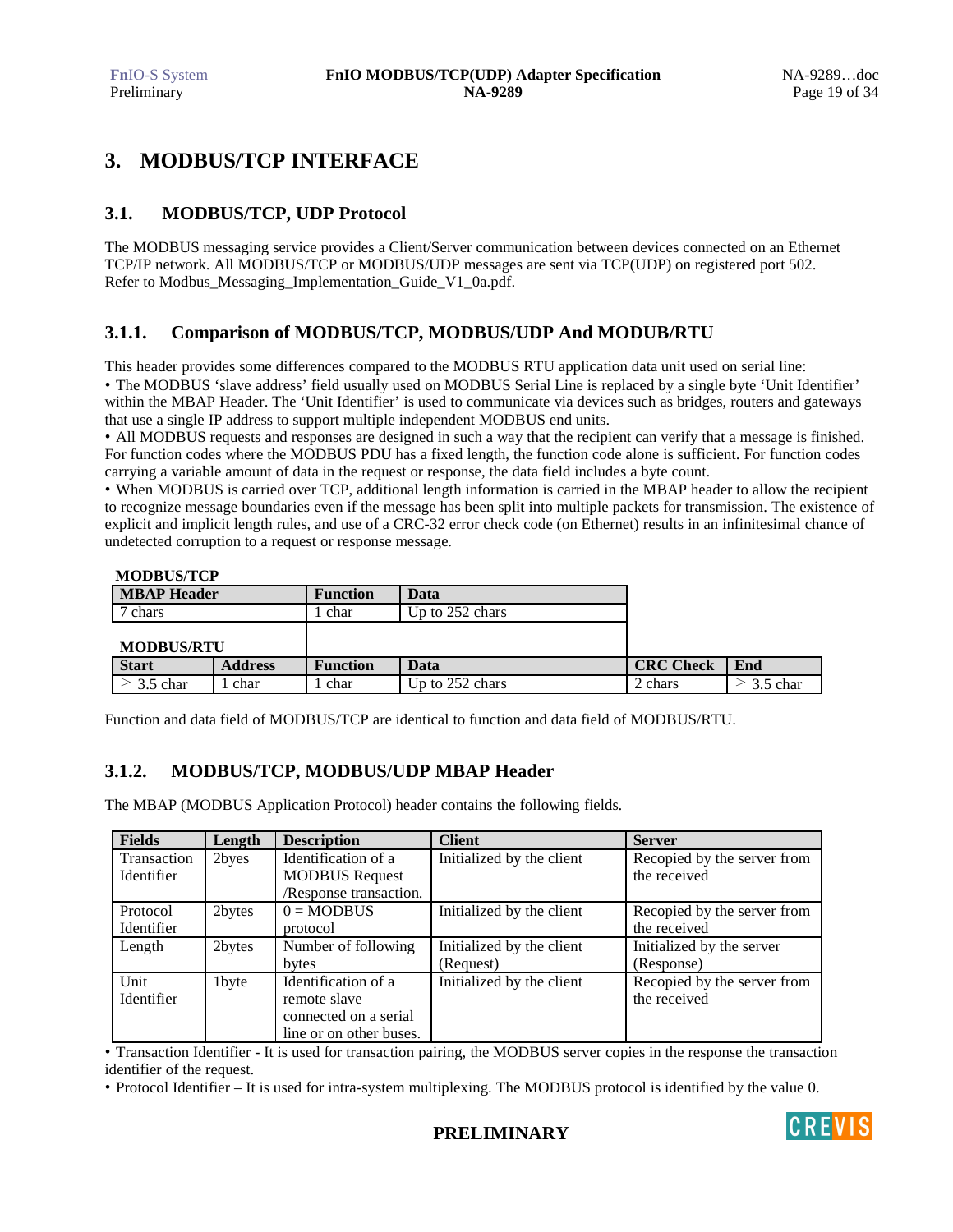### **Fn**IO-S System **FnIO MODBUS/TCP(UDP) Adapter Specification** NA-9289…doc Preliminary **NA-9289** Page 20 of 34

• Length - The length field is a byte count of the following fields, including the Unit Identifier and data fields.

• Unit Identifier – This field is used for intra-system routing purpose. Typically MODBUS server must be returned with the same value set by MODBUS client.

| <b>Function</b> | <b>Function</b>               | <b>Description</b>                                     |
|-----------------|-------------------------------|--------------------------------------------------------|
| Code            |                               |                                                        |
| 1(0x01)         | Read Coils                    | Read output bit                                        |
| 2(0x02)         | Read Discrete Inputs          | Read input bit                                         |
| 3(0x03)         | <b>Read Holding Registers</b> | Read output word                                       |
| 4(0x04)         | Read Input Registers          | Read input word                                        |
| 5(0x05)         | Write Single Coil             | Write one bit output                                   |
| 6(0x06)         | Write Single Register         | Write one word output                                  |
| 8(0x08)         | <b>Diagnostics</b>            | Read diagnostic register                               |
| 15(0x0F)        | Write Multiple Coils          | Write a number of output bits                          |
| 16(0x10)        | Write Multiple registers      | Write a number of output words                         |
| 23(0x17)        | Read/Write Multiple registers | Read a number of input words /Write a number of output |
|                 |                               | words                                                  |

## **3.2. Supported MODBUS Function Codes**

- Refer to MODBUS APPLICATION PROTOCOL SPECIFICATION V1.1a

# **3.2.1. 1 (0x01) Read Coils**

This function code is used to read from 1 to 2000 contiguous status of coils in a remote device. The Request PDU specifies the starting address, i.e. the address of the first coil specified, and the number of coils. In the PDU Coils are addressed starting at zero. Therefore coils numbered 1-16 are addressed as 0-15. The coils in the response message are packed as one coil per bit of the data field. Status is indicated as  $1=ON$  and  $0=OFF$ .

|  | Request |
|--|---------|
|  |         |

| <b>Field name</b>          | <b>Example</b> |
|----------------------------|----------------|
| <b>Function Code</b>       | 0x01           |
| <b>Starting Address Hi</b> | 0x10           |
| <b>Starting Address Lo</b> | 0x00           |
| Quantity of Outputs Hi     | 0x00           |
| Quantity of Outputs Lo     | 0x0A           |

| <b>Response</b>      |                |  |  |  |  |  |
|----------------------|----------------|--|--|--|--|--|
| <b>Field name</b>    | <b>Example</b> |  |  |  |  |  |
| <b>Function Code</b> | 0x01           |  |  |  |  |  |
| <b>Byte Count</b>    | 0x02           |  |  |  |  |  |
| <b>Output Status</b> | 0x55           |  |  |  |  |  |
| <b>Output Status</b> |                |  |  |  |  |  |

- In case of address 0x1015~0x1000 output bit value: 10101010\_01010101.

# **3.2.2. 2 (0x02) Read Discrete Inputs**

This function code is used to read from 1 to 2000 contiguous status of discrete inputs in a remote device. The Request PDU specifies the starting address, i.e. the address of the first input specified, and the number of inputs. In the PDU Discrete Inputs are addressed starting at zero. Therefore Discrete inputs numbered 1-16 are addressed as 0-15.



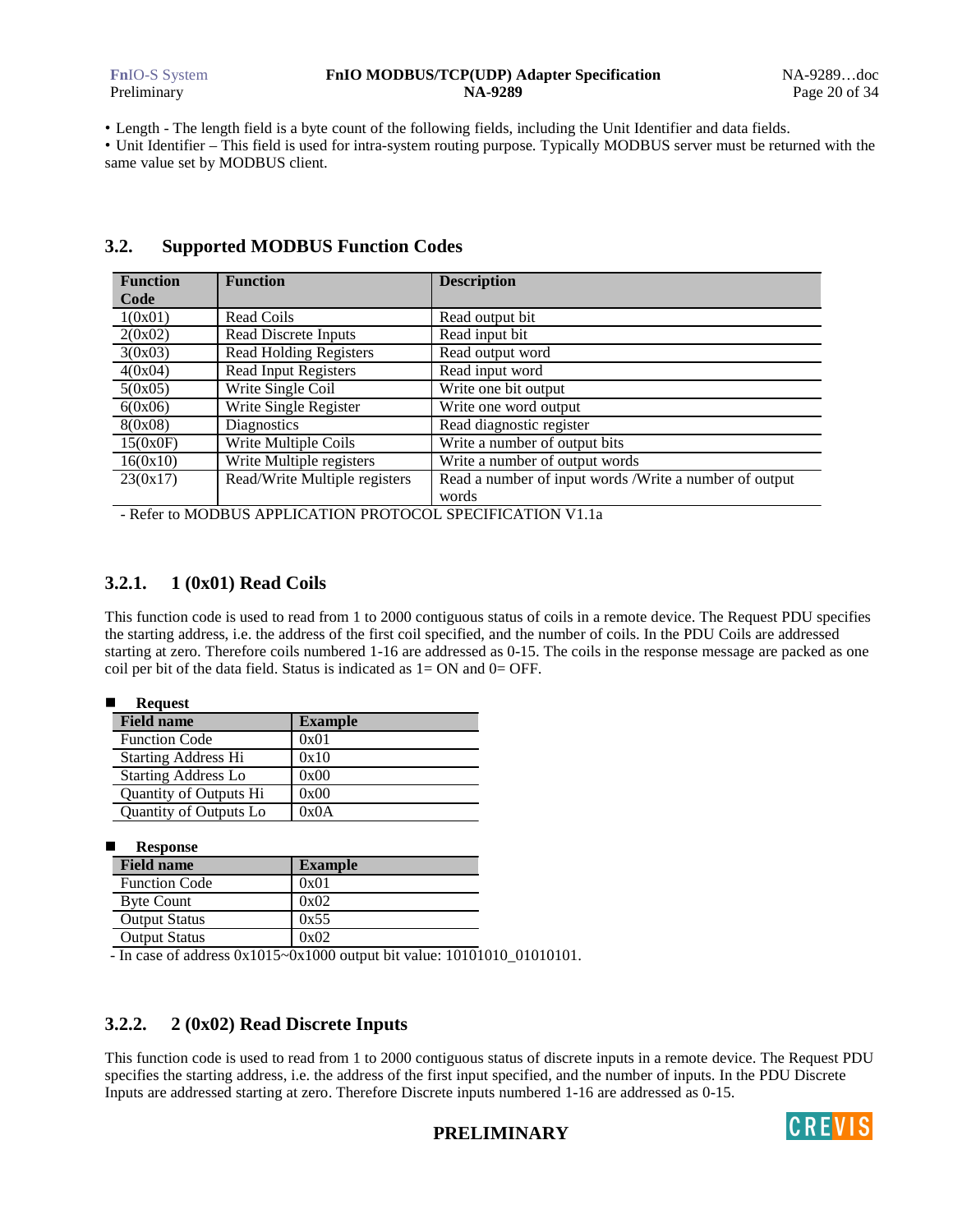The discrete inputs in the response message are packed as one input per bit of the data field. Status is indicated as  $1 = ON$ ;  $0 = OFF$ .

#### -**Request**

| <b>Field name</b>          | <b>Example</b> |
|----------------------------|----------------|
| <b>Function Code</b>       | 0x02           |
| <b>Starting Address Hi</b> | 0x00           |
| <b>Starting Address Lo</b> | 0x00           |
| Quantity of Inputs Hi      | 0x00           |
| Quantity of Inputs Lo      | 0x0A           |

#### -**Response**

| <b>Field name</b>    | <b>Example</b> |
|----------------------|----------------|
| <b>Function Code</b> | 0x02           |
| <b>Byte Count</b>    | 0x02           |
| <b>Input Status</b>  | 0x80           |
| <b>Input Status</b>  | 0x00           |

- In case of address 0x0015~0x0000 input bit value: 00000000\_10000000.

### **3.2.3. 3 (0x03) Read Holding Registers**

This function code is used to read the contents of a contiguous block of holding registers in a remote device. The Request PDU specifies the starting register address and the number of registers.

The register data in the response message are packed as two bytes per register, with the binary contents right justified within each byte. For each register, the first byte contains the high order bits and the second contains the low order bits.

| <b>Request</b>             |                |
|----------------------------|----------------|
| <b>Field name</b>          | <b>Example</b> |
| <b>Function Code</b>       | 0x03           |
| <b>Starting Address Hi</b> | 0x08           |
| <b>Starting Address Lo</b> | 0x00           |
| Quantity of Register Hi    | 0x00           |
| Quantity of Register Lo    | 0x02           |

-**Response**

| <b>Field name</b>    | <b>Example</b> |
|----------------------|----------------|
| <b>Function Code</b> | 0x03           |
| <b>Byte Count</b>    | 0x04           |
| Output Register#0 Hi | 0x11           |
| Output Register#0 Lo | 0x22           |
| Output Register#1 Hi | 0x33           |
| Output Register#1 Lo | 0x44           |
|                      | $\sim$<br>.    |

- In case of address 0x0800, 0x0801 output register value: 0x1122, 0x3344.

### **3.2.4. 4 (0x04) Read Input Registers**

This function code is used to read from 1 to approx. 125 contiguous input registers in a remote device. The Request PDU specifies the starting register address and the number of registers. The register data in the response message are packed as two bytes per register, with the binary contents right justified within each byte. For each register, the first byte contains the high order bits and the second contains the low order bits.

-**Request**

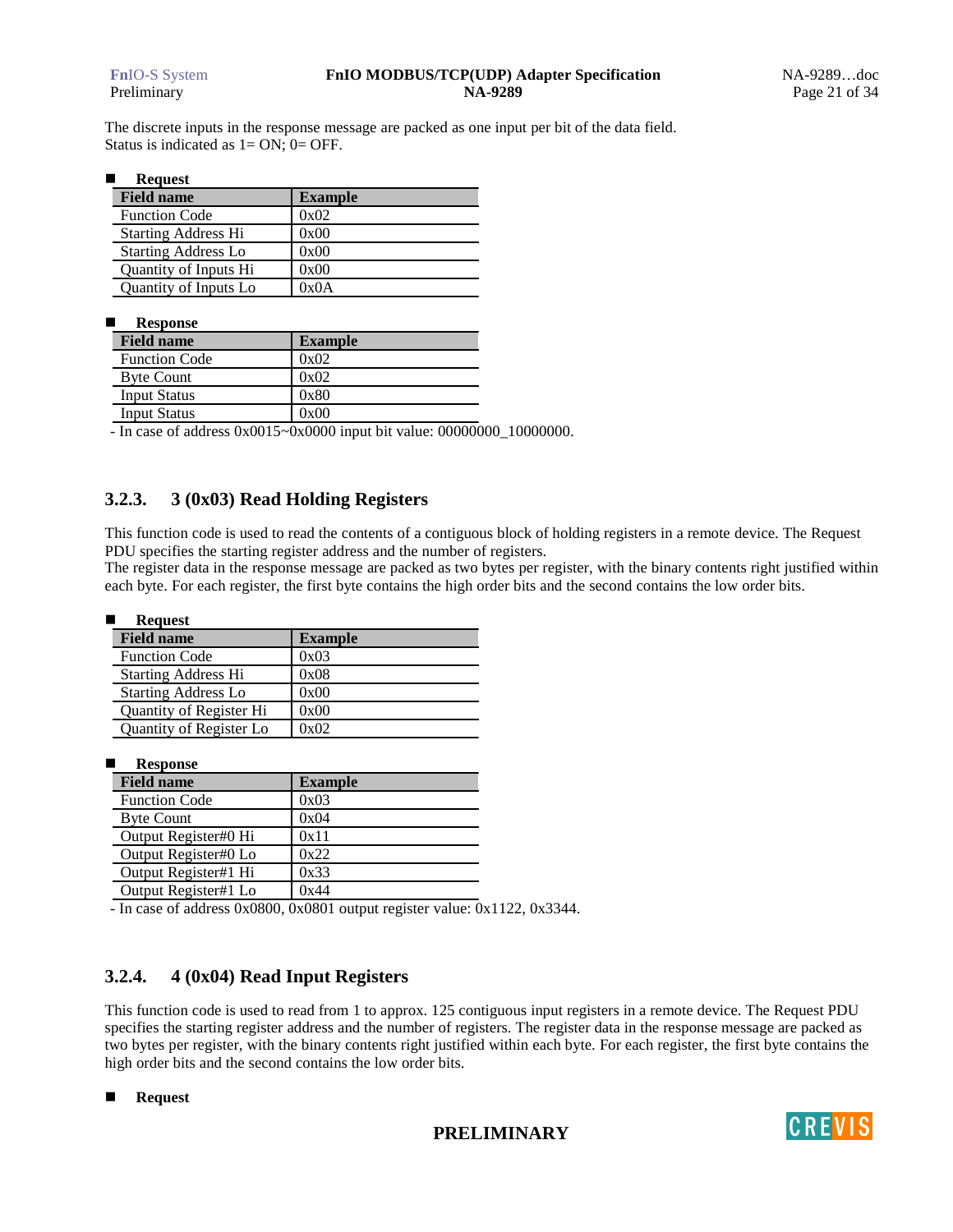| <b>Field name</b>          | <b>Example</b> |
|----------------------------|----------------|
| <b>Function Code</b>       | 0x04           |
| <b>Starting Address Hi</b> | 0x00           |
| <b>Starting Address Lo</b> | 0x00           |
| Quantity of Register Hi    | 0x00           |
| Quantity of Register Lo    | 0x02           |

### **E** Response

| <b>Field name</b>    | <b>Example</b> |
|----------------------|----------------|
| <b>Function Code</b> | 0x03           |
| <b>Byte Count</b>    | 0x04           |
| Input Register#0 Hi  | 0x00           |
| Input Register#0 Lo  | 0x80           |
| Input Register#1 Hi  | 0x00           |
| Input Register#1 Lo  | 0x00           |

- In case of address 0x0000, 0x0001 input register value: 0x0080, 0x0000.

# **3.2.5. 5 (0x05) Write Single Coil**

This function code is used to write a single output to either ON or OFF in a remote device. The requested ON/OFF state is specified by a constant in the request data field. A value of FF 00 hex requests the output to be ON. A value of 00 00 requests it to be OFF. All other values are illegal and will not affect the output.

#### -**Request**

| $\cdots$ $\cdots$        |                |  |
|--------------------------|----------------|--|
| <b>Field name</b>        | <b>Example</b> |  |
| <b>Function Code</b>     | 0x05           |  |
| <b>Output Address Hi</b> | 0x10           |  |
| <b>Output Address Lo</b> | 0x01           |  |
| Output Value Hi          | 0xFF           |  |
| Output Value Lo          | 0x00           |  |

#### -**Response**

| <b>Field name</b>        | <b>Example</b> |
|--------------------------|----------------|
| <b>Function Code</b>     | 0x05           |
| <b>Output Address Hi</b> | 0x10           |
| <b>Output Address Lo</b> | 0x01           |
| Output Value Hi          | 0xFF           |
| Output Value Lo          | 0x00           |

- Output bit of address 0x1001 turns ON.

### **3.2.6. 6 (0x06) Write Single Register**

This function code is used to write a single holding register in a remote device. Therefore register numbered 1 is addressed as 0. The normal response is an echo of the request, returned after the register contents have been written.

| <b>Request</b>       |                |
|----------------------|----------------|
| <b>Field name</b>    | <b>Example</b> |
| <b>Function Code</b> | 0x06           |
| Register Address Hi  | 0x08           |
| Register Address Lo  | 0x00           |
| Register Value Hi    | 0x11           |

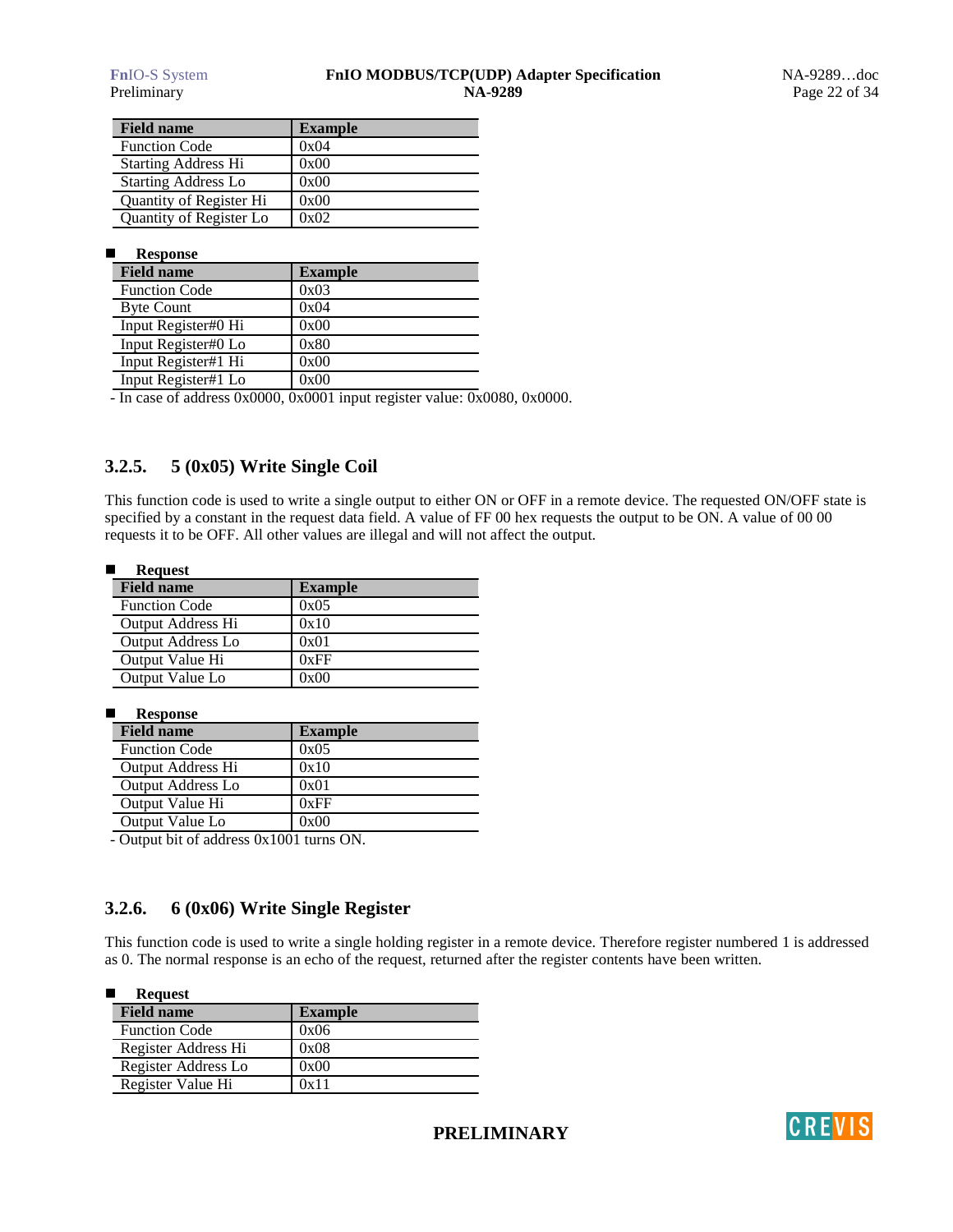Register Value Lo  $\vert$  0x22

-**Response**

| <b>Field name</b>    | <b>Example</b> |
|----------------------|----------------|
| <b>Function Code</b> | 0x06           |
| Register Address Hi  | 0x08           |
| Register Address Lo  | 0x00           |
| Register Value Hi    | 0x11           |
| Register Value Lo    | በ⊽ንን           |

- In case of address 0x0800 output register value: 0x0000 changes to 0x1122.

# **3.2.7. 8 (0x08) Diagnostics**

MODBUS function code 08 provides a series of tests for checking the communication system between a client ( Master) device and a server ( Slave), or for checking various internal error conditions within a server.

The function uses a two–byte sub-function code field in the query to define the type of test to be performed. The server echoes both the function code and sub-function code in a normal response. Some of the diagnostics cause data to be returned from the remote device in the data field of a normal response.

| <b>Request</b>       |                |
|----------------------|----------------|
| <b>Field name</b>    | <b>Example</b> |
| <b>Function Code</b> | 0x08           |
| Sub-Function Hi      | 0x00           |
| Sub-Function Lo      | 0x00           |
| Data Hi              | 0x11           |
| Data Lo              | 0x22           |

-**Response**

| <b>Field name</b>      | <b>Example</b> |
|------------------------|----------------|
| <b>Function Code</b>   | 0x08           |
| <b>Sub-Function Hi</b> | 0x00           |
| Sub-Function Lo        | 0x00           |
| Data Hi                | 0x11           |
| Data Lo                | 0x22           |

### **Sub-function 0x0000(0) Return Query Data**

The data passed in the request data field is to be returned (looped back) in the response.

The entire response message should be identical to the request.

| <b>Sub-function</b> | Data Field (Request) | Data Field (Response) | <b>Description</b> |
|---------------------|----------------------|-----------------------|--------------------|
| 0x0000(0)           | Anv                  | Echo Request Data     |                    |

### **Sub-function 0x0001(1) Restart Communications Option**

The remote device could be initialized and restarted, and all of its communications event counters are cleared. Especially, data field 0x55AA make the remote device to restart with factory default setup of EEPROM.

| <b>Sub-function</b> | Data Field (Request) | Data Field (Response) | <b>Description</b>        |
|---------------------|----------------------|-----------------------|---------------------------|
| 0x0001(1)           | $0x0000$ or $0xFF00$ | Echo Request Data     | Reset                     |
| 0x0001(1)           | 0x55AA               | Echo Request Data     | Reset with Default        |
|                     |                      |                       | Setting $\frac{1}{2}$     |
| 0x0001(1)           | $0x55AA$ , $0xAB7B$  | Echo Request Data     | <b>Reset with Factory</b> |
|                     |                      |                       | default <sup>2</sup>      |

1),2) All expansion slot configuration parameters are cleared.

2) IP Address, Subnet Mask Address, Gateway Address will be the factory defaults value.

### **Sub-function 0x000A(10) Clear Counters and Diagnostic Register**

The goal is to clear all counters and the diagnostic register. Counters are also cleared upon power–up.

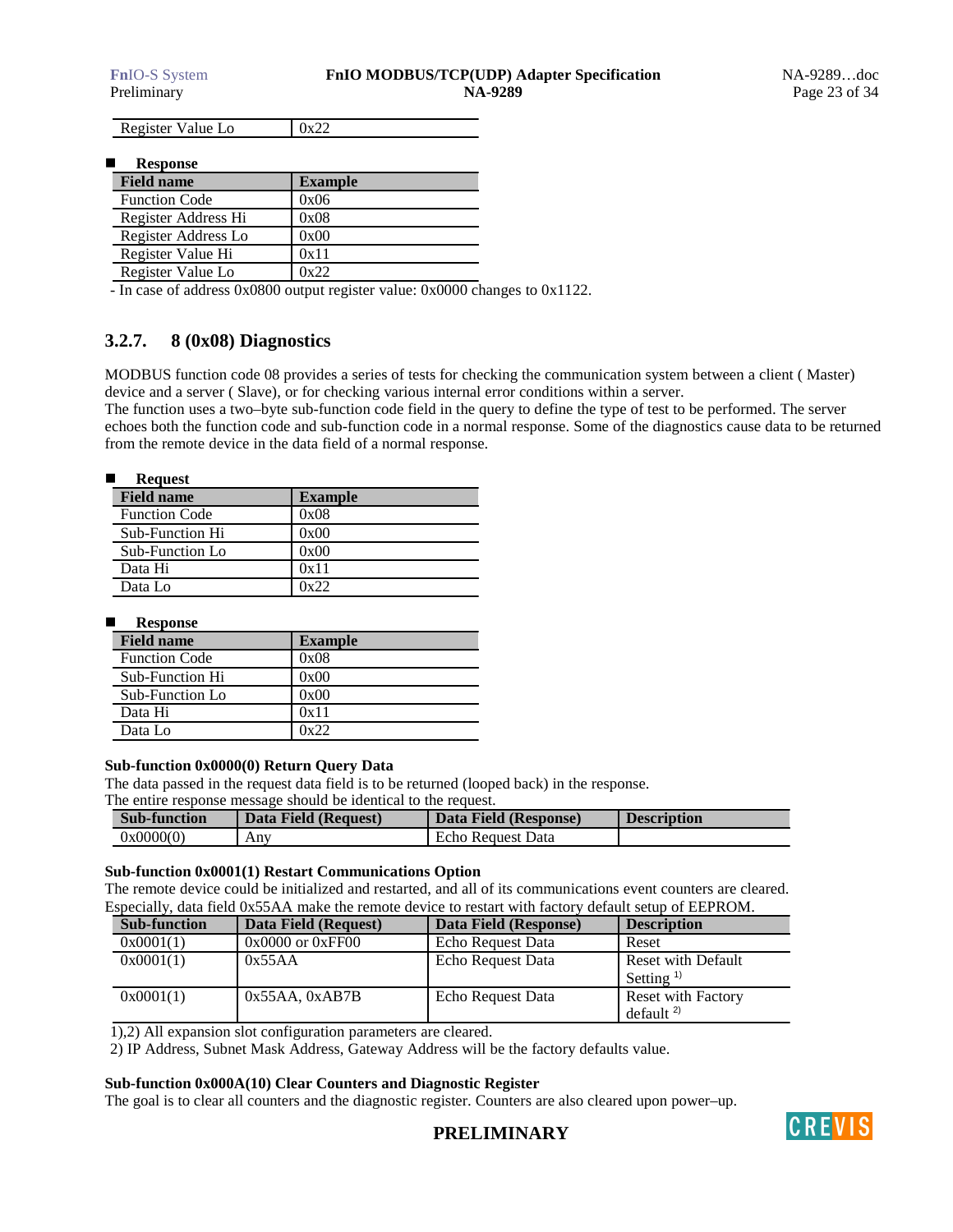| <b>Sub-function</b> | Data Field (Request) | Data Field (Response) | <b>Description</b> |
|---------------------|----------------------|-----------------------|--------------------|
| 0x000A(10)          | 0x0000               | Echo Request Data     |                    |

### **Sub-function 0x000B(11) Return Bus Message Count**

The response data field returns the quantity of messages that the remote device has detected on the communications system since its last restart, clear counters operation, or power–up.

| <b>Sub-function</b> | Data Field (Request) | Data Field (Response)      | <b>Description</b> |
|---------------------|----------------------|----------------------------|--------------------|
| 0x000B(11)          | 0x0000               | <b>Total Message Count</b> |                    |

### **Sub-function 0x000D(13) Return Bus Exception Error Count**

The response data field returns the quantity of MODBUS exception responses returned by the remote device since its last restart, clear counters operation, or power–up.

Exception responses are described and listed in section 3.2.11.

| <b>Sub-function</b> | Data Field (Request) | Data Field (Response)        | <b>Description</b> |
|---------------------|----------------------|------------------------------|--------------------|
| 0x000D(13)          | 0x0000               | <b>Exception Error Count</b> |                    |

### **Sub-function 0x000E(14) Return Slave Message Count**

The response data field returns the quantity of messages addressed to the remote device, or broadcast, that the remote device has processed since its last restart, clear counters operation, or power–up.

| <b>Sub-function</b> | Data Field (Request) | Data Field (Response)      | <b>Description</b> |
|---------------------|----------------------|----------------------------|--------------------|
| 0x000E(14)          | 0x0000               | <b>Slave Message Count</b> |                    |

### **Sub-function 0x000F(15) Return Slave No Response Count**

The response data field returns the quantity of messages addressed to the remote device for which it has returned no response (neither a normal response nor an exception response), since its last restart, clear counters operation, or power–up.

| <b>Sub-function</b> | Data Field (Request) | Data Field (Response)   | <b>Description</b> |
|---------------------|----------------------|-------------------------|--------------------|
| 0x000F(15)          | 0x0000               | Slave No Response Count |                    |

### **Sub-function 0x0064(100) Return Slave ModBus, FnBus Status**

The response data field returns the status of ModBus and FnBus addressed to the remote device.

This status values are identical with status 1word of input process image. Refer to 2.4.2.

| <b>Sub-function</b> | Data Field (Request) | Data Field (Response) | <b>Description</b>    |
|---------------------|----------------------|-----------------------|-----------------------|
| 0x0064(100)         | 0x0000               | ModBus, FnBus Status  | Same as status 1 word |

### **Sub-function 0x0065(101) Return Slave Watchdog Error Count**

The response data field returns the quantity of watchdog error addressed to the remote device since its last restart, clear counters operation, or power–up.

| <b>Sub-function</b> | Data Field (Request) | Data Field (Response) | <b>Description</b> |
|---------------------|----------------------|-----------------------|--------------------|
| 0x0065(101)         | 0x0000               | Watchdog Error Count  |                    |

### **Sub-function 0x0066(102) Change Slave IO Output Status**

The sub-function with data fields is to clear watchdog counter and change IO output status. This may be used to simulate clear output and fault output.

| <b>Sub-function</b> | Data Field (Request)   | Data Field (Response) | <b>Description</b>  |
|---------------------|------------------------|-----------------------|---------------------|
| 0x0066(102)         | 0x0000                 | Echo Request Data     | Ready output,       |
|                     |                        |                       | automatically turns |
|                     |                        |                       | Normal output       |
| 0x0066(102)         | 0x0001, 0x0002, 0x0003 | Echo Request Data     | Clear output        |
| 0x0066(102)         | 0x0004                 | Echo Request Data     | Normal output       |
| 0x0066(102)         | 0x0005, 0x0006, 0x0007 | Echo Request Data     | Fault output        |

### **3.2.8. 15 (0x0F) Write Multiple Coils**

This function code is used to force each coil in a sequence of coils to either ON or OFF in a remote device. The Request



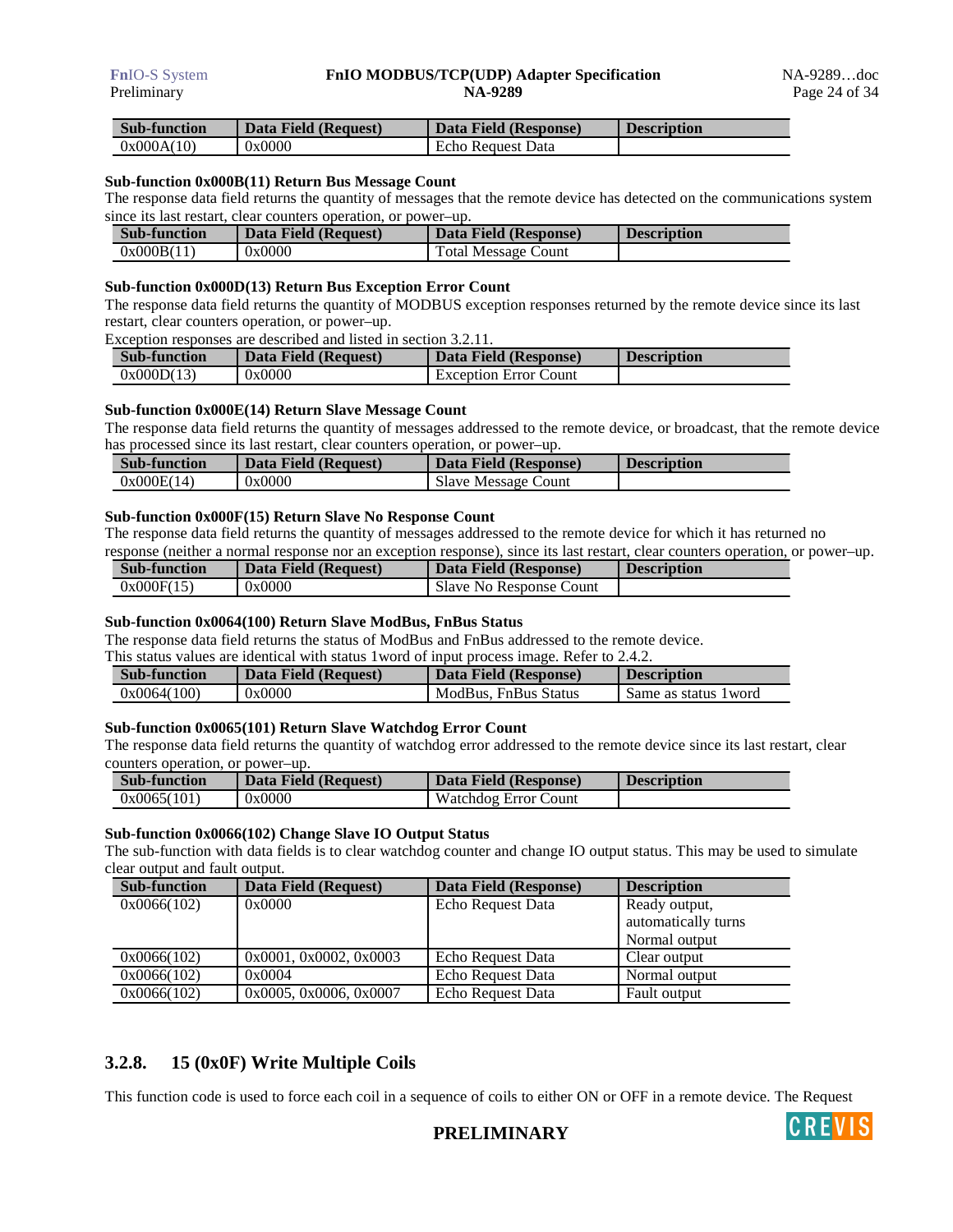PDU specifies the coil references to be forced. Coils are addressed starting at zero. A logical '1' in a bit position of the field requests the corresponding output to be ON. A logical '0' requests it to be OFF.

The normal response returns the function code, starting address, and quantity of coils forced.

| <b>Request</b>             |                |  |
|----------------------------|----------------|--|
| <b>Field name</b>          | <b>Example</b> |  |
| <b>Function Code</b>       | 0x0F           |  |
| <b>Starting Address Hi</b> | 0x10           |  |
| <b>Starting Address Lo</b> | 0x00           |  |
| Quantity of Outputs Hi     | 0x00           |  |
| Quantity of Outputs Lo     | 0x0A           |  |
| <b>Byte Count</b>          | 0x02           |  |
| Output Value#0             | 0x55           |  |
| Output Value#1             | 0x01           |  |

#### -**Response**

| <b>Field name</b>          | <b>Example</b> |
|----------------------------|----------------|
| <b>Function Code</b>       | 0x0F           |
| <b>Starting Address Hi</b> | 0x10           |
| <b>Starting Address Lo</b> | 0x00           |
| Quantity of Outputs Hi     | 0x00           |
| Quantity of Outputs Lo     | 0x0A           |

- In case of address 0x1015~0x1000 output bit value: 00000000\_00000000 changes to 00000001\_01010101.

### **3.2.9. 16 (0x10) Write Multiple registers**

This function code is used to write a block of contiguous registers (1 to approx. 120 registers) in a remote device. The requested written values are specified in the request data field. Data is packed as two bytes per register. The normal response returns the function code, starting address, and quantity of registers written.

#### -**Request**

| <b>Field name</b>          | <b>Example</b> |
|----------------------------|----------------|
| <b>Function Code</b>       | 0x0F           |
| <b>Starting Address Hi</b> | 0x10           |
| <b>Starting Address Lo</b> | 0x08           |
| Quantity of Registers Hi   | 0x00           |
| Quantity of Registers Lo   | 0x02           |
| <b>Byte Count</b>          | 0x04           |
| Register Value#0 Hi        | 0x11           |
| Register Value#0 Lo        | 0x22           |
| Register Value#1 Hi        | 0x33           |
| Register Value#1 Lo        | 0x44           |

-**Response**

| <b>Field name</b>          | <b>Example</b> |
|----------------------------|----------------|
| <b>Function Code</b>       | 0x0F           |
| <b>Starting Address Hi</b> | 0x10           |
| <b>Starting Address Lo</b> | 0x08           |
| Quantity of Registers Hi   | 0x00           |
| Quantity of Registers Lo   | 0x02           |

.- In case of address 0x0800, 0x0801 output register value: 0x0000, 0x0000 changes to 0x1122, 0x3344.

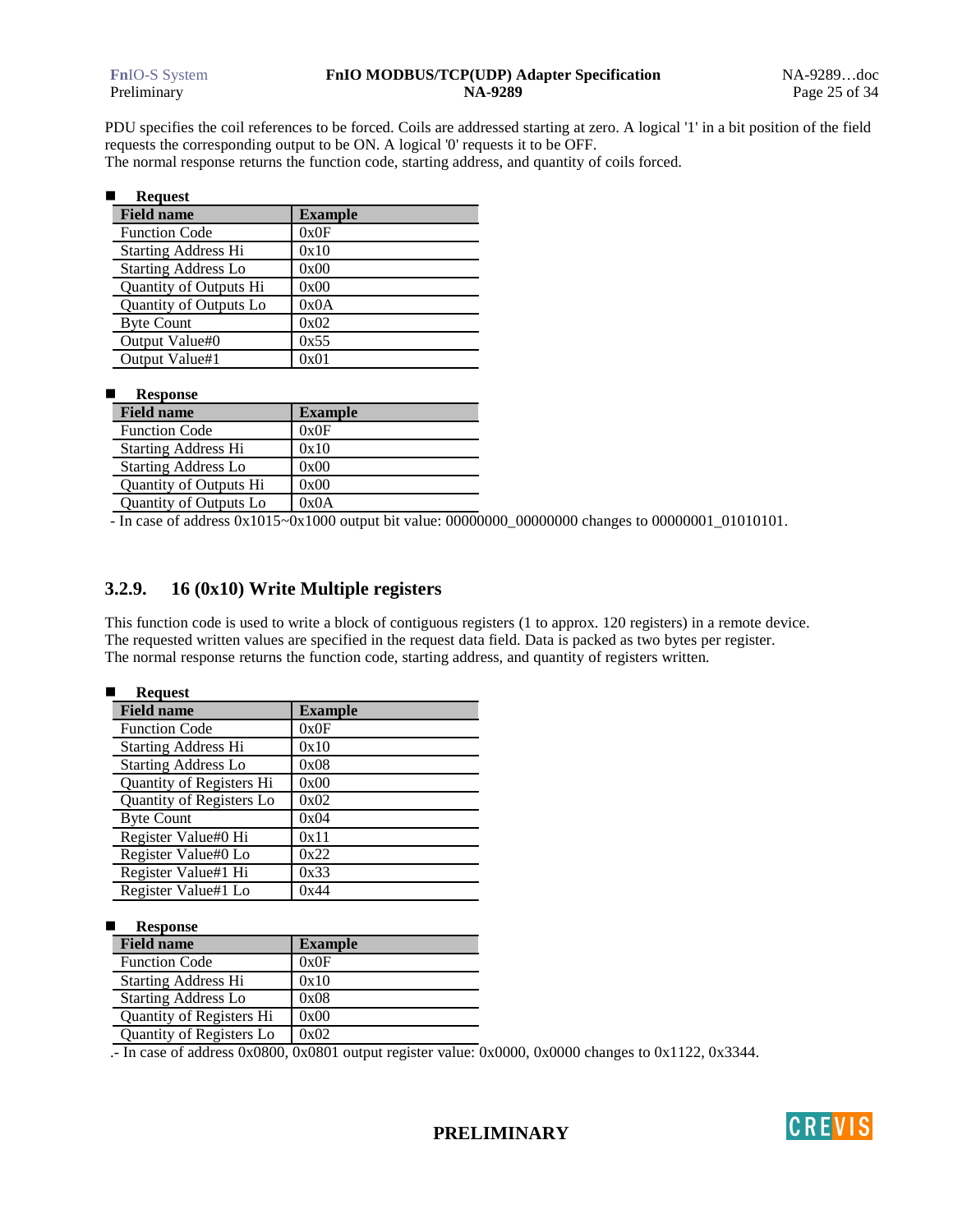# **3.2.10. 23 (0x17) Read/Write Multiple registers**

This function code performs a combination of one read operation and one write operation in a single MODBUS transaction. The write operation is performed before the read. The request specifies the starting address and number of holding registers to be read as well as the starting address, number of holding registers, and the data to be written. The byte count specifies the number of bytes to follow in the write data field.

The normal response contains the data from the group of registers that were read. The byte count field specifies the quantity of bytes to follow in the read data field.

#### -**Request**

| <b>Field name</b>           | <b>Example</b> |
|-----------------------------|----------------|
| <b>Function Code</b>        | 0x17           |
| Read Starting Address Hi    | 0x08           |
| Read Starting Address Lo    | 0x00           |
| <b>Ouantity of Read Hi</b>  | 0x00           |
| <b>Ouantity of Read Lo</b>  | 0x02           |
| Write Starting Address Hi   | 0x08           |
| Write Starting Address Lo   | 0x00           |
| <b>Ouantity of Write Hi</b> | 0x00           |
| Quantity of Write Lo        | 0x02           |
| <b>Byte Count</b>           | 0x04           |
| Write Reg. Value#0 Hi       | 0x11           |
| Write Reg. Value#0 Lo       | 0x22           |
| Write Reg. Value#1 Hi       | 0x33           |
| Write Reg. Value#1 Lo       | 0x44           |

#### -**Response**

| <b>Field name</b>    | <b>Example</b> |
|----------------------|----------------|
| <b>Function Code</b> | 0x17           |
| <b>Byte Count</b>    | 0x04           |
| Read Reg. Value#0 Hi | 0x11           |
| Read Reg. Value#0 Lo | 0x22           |
| Read Reg. Value#1 Hi | 0x33           |
| Read Reg. Value#1 Lo | 0x44           |

- In case of address 0x0800, 0x0801 output register value: 0x0000, 0x0000 changes to 0x1122, 0x3344.

### **3.2.11. Error Response**

In an exception response, the server sets the MSB of the function code to 1. This makes the function code value in an exception response exactly 80 hexadecimal higher than the value would be for a normal response.

#### -**Exception Response Example**

| <b>Field name</b>     | <b>Example</b> |
|-----------------------|----------------|
| <b>Function Code</b>  | 0x81           |
| <b>Exception Code</b> | 0x02           |

#### -**Exception Codes**

| <b>Exception</b> | <b>Name</b>             | <b>Description</b>                                                                               |
|------------------|-------------------------|--------------------------------------------------------------------------------------------------|
| Code             |                         |                                                                                                  |
| 01               | <b>Illegal Function</b> | The function code received in the query is not an allowable<br>action for the server (or slave). |
| 02               | Illegal Data Address    | The data address received in the query is not an allowable                                       |
|                  |                         | address for the server (or slave).                                                               |

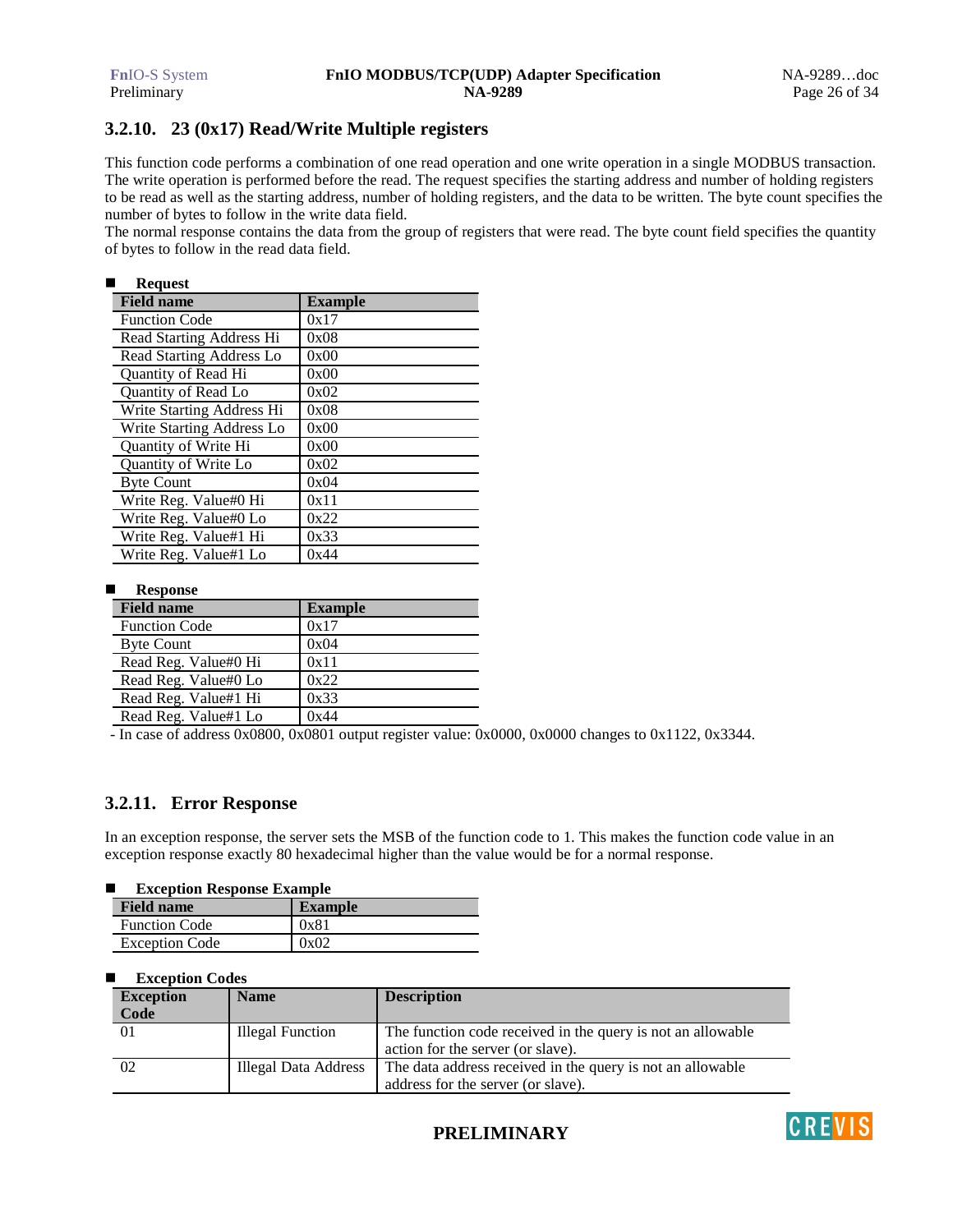### **Fn**IO-S System **FnIO MODBUS/TCP(UDP) Adapter Specification** NA-9289…doc Preliminary **NA-9289** Preliminary Page 27 of 34

| 03 | <b>Illegal Data Value</b>   | A value contained in the query data field is not an allowable     |
|----|-----------------------------|-------------------------------------------------------------------|
|    |                             | value for server (or slave).                                      |
| 04 | <b>Slave Device Failure</b> | An unrecoverable error occurred while the server (or slave)       |
|    |                             | was attempting to perform the requested action.                   |
| 05 | Acknowledge                 | The server (or slave) has accepted the request and is processing  |
|    |                             | it, but a long duration of time will be required to do so.        |
| 06 | <b>Slave Device Busy</b>    | Specialized use in conjunction with programming commands.         |
|    |                             | The server (or slave) is engaged in processing a long-duration    |
|    |                             | program command. The client (or master) should retransmit the     |
|    |                             | message later when the server (or slave) is free.                 |
| 08 | <b>Memory Parity Error</b>  | The server (or slave) attempted to read record file, but detected |
|    |                             | a parity error in the memory. The client (or master) can retry    |
|    |                             | the request, but service may be required on the server (or slave) |
|    |                             | device.                                                           |
| 0A | Gateway Path                | Specialized use in conjunction with gateways, indicates that the  |
|    | Unavailable                 | gateway was unable to allocate an internal communication path     |
|    |                             | from the input port to the output port for processing the         |
|    |                             | request.                                                          |

- NA-9289 response exception code 01, 02, 03, 04 and 06.

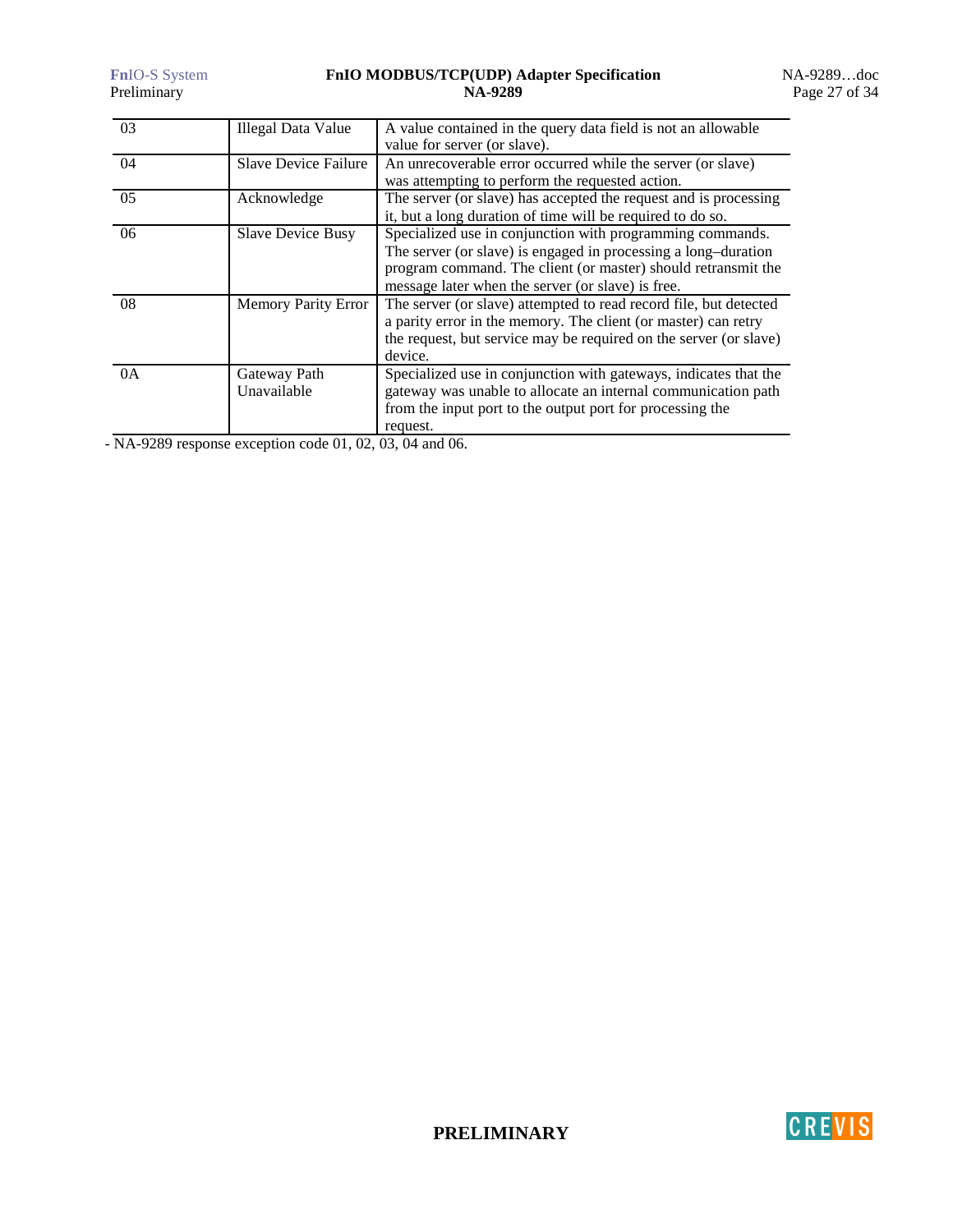# **3.3. MODBUS Special Register Map**

The special register map can be accessed by function code 3, 4, 6 and 16. Also the special register map must be accessed by read/write of every each address (one address).

### **3.3.1. Adapter Identification Special Register (0x1000, 4096)**

| <b>Address</b> | <b>Access</b> | <b>Type, Size</b> | <b>Description</b>                                                    |  |  |  |
|----------------|---------------|-------------------|-----------------------------------------------------------------------|--|--|--|
| 0x1000(4096)   | Read          | 1 word            | Vendor ID = $0x02E5(741)$ , Crevis. Co., Ltd.                         |  |  |  |
| 0x1001(4097)   | Read          | 1 word            | Device type = $0x000C$ , Network Adapter                              |  |  |  |
| 0x1002(4098)   | Read          | 1 word            | Product Code = $0x8040$                                               |  |  |  |
| 0x1003(4099)   | Read          | 1 word            | Firmware revision, if 0x0101, revision 1.01                           |  |  |  |
| 0x1004(4100)   | Read          | 2word             | Product unique serial number                                          |  |  |  |
| 0x1005(4101)   | Read          | <b>String</b>     | Product name string                                                   |  |  |  |
|                |               | upto 34byte       | First 1 word is length of valid character string                      |  |  |  |
|                |               |                   | Example) response as following                                        |  |  |  |
|                |               |                   | "00 20 4E 41 2D 39 32 38 39 2C 4D 6F 64 62 75 73 2F 54 43 50 20 41 64 |  |  |  |
|                |               |                   | 61 70 74 65 72 2C 46 6E 42 75 73"                                     |  |  |  |
|                |               |                   | Valid character size = $0x0020$ =32 characters                        |  |  |  |
|                |               |                   | "NA-9289, Modbus/TCP Adapter, FnBus"                                  |  |  |  |
| 0x1006(4102)   | Read          | 1 word            | Sum check of EEPROM                                                   |  |  |  |
| 0x1010(4112)   | Read          | 2word             | Firmware release date                                                 |  |  |  |
| 0x1011(4113)   | Read          | 2word             | Product manufacturing inspection date                                 |  |  |  |
| 0x1012(4114)   | Read          | <b>String</b>     | Vendor name string                                                    |  |  |  |
|                |               | upto 34byte       | First 1word is length of valid character string.                      |  |  |  |
| 0x101E(4126)   | Read          | 15word            | Composite Id of following address                                     |  |  |  |
|                |               |                   | $0x1050(4176)$ , $0x1051(4177)$ , $0x1052(4178)$ , $0x1053(4179)$ ,   |  |  |  |
|                |               |                   | 0x1000(4096),0x1001(4097),0x1002(4098),0x1003(4099),0x1004(4100)      |  |  |  |

- String Type consists of valid string length (first 1word) and array of characters

### **3.3.2. Adapter Watchdog Time, other Time Special Register (0x1020, 4128)**

A watchdog timer can be configured for timeout periods up to 65535(1unit=100msec). The Watchdog timer will timeout (timer decreased, reached 0) if ModBus operation to the slave node does not occur over the configured watchdog value, then the slave adapter forces that slot output value is automatically set to user-configured fault actions and values.

| <b>Address</b> | <b>Access</b> | <b>Type, Size</b> | <b>Description</b>                                                    |  |
|----------------|---------------|-------------------|-----------------------------------------------------------------------|--|
| 0x1020(4128)   | Read/Write    | 1 word            | Watchdog time value 16 bit unsigned.                                  |  |
|                |               |                   | The time value is represented by multiples of 100msec.                |  |
|                |               |                   | The 0 (watchdog timeout disabled) is default value.                   |  |
|                |               |                   | A changing of watchdog time value resets watchdog error and counter.  |  |
| 0x1021(4129)   | Read          | 1 word            | Watchdog timer remain value                                           |  |
|                |               |                   | This value is decreased every 100msec                                 |  |
| 0x1022(4130)   | Read          | 1 word            | Watchdog error counter, it is cleared by writing address 0x1020       |  |
| 0x1023(4131)   | Read/Write    | 1 word            | Enable/disable auto recovery Watchdog error when receiving new frame. |  |
|                |               |                   | 0:Disable, 1:Enable(default). Its value is stored in EEPROM.          |  |
| 0x1028(4136)   | Read          | 2word             | IO update time, main loop time. (100usec unit)                        |  |

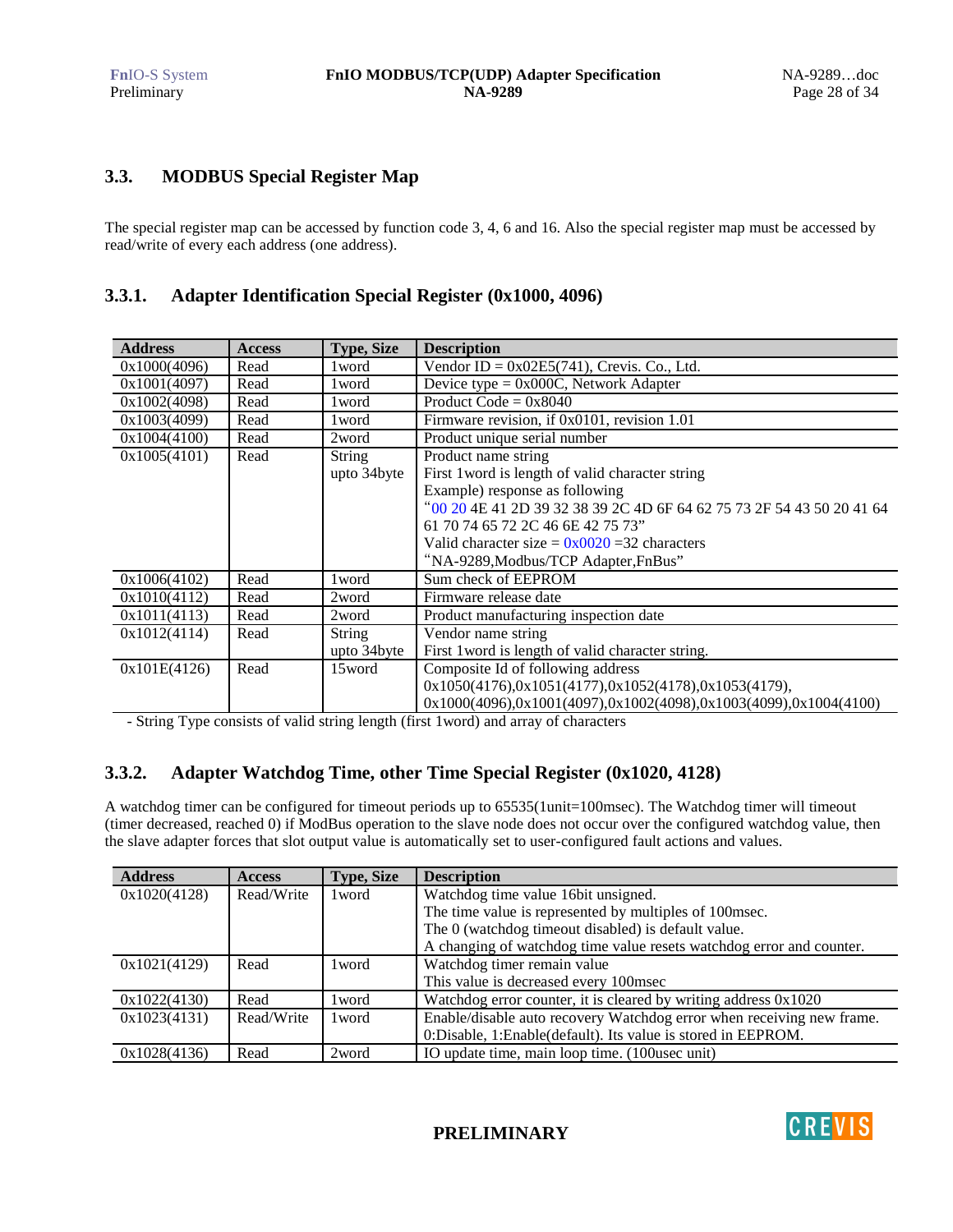| <b>Address</b> | <b>Access</b> | <b>Type, Size</b> | <b>Description</b>                                                       |
|----------------|---------------|-------------------|--------------------------------------------------------------------------|
| 0x1040(4160)   | Read          | 1 word            | MODBUS/TCP statistics. Same as input process image's status(1word).      |
|                |               |                   | Hi byte is ModBus status, low byte is FnBus status. Refer to 2.4.2       |
| 0x1041(4161)   | Read/Write    | 1 word            | MODBUS/TCP connection timeout time. (0.5sec unit)                        |
|                | <b>TBD</b>    |                   | Maximum time of ModBus connection to stay to be opened without           |
|                |               |                   | receiving a ModBus request. 0~3600                                       |
|                |               |                   | The 120 (60sec) is default value.                                        |
|                |               |                   | The value 0 disables connection time out specially.                      |
| 0x1042(4162)   | Read          | 1 word            | Number of ModBus/TCP connected, TBD                                      |
| 0x1043(4163)   | Read          | l word            | ModBus/TCP(UDP) port, fixed 502                                          |
| 0x1044(4164)   | Read          | 1 word            | Ethernet Interface Speed, 10(10Mbps) or 100(100Mbps)                     |
| 0x1045(4165)   | $-$           | ---               |                                                                          |
| 0x1046(4166)   |               | ---               |                                                                          |
| 0x1047(4167)   | Read          | 1 word            | Enable/disable IP address setup using DHCP, 1:Enabled                    |
| 0x1048(4168)   | Read          | 1 word            | Enable/disable Lowest IP address via DIP Switch, 1: Enabled              |
|                |               |                   |                                                                          |
| 0x1050(4176)   | Read/Write*   | 2word             | IP address. If 192.168.123.1, then 0xA8C0, 0x017B.                       |
|                |               |                   | After update this value, IP address, Subnet mask and Gateway are applied |
|                |               |                   | as new one.                                                              |
| 0x1051(4177)   | Read/Write*   | 2word             | Subnet mask. If 255.255.255.0, then 0xFFFF, 0x00FF.                      |
| 0x1052(4178)   | Read/Write*   | 2word             | Gateway. If 192.168.123.254, then 0xA8C0, 0xFE7B.                        |
| 0x1053(4179)   | Read          | 3word             | Ethernet physical address (MAC-ID).                                      |
|                |               |                   | If 11-22-33-44-55-66, then $0x2211$ , $0x4433$ , $0x6655$ .              |

# **3.3.3. Adapter TCP/IP Special Register (0x1040, 4160).**

\* Power off and then power on, this value is applied.

# **3.3.4. Adapter Information Special Register (0x1100, 4352)**

| <b>Address</b>  | <b>Access</b> | <b>Type, Size</b> | <b>Description</b>                                            |  |  |
|-----------------|---------------|-------------------|---------------------------------------------------------------|--|--|
| 0x1100(4352)    |               |                   | Reserved.                                                     |  |  |
| 0x1101(4353)    |               |                   | Reserved.                                                     |  |  |
| 0x1102(4354)    | Read          | 1 word            | Start address of input image word register. $=0x0000$         |  |  |
| 0x1103(4355)    | Read          | 1 word            | Start address of output image word register. $=0x0800$        |  |  |
| 0x1104(4356)    | Read          | 1 word            | Size of input image word register.                            |  |  |
| 0x1105(4357)    | Read          | 1 word            | Size of output image word register.                           |  |  |
| 0x1106(4358)    | Read          | 1 word            | Start address of input image bit. $= 0x0000$                  |  |  |
| 0x1107(4359)    | Read          | 1 word            | Start address of output image bit. $=0x1000$                  |  |  |
| 0x1108(4360)    | Read          | 1 word            | Size of input image bit.                                      |  |  |
| 0x1109(4361)    | Read          | 1 word            | Size of output image bit.                                     |  |  |
| 0x110D(4365)    | Read/Write    | 1 word            | Enable/Disable Auto Reboot when FnBus, 0:Disable(Default)     |  |  |
| 0x110E(4366)    | Read          | upto              | Expansion slot's ST-number including NA.                      |  |  |
|                 |               | 33word            | First 1 word is adapter's number, if NA-9289, then 0x9289     |  |  |
| 0x1110(4368)    | Read          | 1 word            | Number of expansion slot                                      |  |  |
| 0x1111(4369)    | Read          | 1 word            | Number of active slot                                         |  |  |
| 0x1112(4370)    | Read          | 1 word            | Number of inactive slot                                       |  |  |
| 0x1113(4371)    | Read          | upto              | Expansion slot Module Id. Refer to Appendix A.1 Product List. |  |  |
|                 |               | 33word            | First 1 word is adapter's module id.                          |  |  |
| $0x1114(4372)*$ | Read/Write    | 1 word            | Input process image mode. The default value is 2.             |  |  |
|                 |               |                   | Valid value range is from 0 to 3. Refer to 2.4.2              |  |  |

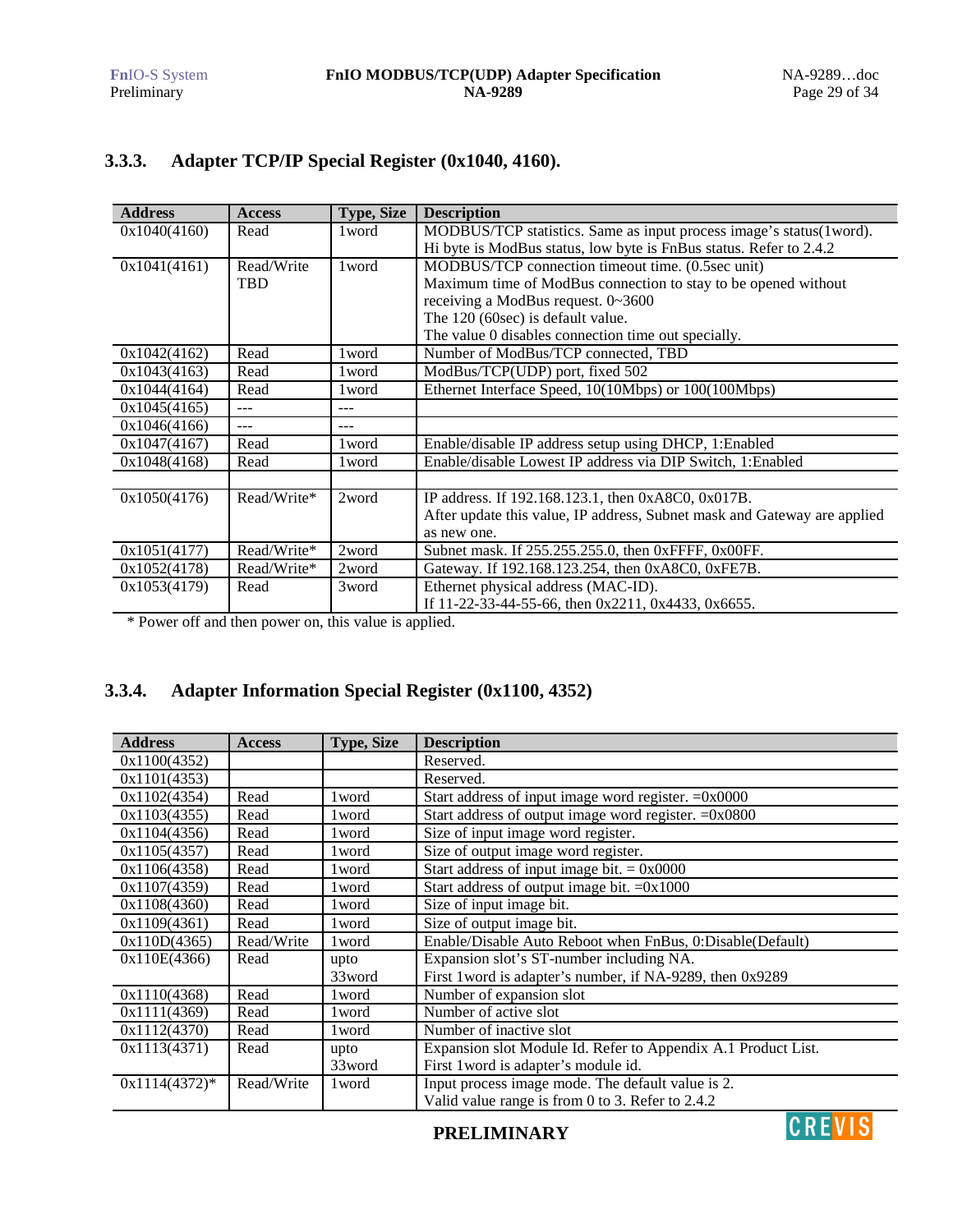| <b>FnIO-S</b> System<br>Preliminary |            |        | FnIO MODBUS/TCP(UDP) Adapter Specification<br><b>NA-9289</b>                                                                                                                                                                             | NA-9289doc<br>Page 30 of 34 |
|-------------------------------------|------------|--------|------------------------------------------------------------------------------------------------------------------------------------------------------------------------------------------------------------------------------------------|-----------------------------|
| $0x1115(4373)^*$                    | Read/Write | 1 word | Output process image mode. The default value is 0.                                                                                                                                                                                       |                             |
| 0x1116(4374)<br>$***$               | Read/Write | 2word  | Valid value range is from 0 to 1. Refer to 2.4.3<br>Inactive slot list, The corresponding bit represents slot position.<br>0: Active slot, 1: Inactive slot.<br>Ex) if value is $0x0001$ , $0x8000$ , then slot#1,#32 are inactive slots |                             |
| 0x1117(4375)                        | Read       | 2word  | Live slot list., The corresponding bit represents slot position.<br>1:live slot, 0:not live slot                                                                                                                                         |                             |
| 0x1118(4376)                        | Read       | 2word  | Alarm slot list.<br>The corresponding bit represents slot position.<br>1:Alarm slot, 0:Normal slot                                                                                                                                       |                             |
| 0x1119(4377)                        | Read       | 1 word | Hi byte is ModBus status, low byte is FnBus status. Refer to 2.4.2<br>It is identical with address $0x1040$ .                                                                                                                            |                             |
| 0x111A(4378)                        | Write      | 1 word | Reserved. Adapter Scan command.                                                                                                                                                                                                          |                             |
| 0x111B(4379)                        | Read/Write | 1 word | Reserved. IO State machine.                                                                                                                                                                                                              |                             |
| 0x111C(4380)                        | Read       | 2word  | Reserved. Runtime fault code.                                                                                                                                                                                                            |                             |
| 0x111D(4381)                        | Read       | 1 word | Adapter FnBus Revision. If 0x013C, FuBus Revision is 1.60                                                                                                                                                                                |                             |
| 0x111E(4382)                        | Read       | 1 word | Reserved. Adapter IO identification vendor code.                                                                                                                                                                                         |                             |
| 0x111F(4383)                        | Read       | 5word  | LED Display Value and Status Code, TBD                                                                                                                                                                                                   |                             |

\* \*\* After the system is reset, the new "Set Value" action is applied.

\*\* If the slot location is changed, set default value automatically (all expansion slot are live).

# **3.3.5. Expansion Slot Information Special Register (0x2000, 8192)**

Each expansion slot has 0x20(32) address offset and same information structure.

| Slot#1  | 0x2000(8192)~0x201F(8223)                                                 | Slot#2  | 0x2020(8224)~0x203F(8255)           |
|---------|---------------------------------------------------------------------------|---------|-------------------------------------|
| Slot#3  | 0x2040(8256)~0x205F(8287)<br>Slot#4                                       |         | $0x2060(8288)$ ~ $0x207F(8319)$     |
| Slot#5  | $0x2080(8320)$ ~ $0x209F(8351)$<br>Slot#6                                 |         | $0x20A0(8352)$ ~ $0x20BF(8383)$     |
| Slot#7  | $0x20C0(8384)$ ~ $0x20DF(8415)$ Slot#8                                    |         | $0x20E0(8416)$ ~ $0x20FF(8447)$     |
| Slot#9  | 0x2100(8448)~0x211F(8479)                                                 |         | Slot#10 $0x2120(8480)~0x213F(8511)$ |
| Slot#11 | 0x2140(8512)~0x215F(8543) Slot#12 0x2160(8544)~0x217F(8575)               |         |                                     |
| Slot#13 | 0x2180(8576)~0x219F(8607) Slot#14 0x21A0(8608)~0x21BF(8639)               |         |                                     |
| Slot#15 | $0x21C0(8640)$ ~ $0x21D F(8671)$ Slot#16 $0x21E0(8672)$ ~ $0x21F F(8703)$ |         |                                     |
| Slot#17 | 0x2200(8704)~0x221F(8735)                                                 | Slot#18 | 0x2220(8736)~0x223F(8767)           |
| Slot#19 | $0x2240(8768)$ ~ $0x225F(8799)$                                           | S1ot#20 | $0x2260(8800)$ ~ $0x227F(8831)$     |
| Slot#21 | $0x2280(8832)$ ~ $0x229F(8863)$                                           | Slot#22 | 0x22A0(8864)~0x22BF(8895)           |
| Slot#23 | 0x22C0(8896)~0x22DF(8927)                                                 | S1ot#24 | 0x22E0(8928)~0x22FF(8959)           |
| Slot#25 | $0x2300(8960)$ ~ $0x231F(8991)$                                           | Slot#26 | 0x2320(8992)~0x233F(9023)           |
| Slot#27 | $0x2340(9024)$ ~ $0x235F(9055)$                                           | Slot#28 | $0x2360(9056)$ ~ $0x237F(9087)$     |
| Slot#29 | $0x2380(9088)$ ~ $0x239F(9119)$                                           | Slot#30 | $0x23A0(9120)$ ~ $0x23BF(9151)$     |
| Slot#31 | $0x23C0(9152)$ ~ $0x23DF(9183)$                                           | Slot#32 | $0x23E0(9184)$ ~ $0x23FF(9215)$     |
| Slot#32 | $0x2400(9216)$ ~ $0x241F(9247)$                                           | Slot#33 | $0x2420(10208)$ ~ $0x243F(10239)$   |
|         |                                                                           |         |                                     |
| Slot#61 | $0x2780(10112)$ ~ $0x279F(10143)$                                         | Slot#62 | 0x27A0(10144)~0x27BF(10175)         |
| Slot#63 | $0x27C0(10176)$ ~ $0x27DF(10207)$                                         | Slot#64 | 0x27E0(10208)~0x27FF(10239)         |
|         |                                                                           |         |                                     |

| <b>Address</b><br><b>Offset</b> | <b>Expansion</b><br>Slot#1 | <b>Expansion</b><br>Slot#2 | <b>Expansion</b><br>Slot#3 | $\cdots \cdots$ | <b>Expansion</b><br>Slot#31 | <b>Expansion</b><br>Slot#32 |
|---------------------------------|----------------------------|----------------------------|----------------------------|-----------------|-----------------------------|-----------------------------|
| $+ 0x00(+0)$                    | 0x2000(8192)               | 0x2020(8224)               | 0x2040(8256)               |                 | 0x23C0(9152)                | 0x23E0(9184)                |
| $+ 0x01(+1)$                    | 0x2001(8193)               | 0x2021(8225)               | 0x2041(8257)               |                 | 0x23C1(9153)                | 0x23E1(9185)                |
| $+ 0x02(+2)$                    | 0x2002(8194)               | 0x2022(8226)               | 0x2042(8258)               |                 | 0x23C2(9154)                | 0x23E2(9186)                |
| $+ 0x03(+3)$                    | 0x2003(8195)               | 0x2023(8227)               | 0x2043(8259)               |                 | 0x23C3(9155)                | 0x23E3(9187)                |
| $+ 0x04(+4)$                    | 0x2004(8196)               | 0x2024(8228)               | 0x2044(8260)               |                 | 0x23C4(9156)                | 0x23E4(9188)                |

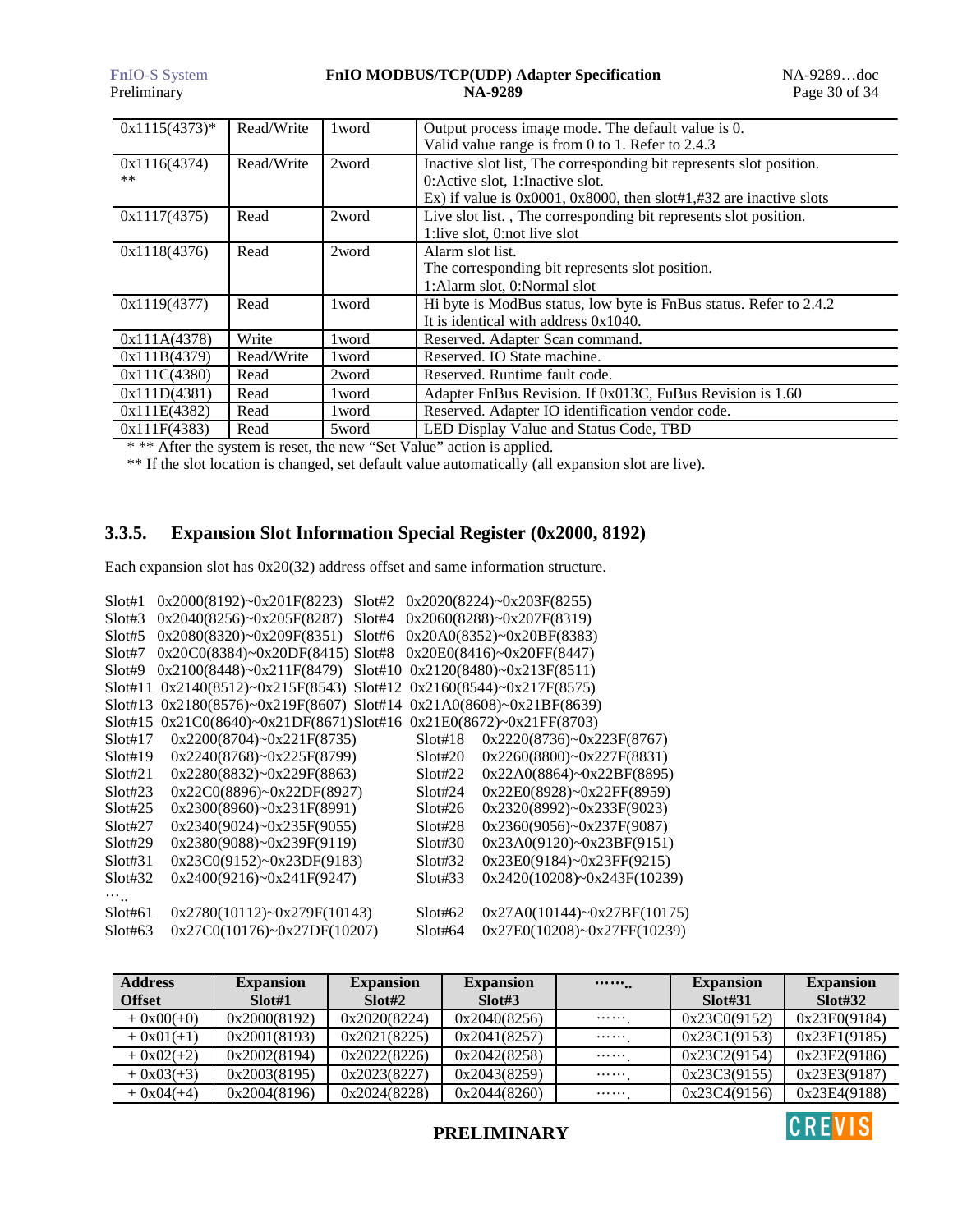### **Fn**IO-S System **FnIO MODBUS/TCP(UDP) Adapter Specification** NA-9289…doc Preliminary **NA-9289** Preliminary Page 31 of 34

| $+0x05(+5)$   | 0x2005(8197) | 0x2025(8229) | 0x2045(8261) | . <sub>.</sub>    | 0x23C5(9157) | 0x23E5(9189) |
|---------------|--------------|--------------|--------------|-------------------|--------------|--------------|
| $+0x06(+6)$   | 0x2006(8198) | 0x2026(8230) | 0x2046(8262) |                   | 0x23C6(9158) | 0x23E6(9190) |
| $+ 0x07(+7)$  | 0x2007(8199) | 0x2027(8231) | 0x2047(8263) |                   | 0x23C7(9159) | 0x23E7(9191) |
| $+0x08(+8)$   | 0x2008(8200) | 0x2028(8232) | 0x2048(8264) | $\cdots \cdots$   | 0x23C8(9160) | 0x23E8(9192) |
| $+0x09(+9)$   | 0x2009(8201) | 0x2029(8233) | 0x2049(8265) |                   | 0x23C9(9161) | 0x23E9(9193) |
| $+ 0x0A(+10)$ | 0x200A(8202) | 0x202A(8234) | 0x204A(8266) | <sub>.</sub>      | 0x23CA(9162) | 0x23EA(9194) |
| $+ 0x0B(+11)$ | 0x200B(8203) | 0x202B(8235) | 0x204B(8267) |                   | 0x23CB(9163) | 0x23EB(9195) |
| $+0x0C(+12)$  | 0x200C(8204) | 0x202C(8236) | 0x204C(8268) | $\cdots \cdots$ . | 0x23CC(9164) | 0x23EC(9196) |
| $+ 0x0D(+13)$ | 0x200D(8205) | 0x202D(8237) | 0x204D(8269) | $\cdots \cdots$ . | 0x23CD(9165) | 0x23ED(9197) |
| $+ 0x0E(+14)$ | 0x200E(8206) | 0x202E(8238) | 0x204E(8270) | <sub>.</sub>      | 0x23CE(9166) | 0x23EE(9198) |
| $+0x0F(+15)$  | 0x200F(8207) | 0x202F(8239) | 0x204F(8271) |                   | 0x23CF(9167) | 0x23EF(9199) |
| $+ 0x10(+16)$ | 0x2010(8208) | 0x2030(8240) | 0x2050(8272) | $\cdots \cdots$ . | 0x23D0(9168) | 0x23F0(9200) |
| $+0x11(+17)$  | 0x2011(8209) | 0x2031(8241) | 0x2051(8273) |                   | 0x23D1(9169) | 0x23F1(9201) |
| $+ 0x12(+18)$ | 0x2012(8210) | 0x2032(8242) | 0x2052(8274) |                   | 0x23D2(9170) | 0x23F2(9202) |
| $+0x13(+19)$  | 0x2013(8211) | 0x2033(8243) | 0x2053(8275) |                   | 0x23D3(9171) | 0x23F3(9203) |
| $+ 0x14(+20)$ | 0x2014(8212) | 0x2034(8244) | 0x2054(8276) |                   | 0x23D4(9172) | 0x23F4(9204) |
| $+0x15(+21)$  | 0x2015(8213) | 0x2035(8245) | 0x2055(8277) |                   | 0x23D5(9173) | 0x23F5(9205) |
| $+0x16(+22)$  | 0x2016(8214) | 0x2036(8246) | 0x2056(8278) |                   | 0x23D6(9174) | 0x23F6(9206) |
| $+0x17(+23)$  | 0x2017(8215) | 0x2037(8247) | 0x2057(8279) |                   | 0x23D7(9175) | 0x23F7(9207) |
| $+0x18(+24)$  | 0x2018(8216) | 0x2038(8248) | 0x2058(8280) |                   | 0x23D8(9176) | 0x23F8(9208) |
| $+0x19(+25)$  | 0x2018(8217) | 0x2038(8249) | 0x2058(8281) |                   | 0x23D9(9177) | 0x23F9(9209) |
| $+ 0x1A(+26)$ | 0x201A(8218) | 0x203A(8250) | 0x205A(8282) | <sub>.</sub>      | 0x23DA(9178) | 0x23FA(9210) |
| $+ 0x1B(+27)$ | 0x201B(8219) | 0x203B(8251) | 0x205B(8283) |                   | 0x23DB(9179) | 0x23FB(9211) |
| $+0x1C(+28)$  | 0x201C(8220) | 0x203C(8252) | 0x205C(8284) |                   | 0x23DC(9180) | 0x23FC(9212) |
| $+ 0x1D(+29)$ | 0x201D(8221) | 0x203D(8253) | 0x205D(8285) |                   | 0x23DD(9181) | 0x23FD(9213) |
| $+0x1E(+30)$  | 0x201E(8222) | 0x203E(8254) | 0x205E(8286) |                   | 0x23DE(9182) | 0x23FE(9214) |
| $+ 0x1F(+31)$ | 0x201F(8223) | 0x203F(8255) | 0x205F(8287) |                   | 0x23DF(9183) | 0x23FF(9215) |

| <b>Address Offset</b> | <b>Access</b> | <b>Type, Size</b> | <b>Description</b>                                                     |
|-----------------------|---------------|-------------------|------------------------------------------------------------------------|
| $+ 0x00(+0)$          | Read          | 1 word            | Slot module id. Refer to Appendix A.1 Product List.                    |
| $+ 0x01(+1)$          | Read          | 1 word            | Expansion Slot IO code. Refer to Table IO Data Code Format.            |
| $+0x02(+2)$ **        | Read          | 1 word            | Input start register address of input image word this slot.            |
| $+0x03(+3)**$         | Read          | 1 word            | Input word's bit offset of input image word this slot.                 |
| $+ 0x04(+4)$ **       | Read          | 1 word            | Output start register address of output image word this slot.          |
| $+0x05(+5)$ **        | Read          | 1 word            | Output word's bit offset of output image word this slot.               |
| $+0x06(+6)$ **        | Read          | 1 word            | Input bit start address of input image bit this slot.                  |
| $+0x07(+7)$ **        | Read          | 1 word            | Output bit start address of output image bit this slot.                |
| $+0x08(+8)$ **        | Read          | 1 word            | Size of input bit this slot                                            |
| $+0x09(+9)$ **        | Read          | 1 word            | Size of output bit this slot                                           |
| $+ 0x0A(+10)$ **      | Read          | n word            | Read input data this slot                                              |
| $+ 0x0B(+11)$ **      | Read/Write    | n word            | Read/write output data this slot                                       |
| $+0x0C(+12)*$         | Read/Write    | 1 word            | Inactive slot, 0x0000:active, 0x0001:inactive                          |
| $+ 0x0E(+14)$         | Read          | 1 word            | ST-number, if ST-1324, returns 0x1324                                  |
| $+ 0x0F(+15)$         | Read          | <b>String</b>     | First 1 word is length of valid character string.                      |
|                       |               | upto 74byte       | If ST-1324, returns                                                    |
|                       |               |                   | "00 21 53 54 2D 31 33 32 34 2C 20 46 6E 49 4F 20 34 20 53 6F 75 72 63  |
|                       |               |                   | 69 6E 67 20 49 6E 20 34 38 56 64 63 00"                                |
|                       |               |                   | Valid character size = $0x0021$ =33 characters,                        |
|                       |               |                   | "ST-1324, FnIO 4 Sourcing In 48Vdc"                                    |
| $+ 0x10(+16)$         | Read          | 1 word            | Size of configuration parameter byte                                   |
| $+0x11(+17)$ **       | Read/Write    | n word            | Read/write Configuration parameter data, up to 8byte. Refer to A.2 *** |
| $+ 0x12(+18)$         | Read          | 1 word            | Size of memory byte.                                                   |
| $+0x13(+19)*$         | Read/Write    | n word            | Read/write Memory data. Offset of memory is fixed with 0               |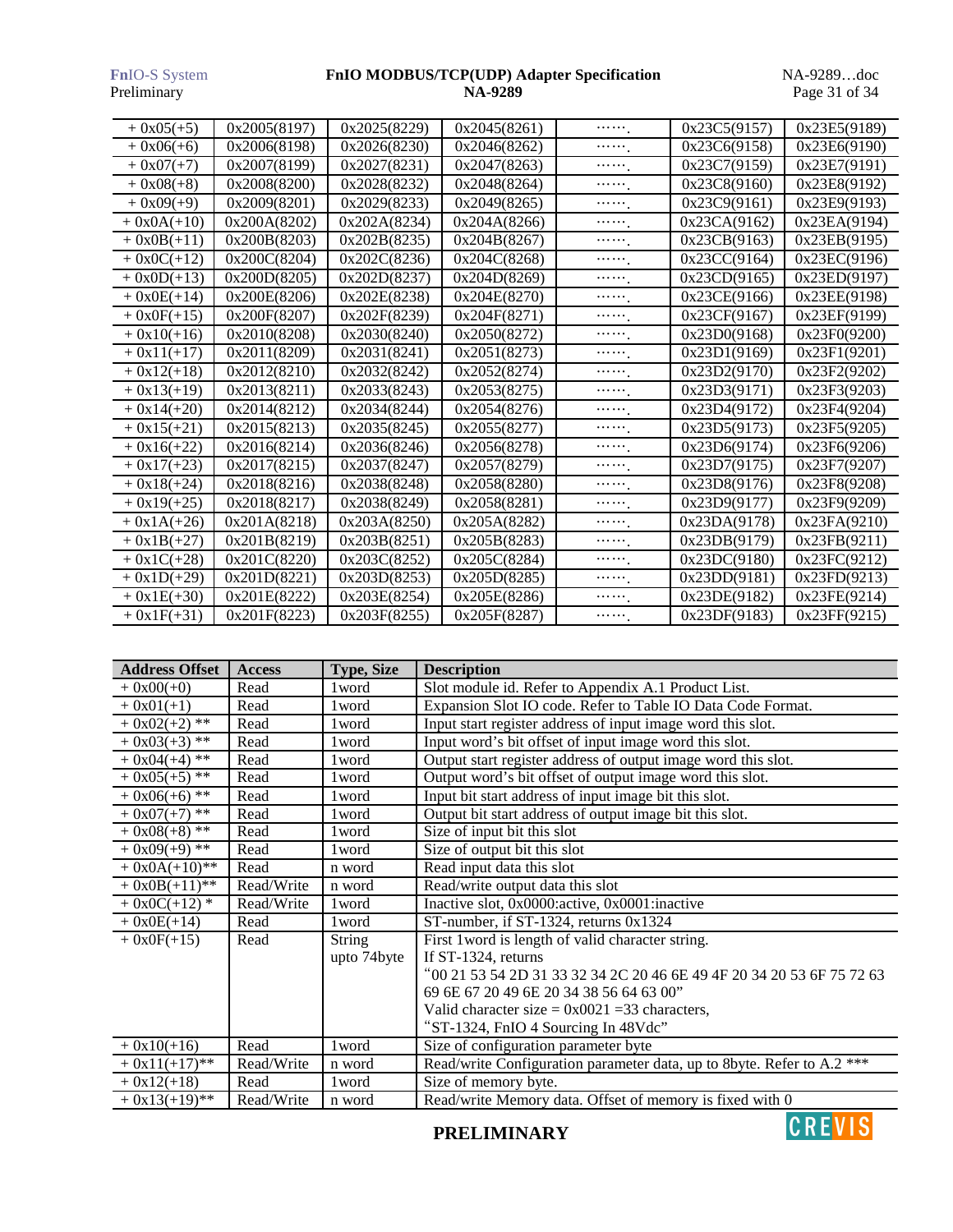### **FnIO-S System <b>FnIO MODBUS/TCP(UDP) Adapter Specification** NA-9289...doc<br>Preliminary **NA-9289** Page 32 of 34 Preliminary **NA-9289** Page 32 of 34

| $+0x14(+20)**$ | Read/Write | n word | Read/write Memory data. First 2byte of write data is memory offset. |
|----------------|------------|--------|---------------------------------------------------------------------|
| $+0x15(+21)$   | Read       | 2word  | Product code Refer to Appendix A.1 Product List.                    |
| $+0x16(+22)$   | Read       | 2word  | Catalog number. Refer to Appendix A.1 Product List.                 |
| $+0x17(+23)$   | Read       | 1 word | Firmware Revision                                                   |
| $+0x18(+24)$   | Read       | 1 word | <b>FuBus Revision</b>                                               |
| $+ 0x1A(+26)$  | Read/Write | n word | Reserved. Read/write expansion class access. (vendor only)          |
| $+ 0x1B(+27)$  | Read/Write | n word | Reserved. Read/write maintenance data access. (vendor only)         |

\* After the system is reset, the new "Set Value" action is applied.

\*\* Nothing of output, input, memory or configuration parameter corresponding slot returns Exception 02.

\*\*\* Slot Configuration parameter saved by internal EEPROM during power cycle until slot position changed.

\*\*\* All of output modules and special modules have the slot configuration parameter data. Refer to A.2.

### **Table 3.3.1. IO Data Code Format (1word)**

| <b>Item</b> | #15                 | #14 | #13 | #12 | #11            | #10 | #9                  | #8 | #7            | #6 | #5       | #4 | #3 | #2 | #1 | #0 | Word   |
|-------------|---------------------|-----|-----|-----|----------------|-----|---------------------|----|---------------|----|----------|----|----|----|----|----|--------|
| Field       | Output IO code      |     |     |     |                |     |                     |    | Input IO code |    |          |    |    |    |    |    |        |
| Field       | Data Length<br>Date |     |     |     |                |     | Data<br>Data Length |    |               |    |          |    |    |    |    |    |        |
|             | Type                |     |     |     |                |     |                     |    | Type          |    |          |    |    |    |    |    |        |
| Example)    |                     |     |     |     |                |     |                     |    |               |    |          |    |    |    |    |    |        |
| ST-3214     | 0                   |     |     | U   | $\theta$       |     |                     |    |               |    | 0        | O  | 0  |    | 0  | 0  | 0x0084 |
| ST-1224     | $\theta$            |     | 0   | 0   | $\overline{0}$ | 0   |                     | 0  |               |    | 0        | 0  | 0  |    | 0  | 0  | 0x00C4 |
| ST-1228     | $\theta$            |     |     | 0   | 0              | 0   |                     |    | 0             |    | 0        | 0  | 0  | 0  | 0  |    | 0x0041 |
| ST-4123     |                     |     |     | 0   | $\theta$       | 0   |                     |    | 0             |    | 0        | 0  | 0  |    | 0  | 0  | 0x8200 |
| $ST-221F$   | $\theta$            |     | 0   | 0   | $\overline{0}$ | 0   | 0                   |    |               |    | 0        | 0  | 0  | 0  | 0  | 0  | 0x4200 |
| ST-2324     |                     |     |     |     | 0              |     |                     |    |               |    | $\Omega$ |    | 0  |    | 0  |    | 0xC4C4 |

### **Input/Output Data Type** :

0 0: No I/O Data

0 1: Byte Data

1 0: Word Data

### 1 1: Bit Data

**Input/Output Data Length**:

0 0 0 0 0 0 0 : 0 Bit/Byte/Word

0 0 0 0 0 0 1 : 1 Bit/Byte/Word 0 0 0 0 0 1 0 : 2 Bit/Byte/Word

0 0 0 0 0 1 1 : 3 Bit/Byte/Word

…

1 1 1 1 1 1 1 : 63 Bit/Byte/Word

### **3.4. MODBUS Reference**

MODBUS Reference Documents http://www.modubs.org MODBUS Tools http://www.modbustools.com, modbus poll http://www.win-tech.com, modscan32

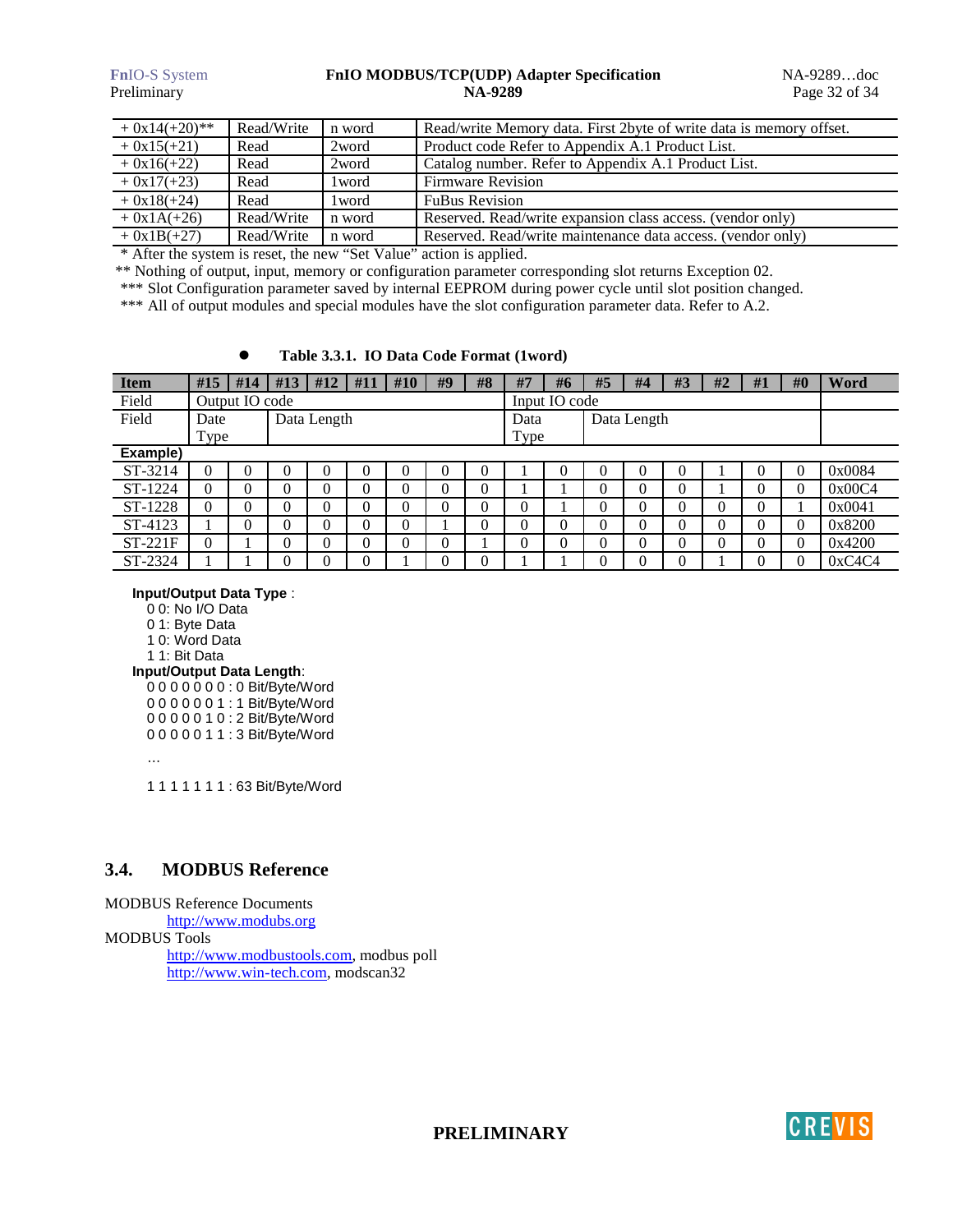# **APPENDIX A**

### **A.1. Product List**

| No. | ST-Number      | Description                                 | Module          | <b>Catalog Number</b> | Product Code             |
|-----|----------------|---------------------------------------------|-----------------|-----------------------|--------------------------|
|     |                |                                             | Id              | $(hex) +1,+0$         | $(hex) +1,+0$            |
|     |                |                                             | (hex)           |                       |                          |
|     | ST-1214        | 4-sinking input, 24Vdc                      | 03              | 0003, 0041            | 83C0, 4001               |
|     | ST-1224        | 4-sourcing input, 24Vdc                     | 04              | 0004, 0041            | 83C0, 4001               |
|     | ST-1218        | 8-sinking input, 24Vdc                      | 07              | 0007, 0041            | 00C0, 4001               |
|     | ST-1228        | 8-sourcing input, 24Vdc                     | 08              | 0008, 0041            | 00C0, 4001               |
|     | ST-121F        | 16-sinking input, 24Vdc                     | 13              | 0013, 0141            | 01C0, 4001               |
|     | <b>ST-122F</b> | 16-sourcing input, 24Vdc                    | 14              | 0014, 0141            | 01C0, 4001               |
|     | ST-1314        | 4-sinking input, 48Vdc                      | 05              | 0005, 0041            | 83C0, 4001               |
|     | ST-1324        | 4-sourcing input, 48Vdc                     | 06              | 0006, 0041            | 83C0, 4001               |
|     | ST-1804        | 4-ac input, 110Vac                          | 09              | 0009, 0041            | 83C0, 4001               |
|     | ST-1904        | 4-ac input, 220Vac                          | 0A              | 000A, 0041            | 83C0, 4001               |
|     | ST-2314        | 4-sinking output, 24Vdc 0.5A                | 0E              | 000E, 0081            | C083, 8001               |
|     | ST-2324        | 4-sourcing output, 24Vdc 0.5A               | 10              | 0010, 0081            | C083, 8001               |
|     | ST-2318        | 8-sinking output, 24Vdc 0.5A                | 11              | 0011,0081             | C000, 8001               |
|     | ST-2328        | 8-sourcing output, 24Vdc 0.5A               | 12              | 0012, 0081            | C000, 8001               |
|     | $ST-221F$      | 16-sinking output, 24Vdc 0.3A               | 15              | 0015, 0181            | C001, 8001               |
|     | <b>ST-222F</b> | 16-sourcing output, 24Vdc 0.3A              | 16              | 0016, 0181            | C001, 8001               |
|     | ST-2414        | 4-sinking output, diag, 24Vdc 0.5A          | 37              | 3700, 00C1            | 8383, C001               |
|     | ST-2424        | 4-sourcing output, diag, 24Vdc 0.5A         | 38              | 3800, 00C1            | 8383, C001               |
|     | ST-2514        | 4-sinking output, diag, 24Vdc 2A            | 35              | 3500, 00C1            | 8383, C001               |
|     | ST-2524        | 4-sourcing output, diag, 24Vdc 2A           | 36              | 3600, 00C1            | 8383, C001               |
|     | ST-2742        | 2-relay output, 230Vac 2A                   | 0B              | 000B, 0081            | C081, 8001               |
|     | ST-2852        | 2-triac output, 120Vac 0.5A                 | 0 <sub>C</sub>  | 000C, 0081            | C081, 8001               |
|     | ST-3114        | 4-current analog input, 0~20mA, 12bit       | 1 <sup>C</sup>  | 001C, 4341            | 43C0, 6003               |
|     | ST-3134        | 4-current analog input, 0~20mA, 14bit       | 1E              | 001E, 4341            | 43C0, 6003               |
|     | ST-3214        | 4-current analog input, 4~20mA, 12bit       | 1D              | 001D, 4341            | 43C0, 6803               |
|     | ST-3234        | 4-current analog input, 4~20mA, 14bit       | 1F              | 001F, 4341            | 43C0, 6803               |
|     | ST-3424        | 4-voltage analog input, 0~10V, 12bit        | 20              | 0020, 4341            | 43C0, 6003               |
|     | ST-3444        | 4-voltage analog input, 0~10V, 14bit        | $\overline{22}$ | 0022, 4341            | 43C0, 6003               |
|     | ST-3524        | 4-voltage analog input, -10~10V, 12bit      | 21              | 0021, 4341            | 43C0, 6003               |
|     | ST-3544        | 4-voltage analog input, -10~10V, 14bit      | 23              | 0023, 4341            | $\overline{43C0}$ , 6003 |
|     | ST-3624        | 4-voltage analog input, 0~5V, 12bit         | 24              | 0024, 4341            | 43C0, 6003               |
|     | ST-3644        | 4-voltage analog input, 0~5V, 14bit         | $\overline{25}$ | 0025, 4341            | $\overline{43C0}$ , 6003 |
|     | ST-3702        | 2-RTD/Resistance input                      | 28              | 0028, 4141            | 41C0, 6803               |
|     | ST-3802        | 2-Thermocouple/mV input                     | 2A              | 002A, 4141            | 41C0, 6803               |
|     | ST-4112        | 2-current analog output, 0~20mA, 12bit      | 2C              | 002C, 4181            | C041, A003               |
|     | ST-4212        | 2-current analog output, 4~20mA, 12bit      | $2\mathbf{D}$   | 002D, 4181            | C041, A003               |
|     | ST-4422        | 2-voltage analog output, 0~10Vdc, 12bit     | $2\mathrm{E}$   | 002E, 4181            | C041, A003               |
|     | ST-4522        | 2-voltage analog output, -10~10Vdc, 12bit   | 2F              | 002F, 4181            | C041, A003               |
|     | ST-4622        | 2-voltage analog output, 0~5Vdc, 12bit      | 30              | 0030, 4181            | C041, A003               |
|     | ST-5101        | 1 Channel, High Speed Counter, 5Vdc         | 34              | 3405, 01C1            | 0501, D003               |
|     | ST-5111        | 1 Channel, High Speed Counter, 24Vdc        | $\overline{39}$ | 3905, 01C1            | 0501, D003               |
|     | ST-5241*       | 2-Axes Motion Controller                    | 41              | 4107, 07C1            | 0707, D001               |
|     | ST-5211        | RS232 Communication, 1Channel, RTS/CTS Flow | 42              | 4205, 05C1            | 0505, D001               |
|     |                | Control                                     |                 |                       |                          |
|     | ST-5212        | RS232 Communication, 2Channel               | 43              | 430B, 0BC1            | 0B0B, D001               |
|     |                |                                             |                 |                       |                          |